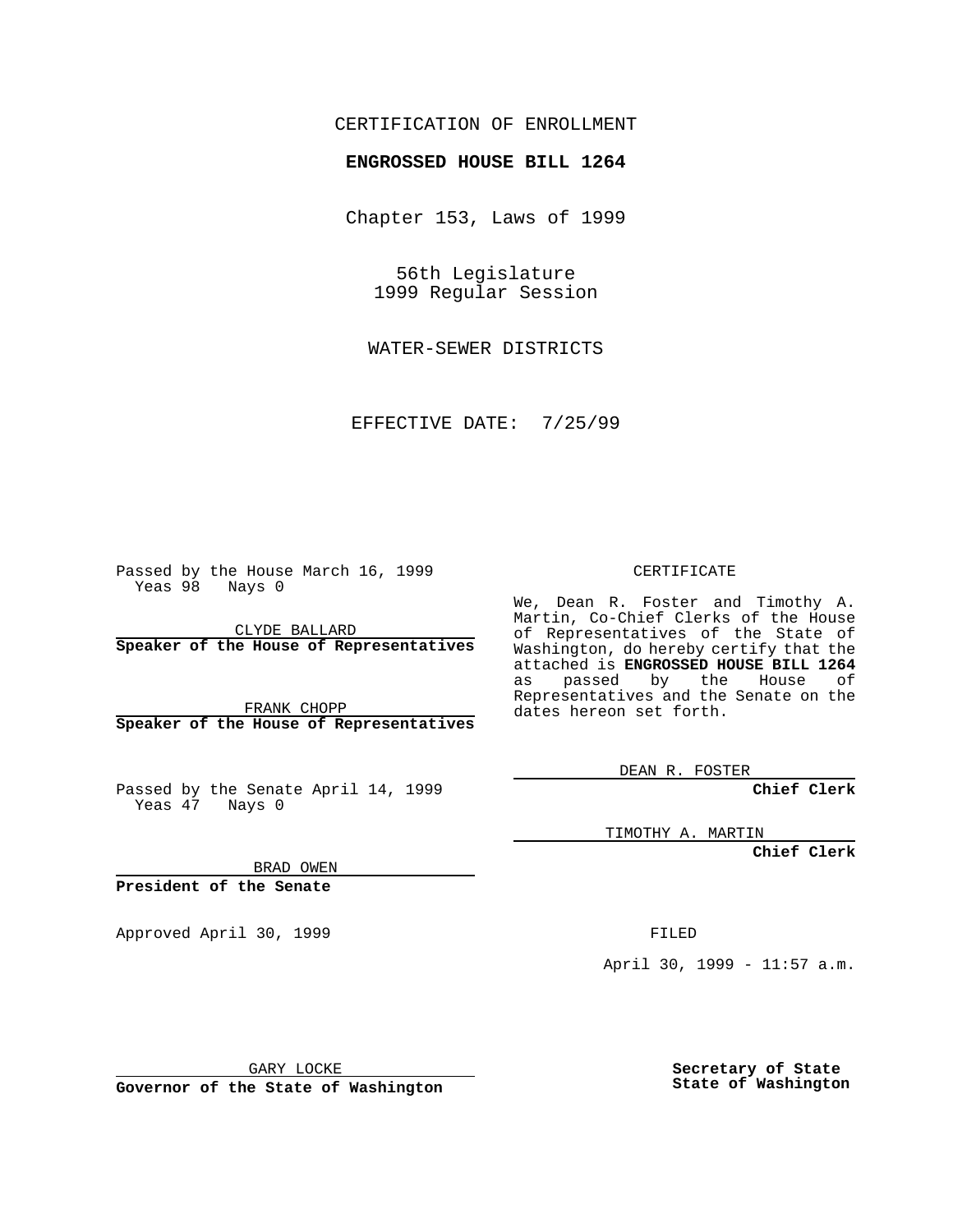## **ENGROSSED HOUSE BILL 1264** \_\_\_\_\_\_\_\_\_\_\_\_\_\_\_\_\_\_\_\_\_\_\_\_\_\_\_\_\_\_\_\_\_\_\_\_\_\_\_\_\_\_\_\_\_\_\_

\_\_\_\_\_\_\_\_\_\_\_\_\_\_\_\_\_\_\_\_\_\_\_\_\_\_\_\_\_\_\_\_\_\_\_\_\_\_\_\_\_\_\_\_\_\_\_

Passed Legislature - 1999 Regular Session

**State of Washington 56th Legislature 1999 Regular Session**

**By** Representatives D. Schmidt, Scott, Mulliken, Fisher, Quall, Wolfe and Schoesler

Read first time 01/20/1999. Referred to Committee on Local Government.

 AN ACT Relating to the combining of water and sewer districts; amending RCW 57.04.050, 57.08.005, 57.08.014, 57.08.015, 57.08.016, 57.08.030, 57.08.044, 57.08.047, 57.08.050, 57.08.065, 57.08.085, 57.08.110, 57.08.180, 57.16.060, 57.16.110, 57.20.120, 57.20.140, 57.24.040, 57.24.050, 57.28.050, 57.32.023, 57.36.040, 57.90.010, 27.12.470, 32.20.070, 32.20.110, 35.13A.020, 35.13A.030, 35.13A.040, 35.13A.060, 35.13A.090, 35.58.210, 35.58.220, 35.58.230, 35.58.410, 35.67.300, 35.91.020, 35.92.012, 35.92.170, 35.97.010, 35.97.050, 36.16.138, 36.93.020, 36.93.093, 36.93.105, 36.93.185, 36.94.220, 36.94.430, 36.96.010, 36.94.410, 36.94.420, 39.69.010, 39.50.010, 39.80.020, 43.20.240, 43.70.195, 43.155.030, 44.04.170, 48.62.021, 52.08.011, 53.48.001, 53.48.010, 54.04.030, 70.44.400, 70.95B.020, 70.119.020, 79.44.003, 84.04.120, 84.33.100, 84.34.310, 84.64.080, 84.69.010, 87.03.015, 87.03.720, and 87.03.725; reenacting RCW 57.08.081; and creating a new section.

BE IT ENACTED BY THE LEGISLATURE OF THE STATE OF WASHINGTON:

#### **PART I - WATER-SEWER DISTRICT LAWS**

p. 1 EHB 1264.SL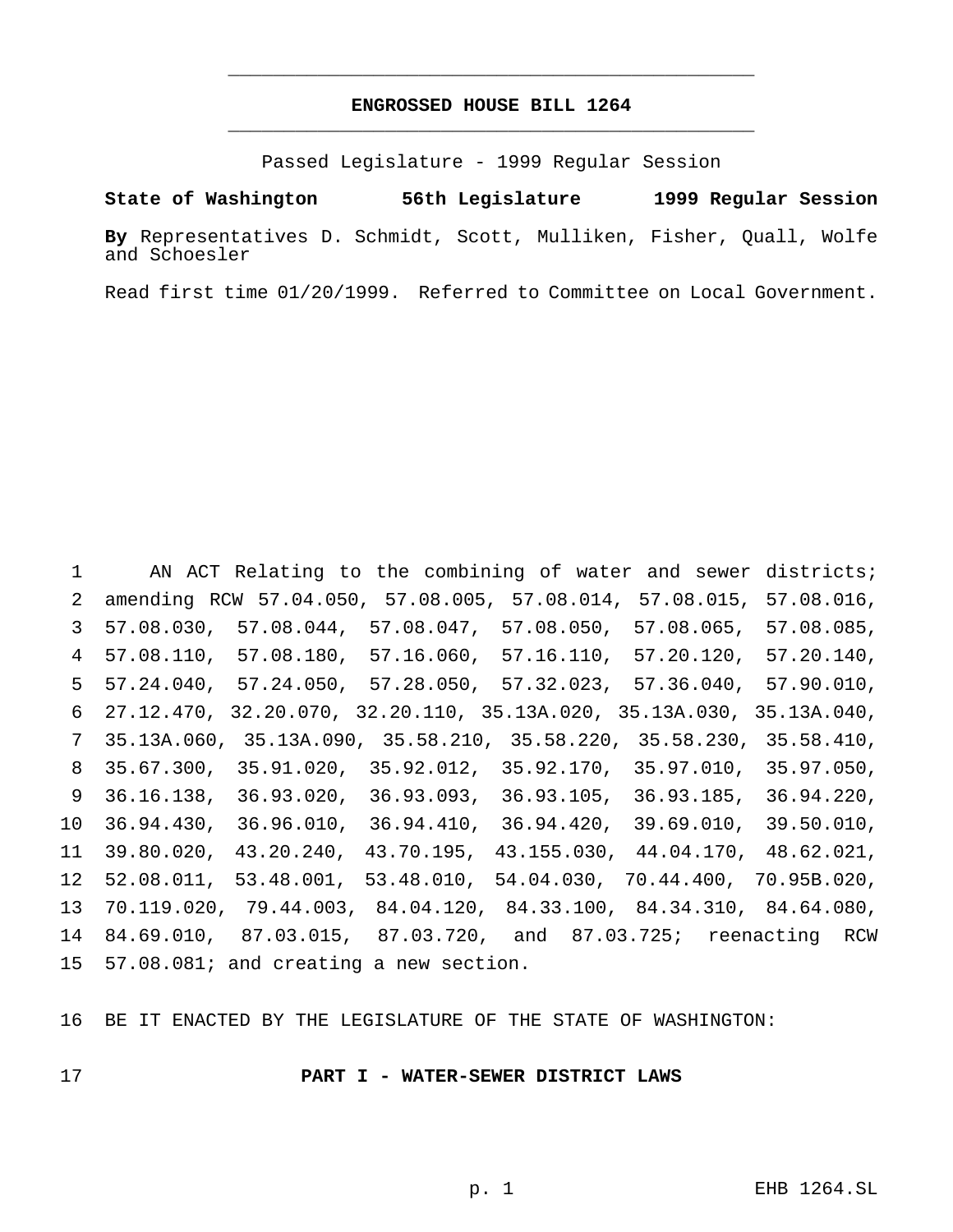1 **Sec. 1.** RCW 57.04.050 and 1996 c 230 s 204 are each amended to 2 read as follows:

3 Upon entry of the findings of the final hearing on the petition if 4 one or more county legislative authorities find that the proposed 5 district will be conducive to the public health, welfare, and 6 convenience and will benefit the land therein, they shall  $((e<sub>alt</sub>))$ 7 present a resolution to the county auditor calling for a special 8 election ((by presenting a resolution to the county auditor at least 9 forty-five days prior to the proposed election date. A special 10 election shall be held on a date decided by the commissioners in 11 accordance with RCW 29.13.020)) to be held at a date specified under 12 RCW 29.13.020, that occurs forty-five or more days after the resolution 13 is presented, at which a ballot proposition authorizing the district to 14 be created shall be submitted to voters for their approval or 15 rejection. The commissioners shall cause to be published a notice of 16 the election for four successive weeks in a newspaper of general 17 circulation in the proposed district, which notice shall state the 18 hours during which the polls will be open, the boundaries of the 19 district as finally adopted and the object of the election, and the 20 notice shall also be posted ten days in ten public places in the 21 proposed district. ((<del>In submitting the proposition to the voters, it</del> 22 shall be expressed on the ballots in the following terms:

23 ..<del>.... District ......................</del>  $24$  <del>..... District ......................</del> No  $\hbox{\large\bf +}$ 

25 giving the name of the district as provided in the petition. The 26 proposition to be effective must be)) The district shall be created if 27 the ballot proposition authorizing the district to be created is 28 approved by a majority of the voters voting on the proposition.

29 A separate ballot proposition authorizing the district, if created, 30 to impose a single-year excess levy for the preliminary expenses of the 31 district shall be submitted to voters for their approval or rejection 32 at the same special election ((a proposition shall be submitted to the 33 voters, for their approval or rejection, authorizing the district, if 34 formed, to impose on all property located in the district a general tax 35 for one year, in excess of the limitations provided by law)), if the 36 petition to create the district also proposed that a ballot proposition 37 authorizing an excess levy be submitted to voters for their approval or 38 rejection. The excess levy shall be proposed in the amount specified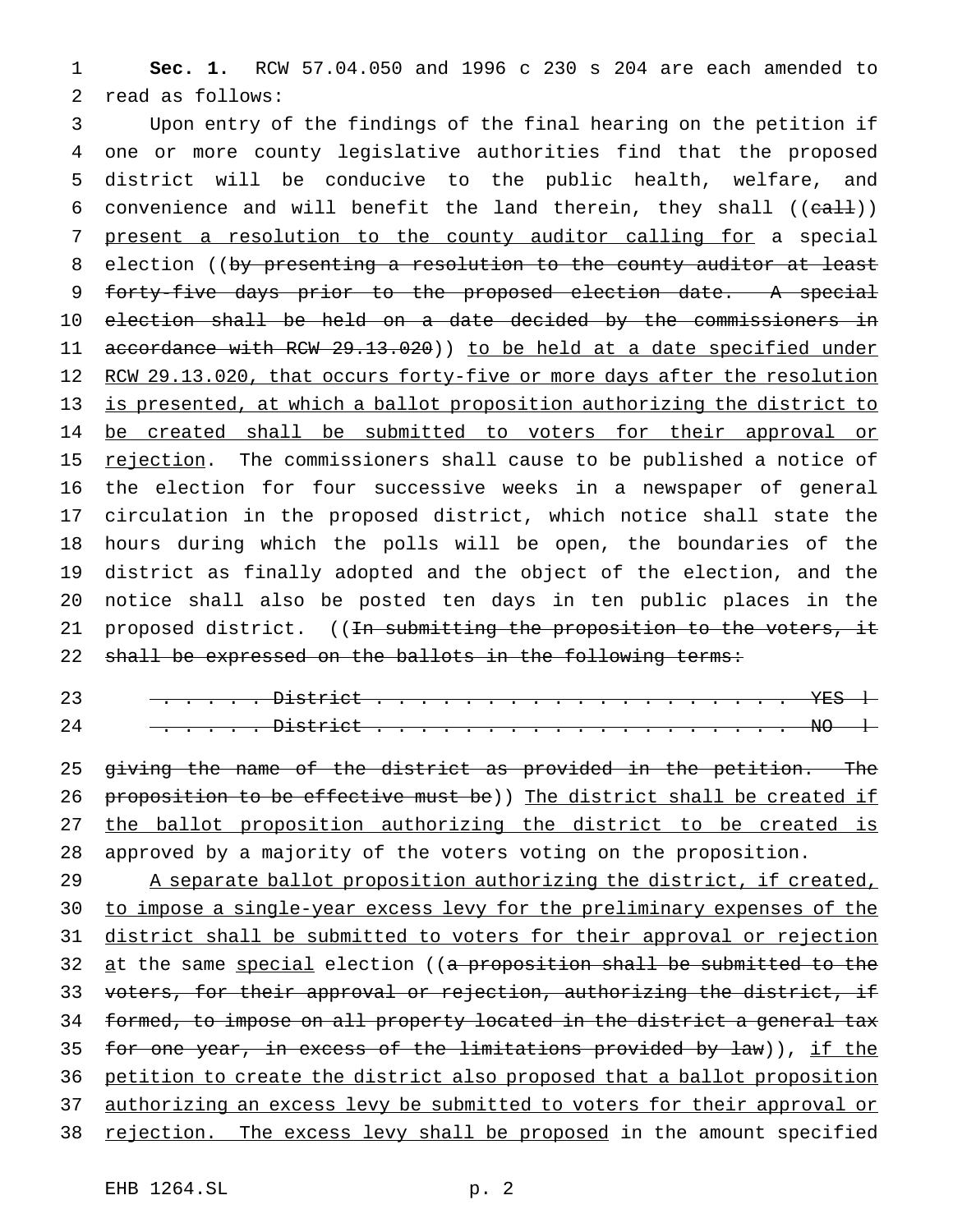in the petition to create the district, not to exceed one dollar and 2 twenty-five cents per thousand dollars of assessed value, ((for general 3 preliminary expenses of the district, that proposition to be expressed on the ballots in the following terms:

5 One year . . . . . dollars and . . . . . cents per 6 thousand dollars of assessed value  $\text{tax } \ldots \ldots \text{YES } +$ NO l

8 Such a ballot proposition)) and may only be submitted to voters for their approval or rejection if the special election is held in February, March, April, or May. The proposition to be effective must 11 be approved ((by at least three-fifths of the voters voting on the 12 proposition)) in the manner set forth in Article VII, section 2(a) of the state Constitution.

 **Sec. 2.** RCW 57.08.005 and 1997 c 447 s 16 are each amended to read as follows:

A district shall have the following powers:

 (1) To acquire by purchase or condemnation, or both, all lands, property and property rights, and all water and water rights, both within and without the district, necessary for its purposes. The right of eminent domain shall be exercised in the same manner and by the same procedure as provided for cities and towns, insofar as consistent with this title, except that all assessment or reassessment rolls to be prepared and filed by eminent domain commissioners or commissioners appointed by the court shall be prepared and filed by the district, and the duties devolving upon the city treasurer are imposed upon the 26 county treasurer;

 (2) To lease real or personal property necessary for its purposes for a term of years for which that leased property may reasonably be needed;

 (3) To construct, condemn and purchase, add to, maintain, and supply waterworks to furnish the district and inhabitants thereof and any other persons, both within and without the district, with an ample supply of water for all uses and purposes public and private with full authority to regulate and control the use, content, distribution, and price thereof in such a manner as is not in conflict with general law and may construct, acquire, or own buildings and other necessary district facilities. Where a customer connected to the district's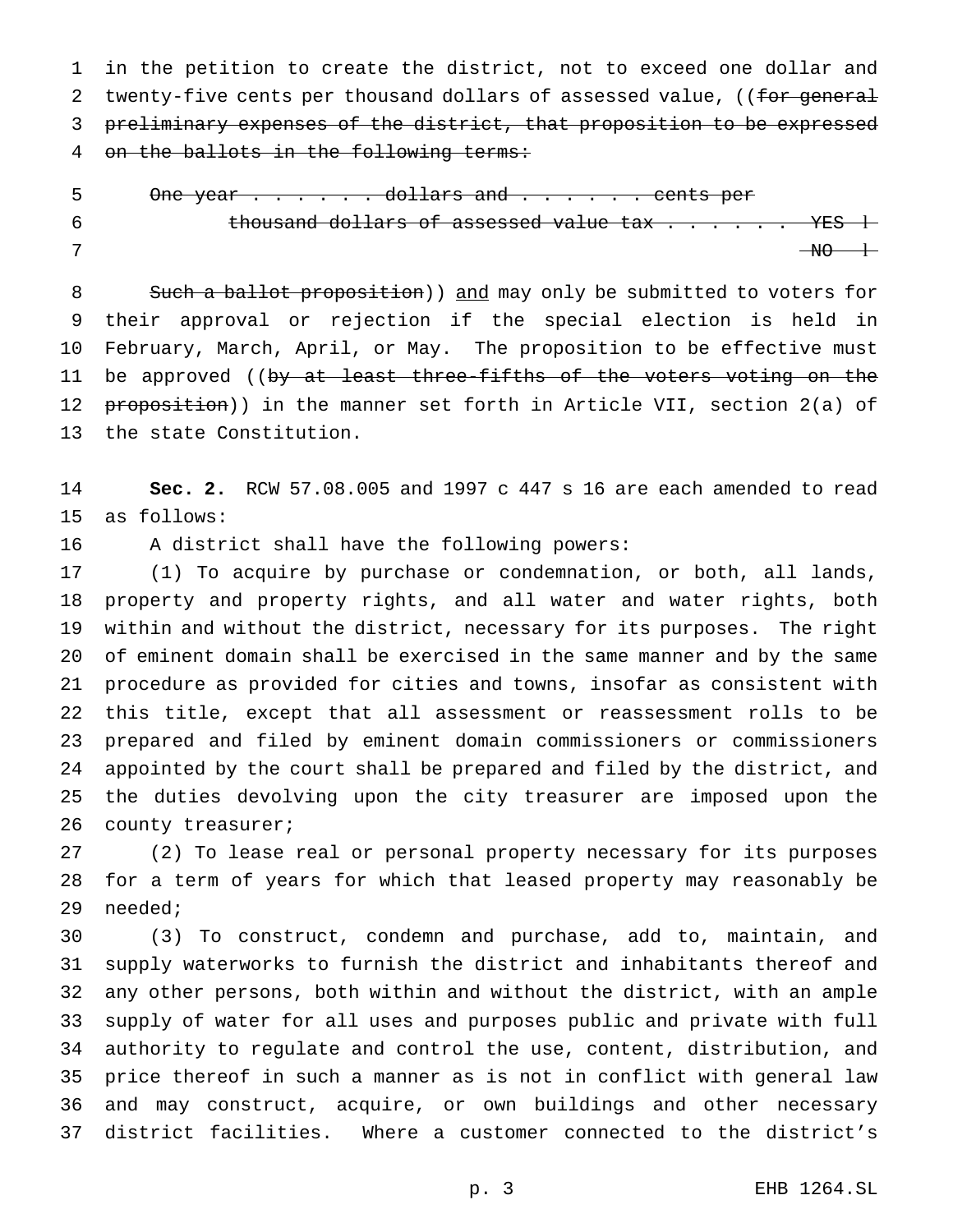system uses the water on an intermittent or transient basis, a district may charge for providing water service to such a customer, regardless of the amount of water, if any, used by the customer. District waterworks may include facilities which result in combined water supply and electric generation, if the electricity generated thereby is a byproduct of the water supply system. That electricity may be used by the district or sold to any entity authorized by law to use or distribute electricity. Electricity is deemed a byproduct when the electrical generation is subordinate to the primary purpose of water supply. For such purposes, a district may take, condemn and purchase, acquire, and retain water from any public or navigable lake, river or watercourse, or any underflowing water, and by means of aqueducts or pipeline conduct the same throughout the district and any city or town therein and carry it along and upon public highways, roads, and streets, within and without such district. For the purpose of constructing or laying aqueducts or pipelines, dams, or waterworks or other necessary structures in storing and retaining water or for any other lawful purpose such district may occupy the beds and shores up to the high water mark of any such lake, river, or other watercourse, and may acquire by purchase or condemnation such property or property rights or privileges as may be necessary to protect its water supply from pollution. For the purposes of waterworks which include facilities for the generation of electricity as a byproduct, nothing in this section may be construed to authorize a district to condemn electric generating, transmission, or distribution rights or facilities of entities authorized by law to distribute electricity, or to acquire such rights or facilities without the consent of the owner;

 (4) To purchase and take water from any municipal corporation, private person, or entity. A district contiguous to Canada may contract with a Canadian corporation for the purchase of water and for the construction, purchase, maintenance, and supply of waterworks to furnish the district and inhabitants thereof and residents of Canada with an ample supply of water under the terms approved by the board of commissioners;

 (5) To construct, condemn and purchase, add to, maintain, and operate systems of sewers for the purpose of furnishing the district, the inhabitants thereof, and persons outside the district with an adequate system of sewers for all uses and purposes, public and private, including but not limited to on-site sewage disposal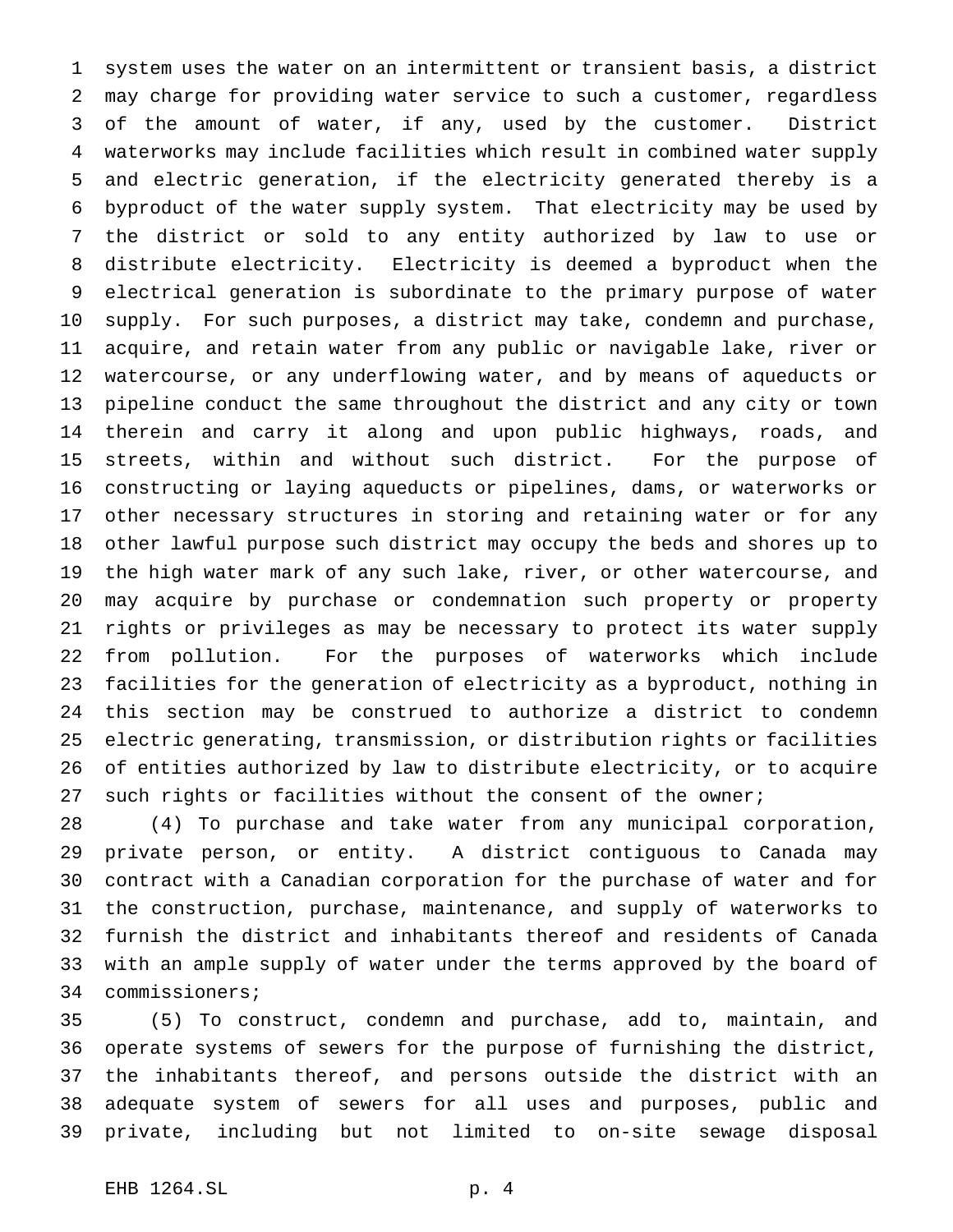facilities, approved septic tanks or approved septic tank systems, on- site sanitary sewerage systems, inspection services and maintenance services for private and public on-site systems, point and nonpoint water pollution monitoring programs that are directly related to the sewerage facilities and programs operated by a district, other facilities, programs, and systems for the collection, interception, treatment, and disposal of wastewater, and for the control of pollution 8 from wastewater ((and for the protection, preservation, and rehabilitation of surface and underground waters, facilities for the 10 drainage and treatment of storm or surface waters, public highways, 11 streets, and roads)) with full authority to regulate the use and operation thereof and the service rates to be charged. Under this chapter, after July 1, 1998, any requirements for pumping the septic tank of an on-site sewage system should be based, among other things, on actual measurement of accumulation of sludge and scum by a trained inspector, trained owner's agent, or trained owner. Training must occur in a program approved by the state board of health or by a local health officer. Sewage facilities may include facilities which result 19 in combined sewage disposal( $(\tau)$ ) or treatment( $(\tau)$  or drainage)) and electric generation, except that the electricity generated thereby is a byproduct of the system of sewers. Such electricity may be used by the district or sold to any entity authorized by law to distribute electricity. Electricity is deemed a byproduct when the electrical generation is subordinate to the primary purpose of sewage 25 disposal $((\tau))$  or treatment $((\tau, \sigma)^2)$  or drainage)). For such purposes a district may conduct sewage throughout the district and throughout other political subdivisions within the district, and construct and lay sewer pipe along and upon public highways, roads, and streets, within and without the district, and condemn and purchase or acquire land and rights of way necessary for such sewer pipe. A district may erect sewage treatment plants within or without the district, and may acquire, by purchase or condemnation, properties or privileges necessary to be had to protect any lakes, rivers, or watercourses and also other areas of land from pollution from its sewers or its sewage treatment plant. For the purposes of sewage facilities which include 36 facilities that result in combined sewage disposal( $(\tau)$ ) or treatment( $(\tau)$ 37 or drainage)) and electric generation where the electric generation is a byproduct, nothing in this section may be construed to authorize a district to condemn electric generating, transmission, or distribution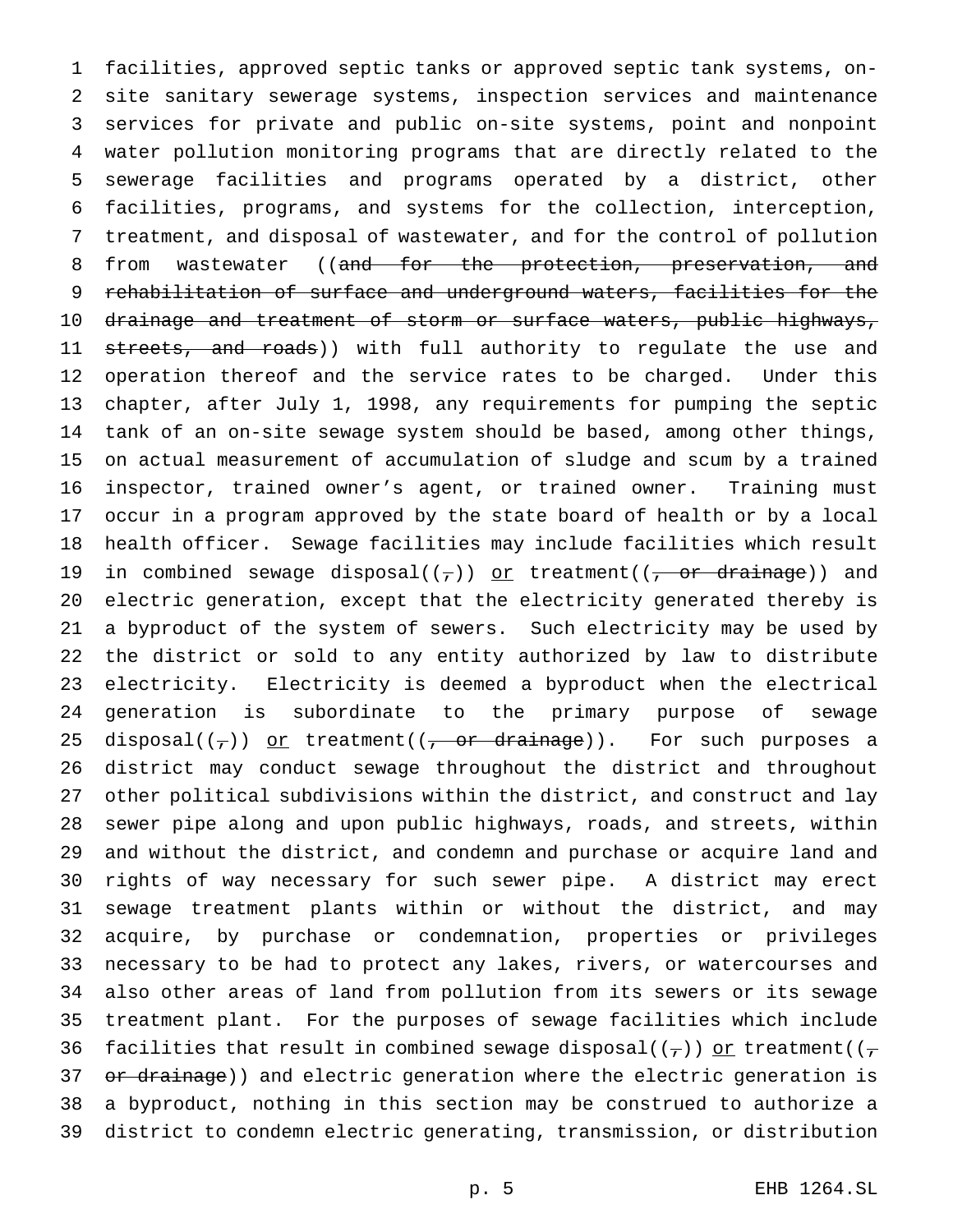1 rights or facilities of entities authorized by law to distribute 2 electricity, or to acquire such rights or facilities without the 3 consent of the owners;

4 (6) To construct, condemn and purchase, add to, maintain, and 5 operate systems of drainage for the benefit and use of the district, 6 the inhabitants thereof, and persons outside the district with an 7 adequate system of drainage, including but not limited to facilities 8 and systems for the collection, interception, treatment, and disposal 9 of storm or surface waters, and for the protection, preservation, and 10 rehabilitation of surface and underground waters, and drainage 11 facilities for public highways, streets, and roads, with full authority 12 to regulate the use and operation thereof and the service rates to be 13 charged. Drainage facilities may include natural systems. Drainage 14 facilities may include facilities which result in combined drainage 15 facilities and electric generation, except that the electricity 16 generated thereby is a byproduct of the drainage system. Such 17 electricity may be used by the district or sold to any entity 18 authorized by law to distribute electricity. Electricity is deemed a 19 byproduct when the electrical generation is subordinate to the primary 20 purpose of drainage collection, disposal, and treatment. For such 21 purposes, a district may conduct storm or surface water throughout the 22 district and throughout other political subdivisions within the 23 district, construct and lay drainage pipe and culverts along and upon 24 public highways, roads, and streets, within and without the district, 25 and condemn and purchase or acquire land and rights of way necessary 26 for such drainage systems. A district may provide or erect facilities 27 and improvements for the treatment and disposal of storm or surface 28 water within or without the district, and may acquire, by purchase or 29 condemnation, properties or privileges necessary to be had to protect 30 any lakes, rivers, or watercourses and also other areas of land from 31 pollution from storm or surface waters. For the purposes of drainage 32 facilities which include facilities that also generate electricity as 33 a byproduct, nothing in this section may be construed to authorize a 34 district to condemn electric generating, transmission, or distribution 35 rights or facilities of entities authorized by law to distribute 36 electricity, or to acquire such rights or facilities without the 37 consent of the owners;

38  $(7)$  To construct, condemn, acquire, and own buildings and other 39 necessary district facilities;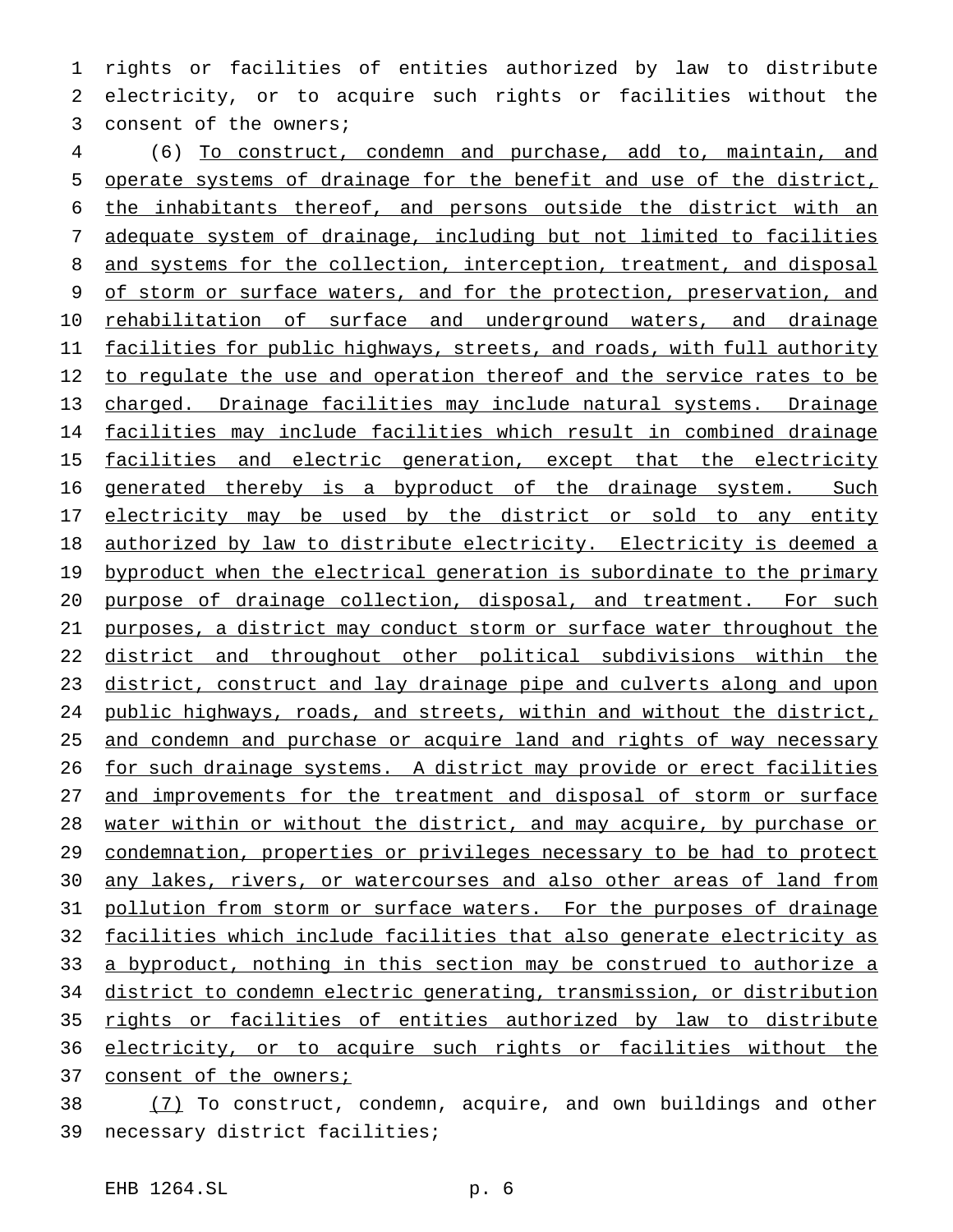$((+7))$   $(8)$  To compel all property owners within the district located within an area served by the district's system of sewers to connect their private drain and sewer systems with the district's system under such penalty as the commissioners shall prescribe by resolution. The district may for such purpose enter upon private property and connect the private drains or sewers with the district system and the cost thereof shall be charged against the property owner and shall be a lien upon property served;

 $((+8+))$  (9) Where a district contains within its borders, abuts, or is located adjacent to any lake, stream, ground water as defined by RCW 90.44.035, or other waterway within the state of Washington, to provide for the reduction, minimization, or elimination of pollutants from those waters in accordance with the district's comprehensive plan, and to issue general obligation bonds, revenue bonds, local improvement district bonds, or utility local improvement bonds for the purpose of paying all or any part of the cost of reducing, minimizing, or 17 eliminating the pollutants from these waters;

 $((+9))$  (10) To fix rates and charges for water, sewer, and drain service supplied and to charge property owners seeking to connect to the district's systems, as a condition to granting the right to so connect, in addition to the cost of the connection, such reasonable connection charge as the board of commissioners shall determine to be proper in order that those property owners shall bear their equitable share of the cost of the system. For the purposes of calculating a connection charge, the board of commissioners shall determine the pro rata share of the cost of existing facilities and facilities planned for construction within the next ten years and contained in an adopted comprehensive plan and other costs borne by the district which are directly attributable to the improvements required by property owners seeking to connect to the system. The cost of existing facilities shall not include those portions of the system which have been donated or which have been paid for by grants. The connection charge may include interest charges applied from the date of construction of the system until the connection, or for a period not to exceed ten years, whichever is shorter, at a rate commensurate with the rate of interest applicable to the district at the time of construction or major rehabilitation of the system, or at the time of installation of the lines to which the property owner is seeking to connect. A district may permit payment of the cost of connection and the reasonable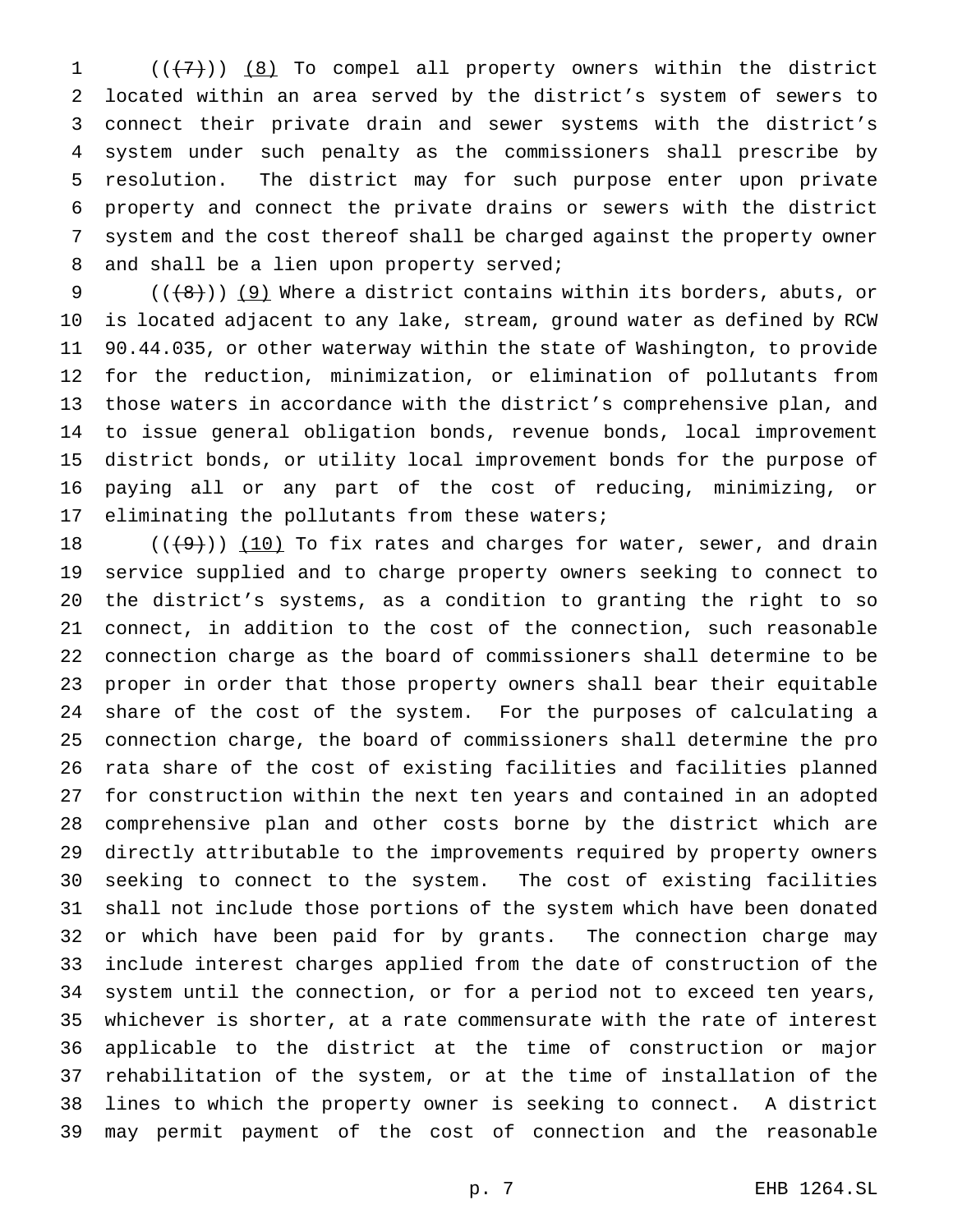connection charge to be paid with interest in installments over a period not exceeding fifteen years. The county treasurer may charge and collect a fee of three dollars for each year for the treasurer's services. Those fees shall be a charge to be included as part of each annual installment, and shall be credited to the county current expense fund by the county treasurer. Revenues from connection charges excluding permit fees are to be considered payments in aid of construction as defined by department of revenue rule. Rates or charges for on-site inspection and maintenance services may not be imposed under this chapter on the development, construction, or reconstruction of property.

 Before adopting on-site inspection and maintenance utility services, or incorporating residences into an on-site inspection and maintenance or sewer utility under this chapter, notification must be provided, prior to the applicable public hearing, to all residences within the proposed service area that have on-site systems permitted by the local health officer. The notice must clearly state that the residence is within the proposed service area and must provide information on estimated rates or charges that may be imposed for the service.

 A water-sewer district shall not provide on-site sewage system inspection, pumping services, or other maintenance or repair services under this section using water-sewer district employees unless the on- site system is connected by a publicly owned collection system to the water-sewer district's sewerage system, and the on-site system represents the first step in the sewage disposal process.

 Except as otherwise provided in RCW 90.03.525, any public entity and public property, including the state of Washington and state property, shall be subject to rates and charges for sewer, water, storm water control, drainage, and street lighting facilities to the same extent private persons and private property are subject to those rates and charges that are imposed by districts. In setting those rates and charges, consideration may be made of in-kind services, such as stream improvements or donation of property;

35  $((+10))$  (11) To contract with individuals, associations and corporations, the state of Washington, and the United States;

 ( $(\overline{+11})$ )  $(12)$  To employ such persons as are needed to carry out the district's purposes and fix salaries and any bond requirements for those employees;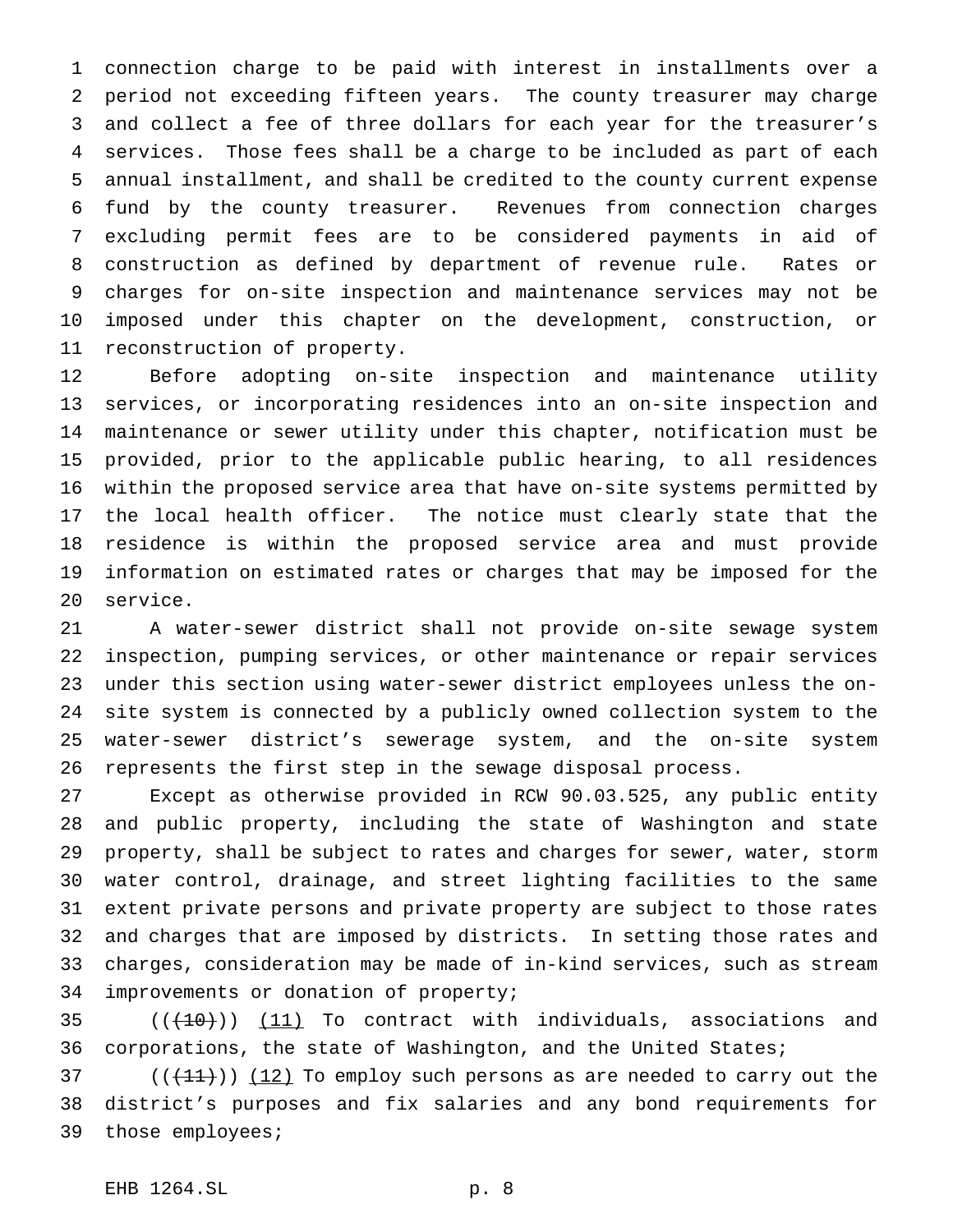1  $((+12))$   $(13)$  To contract for the provision of engineering, legal, and other professional services as in the board of commissioner's discretion is necessary in carrying out their duties;

4  $((+13)) (14)$  To sue and be sued;

5  $((+14))$   $(15)$  To loan and borrow funds and to issue bonds and instruments evidencing indebtedness under chapter 57.20 RCW and other applicable laws;

8 (( $\left(\frac{15}{15}\right)$ ) (16) To transfer funds, real or personal property, property interests, or services subject to RCW 57.08.015;

 $((+16))$   $(17)$  To levy taxes in accordance with this chapter and chapters 57.04 and 57.20 RCW;

 $((+17))$   $(18)$  To provide for making local improvements and to levy and collect special assessments on property benefitted thereby, and for paying for the same or any portion thereof in accordance with chapter 57.16 RCW;

16 (( $\left(\frac{(18)}{19}\right)$  (19) To establish street lighting systems under RCW 57.08.060;

18  $((+19))$   $(20)$  To exercise such other powers as are granted to 19 water-sewer districts by this title or other applicable laws; and

 $((+20))$   $(21)$  To exercise any of the powers granted to cities and counties with respect to the acquisition, construction, maintenance, operation of, and fixing rates and charges for waterworks and systems of sewerage and drainage.

 **Sec. 3.** RCW 57.08.014 and 1996 c 230 s 304 are each amended to read as follows:

 In addition to the authority of a district to establish classifications for rates and charges and impose such rates and charges, a district may adjust or delay those rates and charges for low-income persons or classes of low-income persons, including but not 30 limited to, ((poor)) low-income handicapped persons and ((poor)) low- income senior citizens. Other financial assistance available to low- income persons shall be considered in determining charges and rates under this section. Notification of special rates or charges established under this section shall be provided to all persons served by the district annually and upon initiating service. Information on cost shifts caused by establishment of the special rates or charges shall be included in the notification. Any reduction in charges and rates granted to low-income persons in one part of a service area shall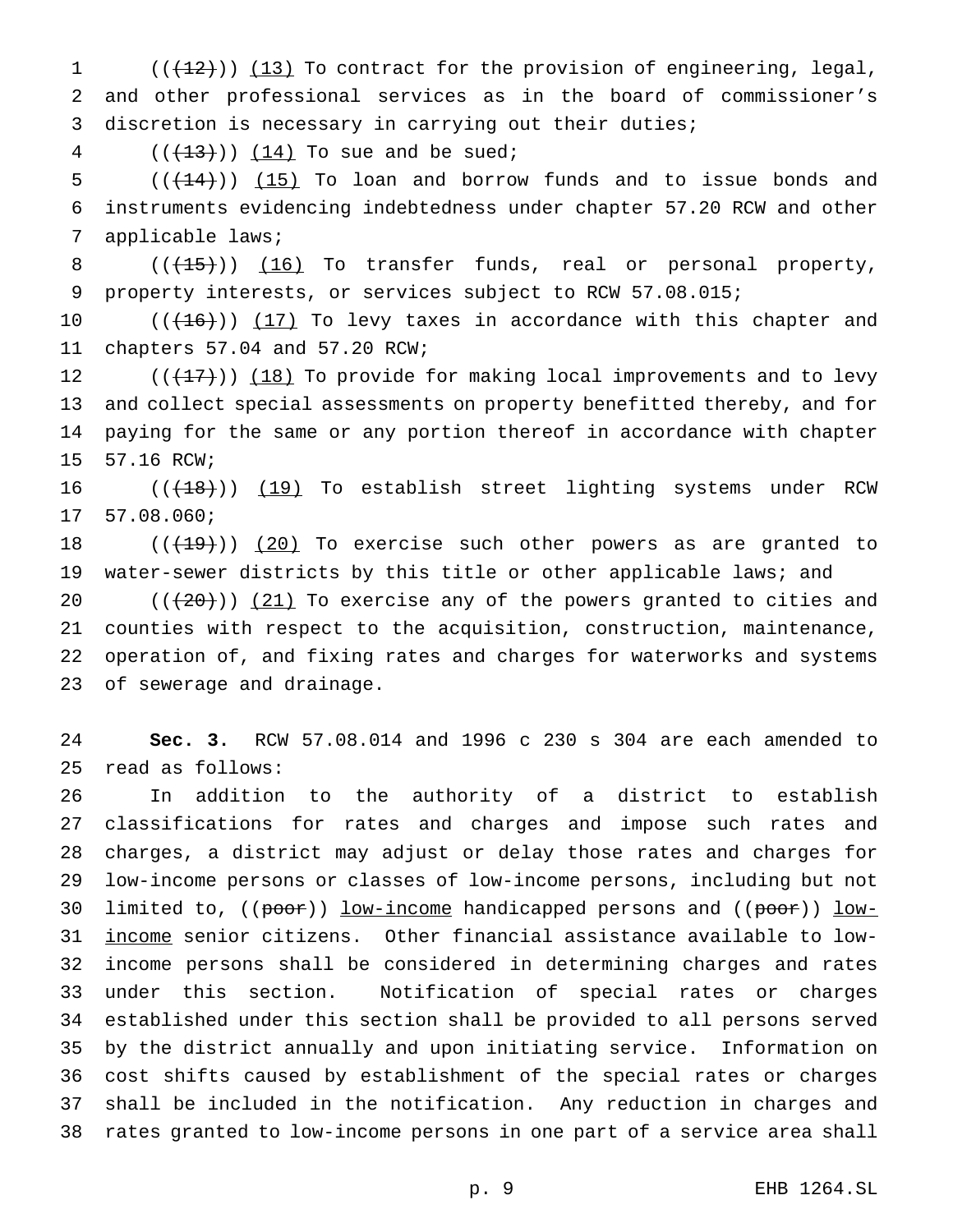be uniformly extended to low-income persons in all other parts of the service area.

 **Sec. 4.** RCW 57.08.015 and 1996 c 230 s 305 are each amended to read as follows:

 The board of commissioners of a district may sell, at public or private sale, property belonging to the district if the board determines that the property is not and will not be needed for district purposes and if the board gives notice of intention to sell as in this section provided. However, no such notice of intention shall be required to sell personal property of less than two thousand five hundred dollars in value.

 The notice of intention to sell shall be published once a week for two consecutive weeks in a newspaper of general circulation in the district. The notice shall describe the property and state the time and place at which it will be sold or offered for sale, the terms of sale, whether the property is to be sold at public or private sale, and if at public sale the notice shall call for bids, fix the conditions of 18 the bids and reserve the right to reject any and all bids for good cause.

 **Sec. 5.** RCW 57.08.016 and 1996 c 230 s 306 are each amended to read as follows:

 (1) There shall be no private sale of real property where the appraised value exceeds the sum of two thousand five hundred dollars. Subject to the provisions of subsection (2) of this section, no real property of the district shall be sold for less than ninety percent of the value thereof as established by a written appraisal made not more than six months prior to the date of sale by three disinterested real estate brokers licensed under the laws of the state or professionally designated real estate appraisers as defined in RCW 74.46.020. The appraisal shall be signed by the appraisers and filed with the secretary of the board of commissioners of the district, who shall keep it at the office of the district open to public inspection. Any notice of intention to sell real property of the district shall recite the appraised value thereof.

 (2) If no purchasers can be obtained for the property at ninety percent or more of its appraised value after one hundred twenty days of offering the property for sale, the board of commissioners of the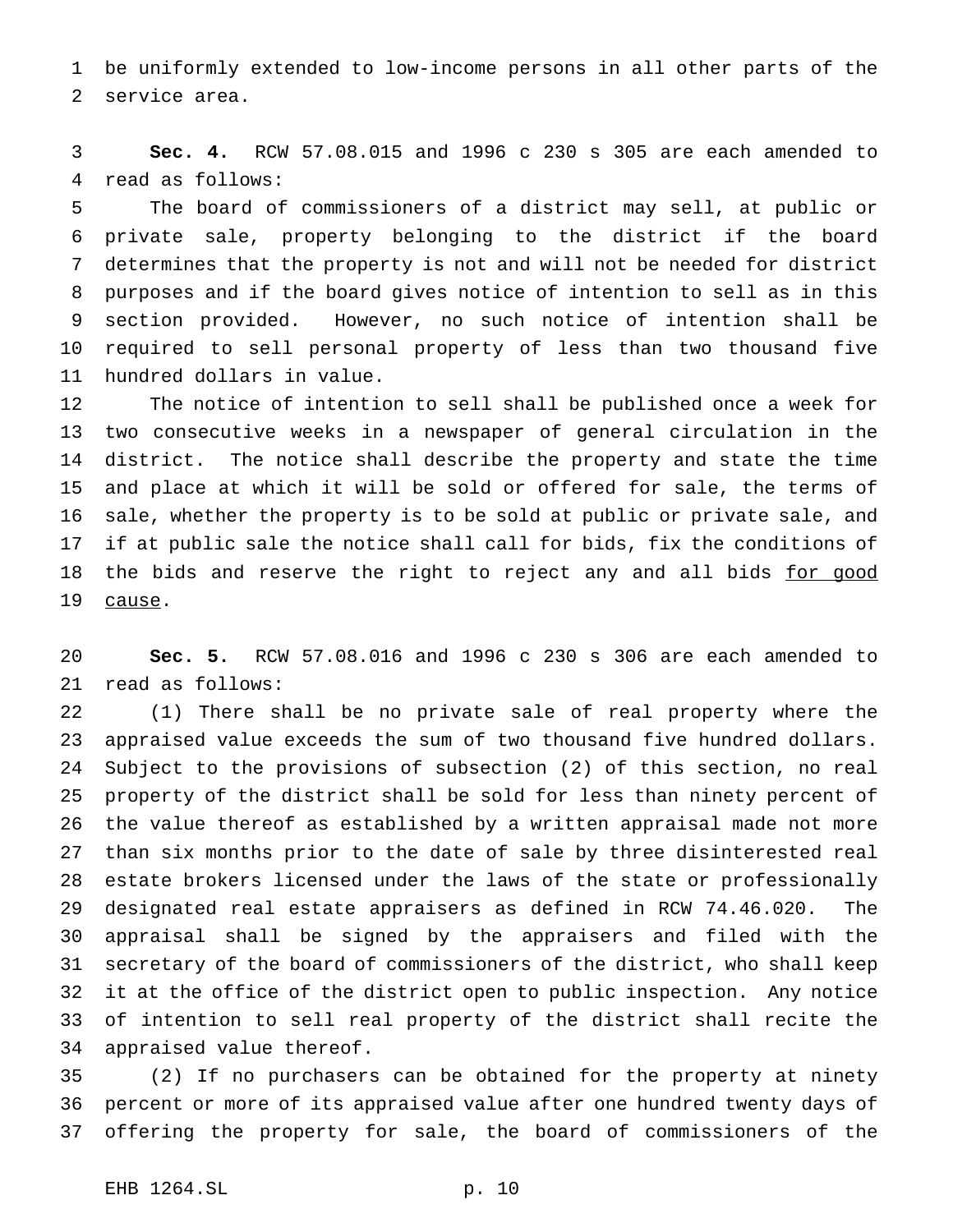district may adopt a resolution stating that the district has been unable to sell the property at the ninety percent amount. The district then may sell the property at the highest price it can obtain at public auction. A notice of intention to sell at public auction shall be published once a week for two consecutive weeks in a newspaper of general circulation in the district. The notice shall describe the property, state the time and place at which it will be offered for sale and the terms of sale, and shall call for bids, fix the conditions 9 thereof, and reserve the right to reject any and all bids for good 10 cause.

 **Sec. 6.** RCW 57.08.030 and 1996 c 230 s 307 are each amended to read as follows:

 (1) Whenever any district shall have installed a distributing system of water mains and laterals, and as a source of supply of water shall be purchasing or intending to purchase water from any city or town, and whenever it appears to be advantageous to the water consumers in the district that such city or town shall take over the water system of the district and supply water to those water users, the commissioners of the district, when authorized as provided in subsection (2) of this section, shall have the right to convey the distributing system to that city or town if that city or town is willing to accept, maintain, and repair the same.

 (2) Should the commissioners of the district decide that it would be to the advantage of the water consumers of the district to make the conveyance provided for in subsection (1) of this section, they shall cause the proposition of making that conveyance to be submitted to the voters of the district at any general election or at a special election to be called for the purpose of voting on the same. If at the election a majority of the voters voting on the proposition shall be in favor of making the conveyance, the district commissioners shall have the right to convey to the city or town the mains and laterals belonging to the district upon the city or town entering into a contract satisfactory to the commissioners to maintain and repair the same.

 (3) Whenever a city or town located wholly or in part within a district shall enter into a contract with the commissioners of a district providing that the city or town shall take over all of the 37 operation of the water supply facilities of the district located within its boundaries, the area of the district located within the city or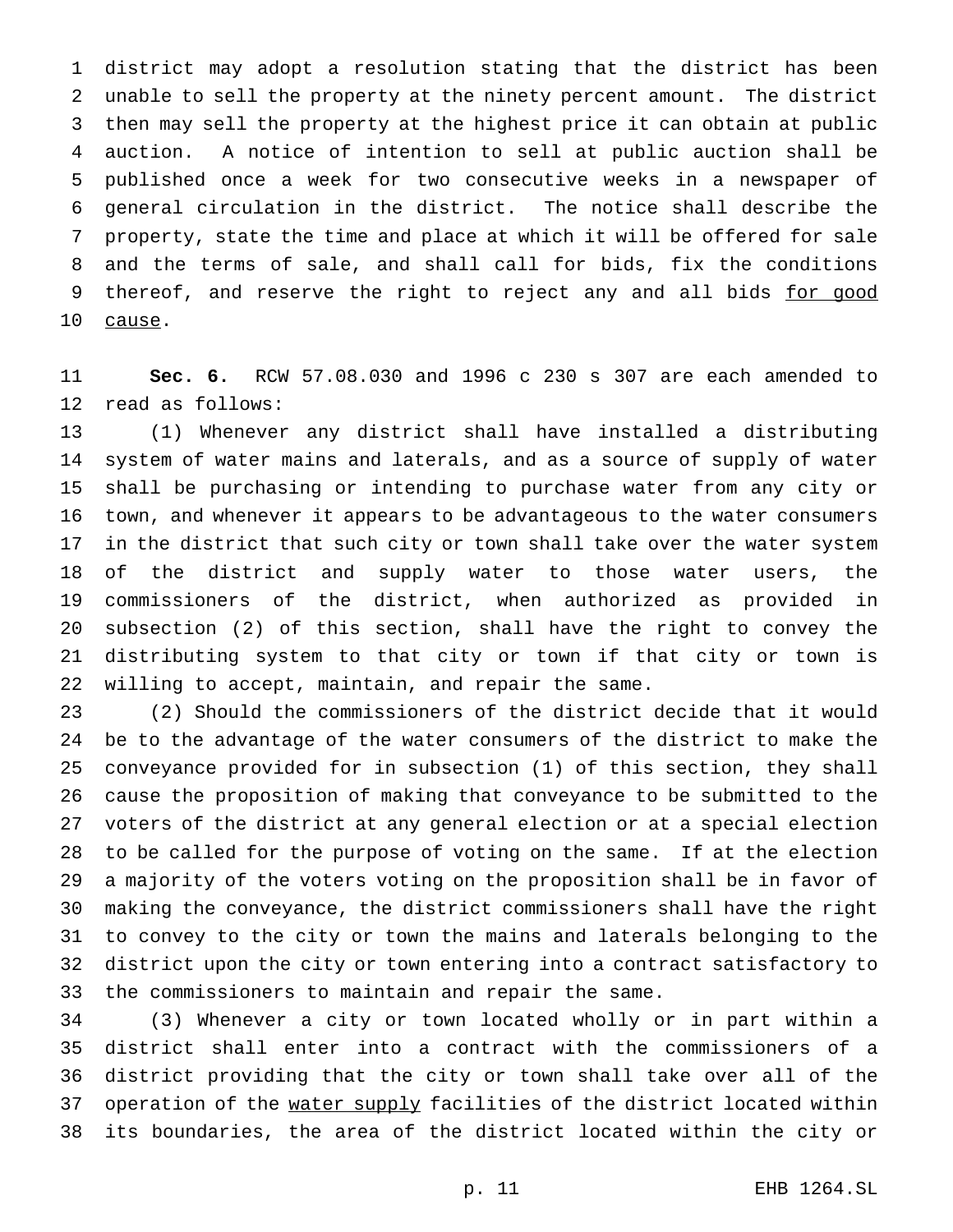town shall upon the execution of the contract cease to be served by the district for water service purposes. However, the affected land within that city or town shall remain liable for the payment of all assessments, any lien upon the property at the time of the execution of the agreement, and for any lien of all general obligation bonds due at 6 the date of the contract, and the city or town shall remain liable for its fair prorated share of the debt of the area for any revenue bonds, outstanding as of the date of contract.

 **Sec. 7.** RCW 57.08.044 and 1996 c 230 s 309 are each amended to read as follows:

 A district may enter into contracts with any county, city, town, or 12 any other municipal or quasi-municipal corporation, or with any private person or corporation, for the acquisition, ownership, use, and operation of any property, facilities, or services, within or without the district, and necessary or desirable to carry out the purposes of the district. A district may provide water, sewer, drainage, or street lighting services to property owners in areas within or without the limits of the district, except that if the area to be served is located within another existing district duly authorized to exercise district powers in that area, then water, sewer, drainage, or street lighting service may not be so provided by contract or otherwise without the consent by resolution of the board of commissioners of that other district.

 **Sec. 8.** RCW 57.08.047 and 1996 c 230 s 310 are each amended to read as follows:

26 The provision of water  $((or))_x$  sewer, or drainage service beyond the boundaries of a district may be subject to potential review by a boundary review board under chapter 36.93 RCW.

 **Sec. 9.** RCW 57.08.050 and 1998 c 278 s 8 are each amended to read as follows:

 (1) All work ordered, the estimated cost of which is in excess of five thousand dollars shall be let by contract. All contract projects, 33 the estimated cost of which is in excess of five thousand dollars and less than fifty thousand dollars, may be awarded to a contractor using the small works roster process provided in RCW 39.04.155. The board of commissioners may set up uniform procedures to prequalify contractors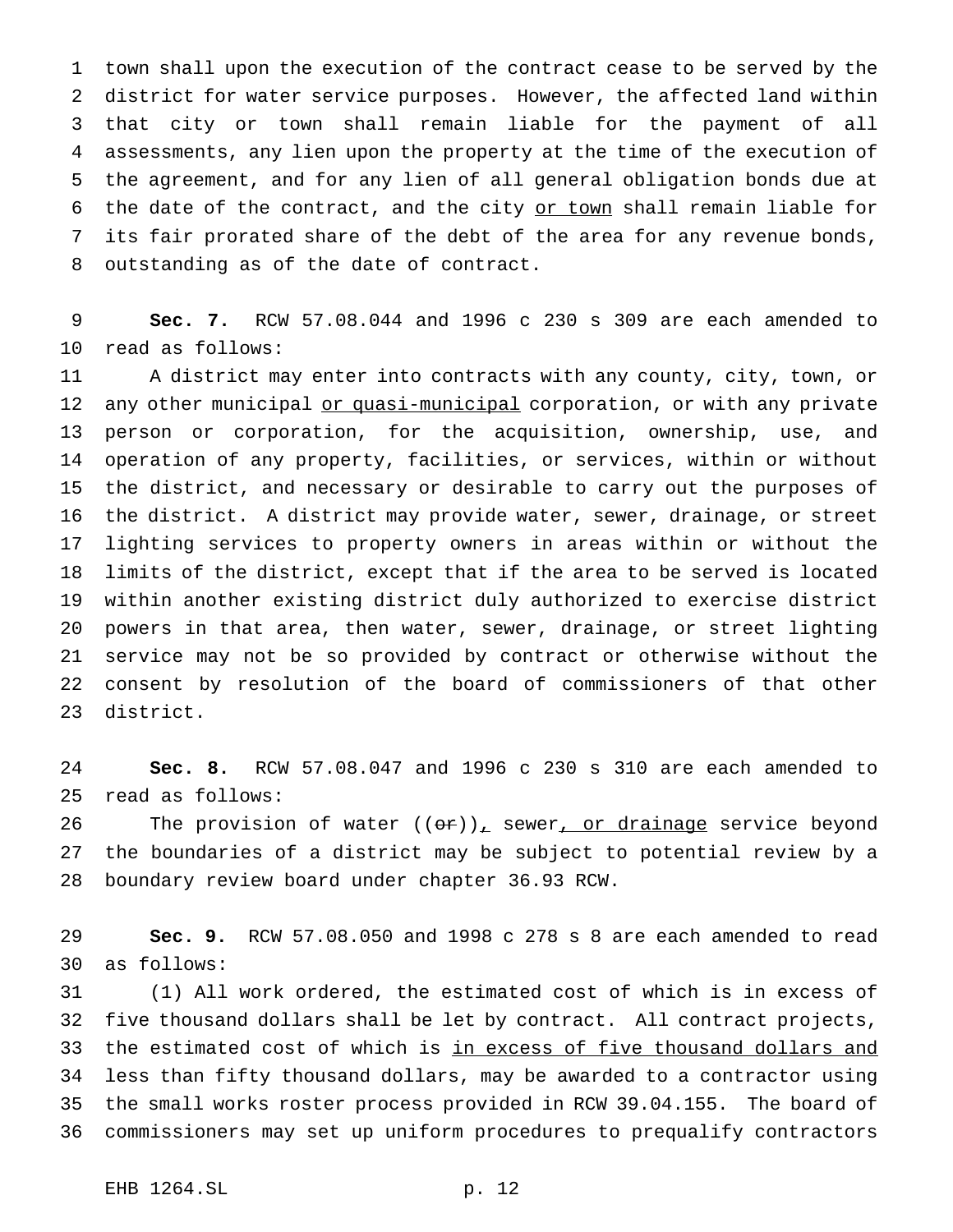for inclusion on the small works roster. All contract projects equal to or in excess of fifty thousand dollars shall be let by competitive bidding. Before awarding any such contract the board of commissioners shall publish a notice in a newspaper of general circulation where the district is located at least once thirteen days before the last date upon which bids will be received, inviting sealed proposals for such work, plans and specifications which must at the time of publication of such notice be on file in the office of the board of commissioners subject to the public inspection. The notice shall state generally the work to be done and shall call for proposals for doing the same to be sealed and filed with the board of commissioners on or before the day and hour named therein.

 Each bid shall be accompanied by a certified or cashier's check or postal money order payable to the order of the county treasurer for a sum not less than five percent of the amount of the bid, or accompanied by a bid bond in an amount not less than five percent of the bid with a corporate surety licensed to do business in the state, conditioned that the bidder will pay the district as liquidated damages the amount specified in the bond, unless the bidder enters into a contract in accordance with the bidder's bid, and no bid shall be considered unless accompanied by such check, cash or bid bond. At the time and place named such bids shall be publicly opened and read and the board of commissioners shall proceed to canvass the bids and may let such contract to the lowest responsible bidder upon plans and specifications on file or to the best bidder submitting the bidder's own plans and specifications. The board of commissioners may reject all bids for good cause and readvertise and in such case all checks, cash or bid bonds shall be returned to the bidders. If the contract is let, then all checks, cash, or bid bonds shall be returned to the bidders, except that of the successful bidder, which shall be retained until a contract shall be entered into for doing the work, and a bond to perform such work furnished with sureties satisfactory to the board of commissioners in the full amount of the contract price between the bidder and the commission in accordance with the bid. If the bidder fails to enter into the contract in accordance with the bid and furnish the bond within ten days from the date at which the bidder is notified that the bidder is the successful bidder, the check, cash, or bid bonds and the amount thereof shall be forfeited to the district. If the bidder fails to enter into a contract in accordance with the bidder's bid, and the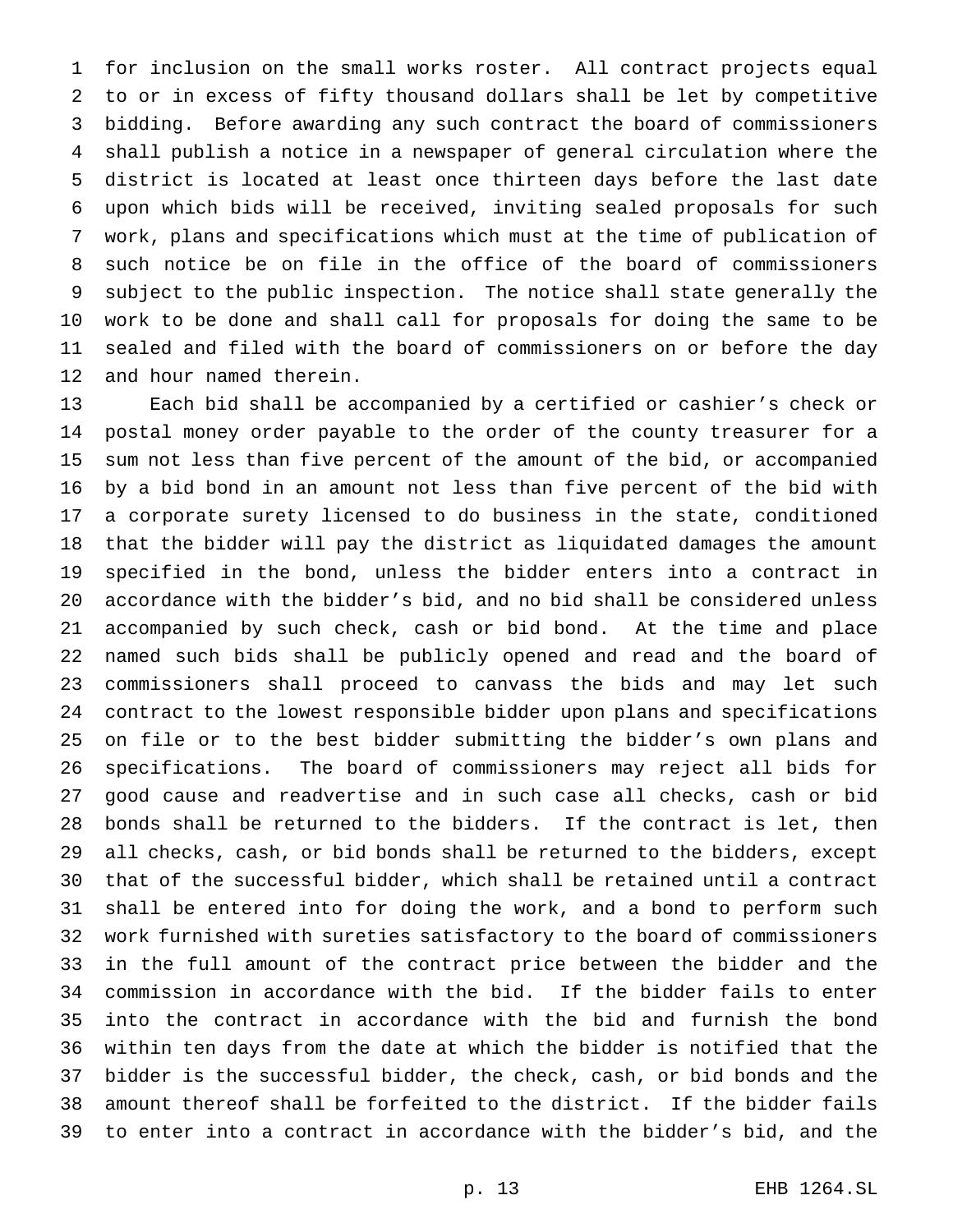board of commissioners deems it necessary to take legal action to collect on any bid bond required by this section, then the district shall be entitled to collect from the bidder any legal expenses, including reasonable attorneys' fees occasioned thereby. A low bidder who claims error and fails to enter into a contract is prohibited from bidding on the same project if a second or subsequent call for bids is made for the project.

 (2) Any purchase of materials, supplies, or equipment, with an estimated cost in excess of ten thousand dollars, shall be by contract. Any purchase of materials, supplies, or equipment, with an estimated cost of less than fifty thousand dollars shall be made using the process provided in RCW 39.04.190. Any purchase of materials, supplies, or equipment with an estimated cost of fifty thousand dollars or more shall be made by competitive bidding following the procedure for letting contracts for projects under subsection (1) of this section.

 (3) The board may waive the competitive bidding requirements of this section pursuant to RCW 39.04.280 if an exemption contained within that section applies to the purchase or public work.

 **Sec. 10.** RCW 57.08.065 and 1997 c 447 s 17 are each amended to read as follows:

 (1) A district shall have power to establish, maintain, and operate a mutual water, sewerage, drainage, and street lighting system, a mutual system of any two or three of the systems, or separate systems. (2) Where any two or more districts include the same territory as of July 1, 1997, none of the overlapping districts may provide any service that was made available by any of the other districts prior to July 1, 1997, within the overlapping territory without the consent by resolution of the board of commissioners of the other district or districts.

 (3) A district that was a water district prior to July 1, 1997, 32 that did not operate a system of sewerage or drainage prior to July 1, 1997, may not proceed to exercise the powers to establish, maintain, 34 construct, and operate any system of sewerage or drainage without first obtaining written approval and certification of necessity from the department of ecology and department of health. Any comprehensive plan 37 for a system of sewers or drainages or addition thereto or betterment 38 thereof, proposed by a district that was a water district prior to July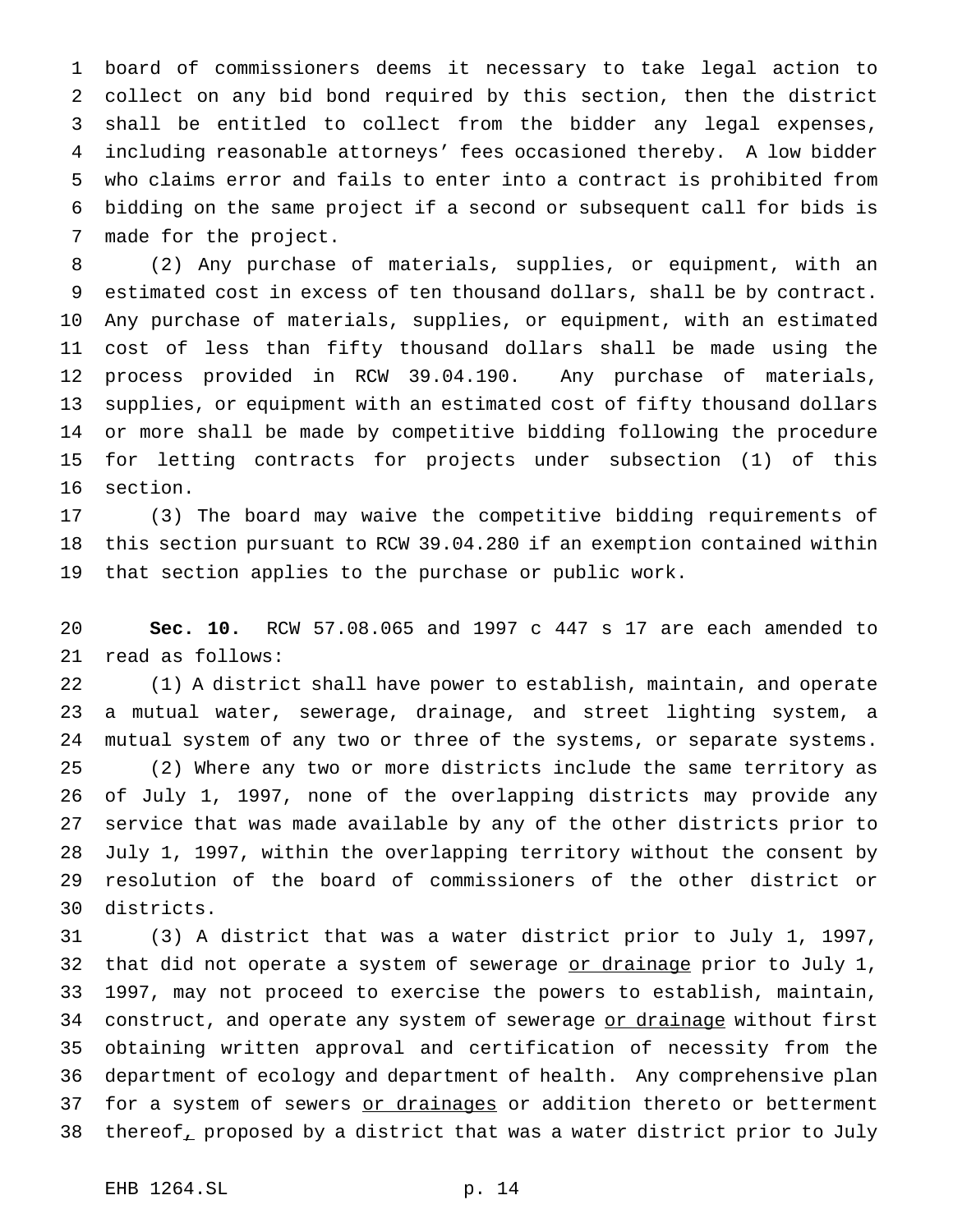1, 1997, shall be approved by the same county and state officials as were required to approve such plans adopted by a sewer district immediately prior to July 1, 1997, and as subsequently may be required.

 **Sec. 11.** RCW 57.08.081 and 1998 c 285 s 2 and 1998 c 106 s 9 are each reenacted to read as follows:

 (1) The commissioners of any district shall provide for revenues by fixing rates and charges for furnishing sewer and drainage service and facilities to those to whom service is available or for providing water, such rates and charges to be fixed as deemed necessary by the commissioners, so that uniform charges will be made for the same class of customer or service and facility. Rates and charges may be combined for the furnishing of more than one type of sewer or drainage service and facilities.

 (2) In classifying customers of such water, sewer, or drainage system, the board of commissioners may in its discretion consider any or all of the following factors: The difference in cost to various customers; the location of the various customers within and without the district; the difference in cost of maintenance, operation, repair, and replacement of the various parts of the system; the different character 20 of the service furnished various customers; the quantity and quality of 21 the service and facility furnished; the time of its use; the achievement of water conservation goals and the discouragement of wasteful practices; capital contributions made to the system including but not limited to assessments; and any other matters which present a reasonable difference as a ground for distinction. Rates shall be established as deemed proper by the commissioners and as fixed by resolution and shall produce revenues sufficient to take care of the costs of maintenance and operation, revenue bond and warrant interest and principal amortization requirements, and all other charges necessary for efficient and proper operation of the system. Prior to furnishing services, a district may require a deposit to guarantee payment for services. However, failure to require a deposit does not affect the validity of any lien authorized by this section.

 (3) The commissioners shall enforce collection of connection charges, and rates and charges for water supplied against property owners connecting with the system or receiving such water, and for sewer and drainage services charged against property to which and its owners to whom the service is available, such charges being deemed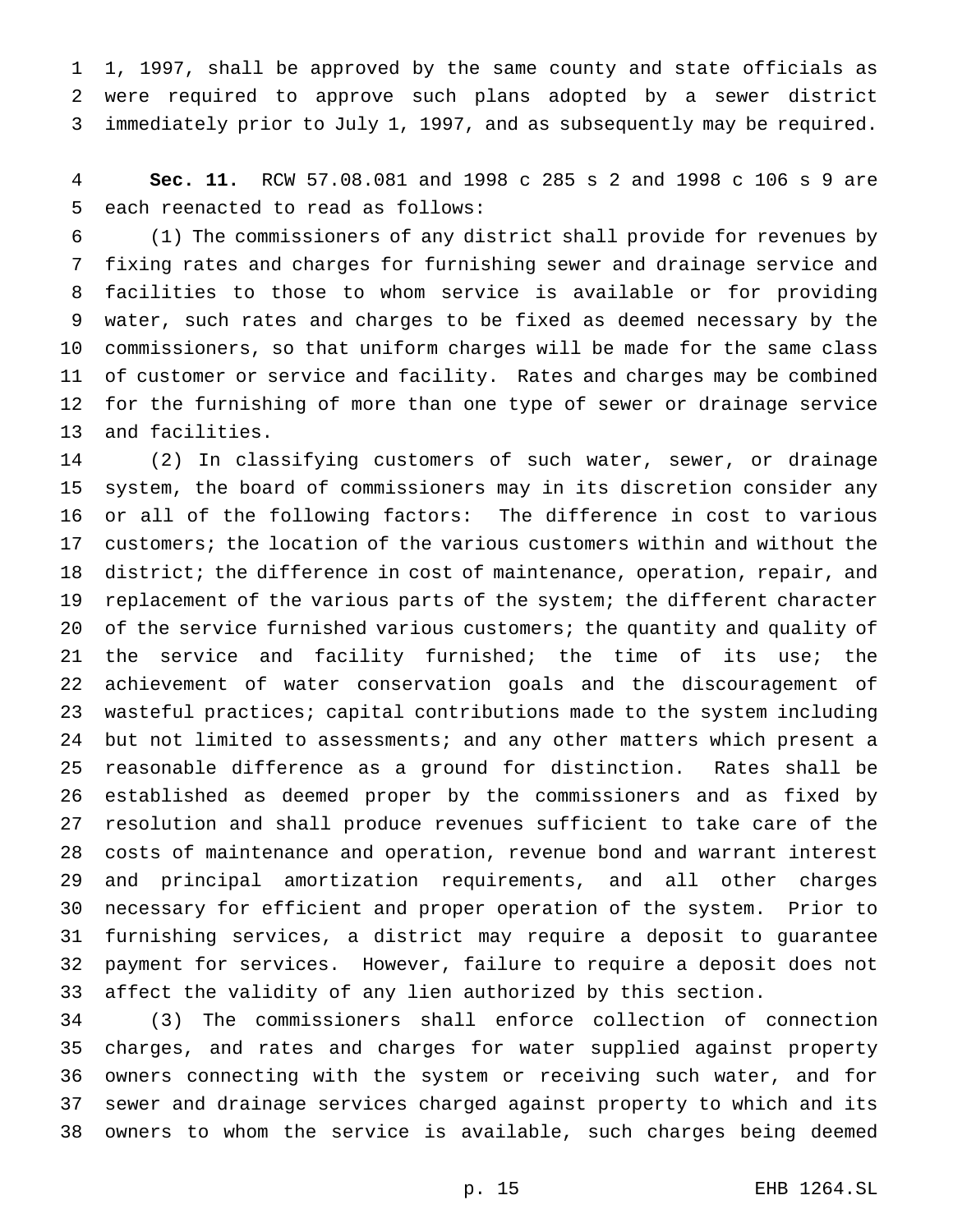charges against the property served, by addition of penalties of not more than ten percent thereof in case of failure to pay the charges at times fixed by resolution. The commissioners may provide by resolution that where either connection charges or rates and charges for services supplied are delinquent for any specified period of time, the district shall certify the delinquencies to the auditor of the county in which the real property is located, and the charges and any penalties added thereto and interest thereon at the rate of not more than the prime lending rate of the district's bank plus four percentage points per year shall be a lien against the property upon which the service was received, subject only to the lien for general taxes.

 (4) The district may, at any time after the connection charges or rates and charges for services supplied or available and penalties are delinquent for a period of sixty days, bring suit in foreclosure by civil action in the superior court of the county in which the real property is located. The court may allow, in addition to the costs and disbursements provided by statute, attorneys' fees, title search and report costs, and expenses as it adjudges reasonable. The action shall be in rem, and may be brought in the name of the district against an individual or against all of those who are delinquent in one action. The laws and rules of the court shall control as in other civil actions.

 (5) In addition to the right to foreclose provided in this section, the district may also cut off all or part of the service after charges for water or sewer service supplied or available are delinquent for a period of thirty days.

 (6) A district may determine how to apply partial payments on past due accounts.

 (7) A district may provide a real property owner or the owner's designee with duplicate bills for service to tenants, or may notify an owner or the owner's designee that a tenant's service account is delinquent. However, if an owner or the owner's designee notifies the district in writing that a property served by the district is a rental property, asks to be notified of a tenant's delinquency, and has provided, in writing, a complete and accurate mailing address, the district shall notify the owner or the owner's designee of a tenant's delinquency at the same time and in the same manner the district notifies the tenant of the tenant's delinquency or by mail. When a district provides a real property owner or the owner's designee with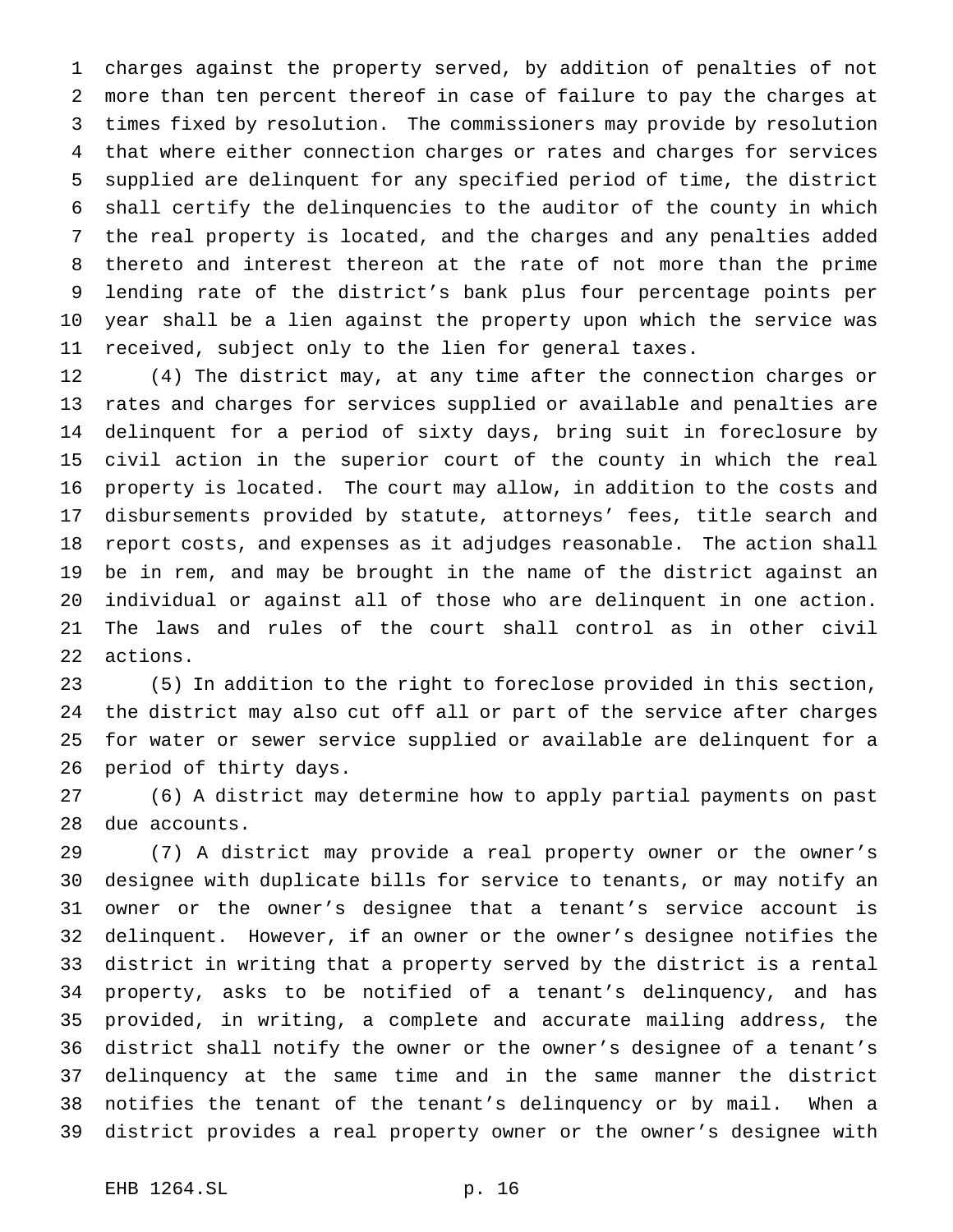duplicates of tenant utility service bills or notice that a tenant's utility account is delinquent, the district shall notify the tenant that it is providing the duplicate bills or delinquency notice to the owner or the owner's designee. After January 1, 1999, if a district fails to notify the owner of a tenant's delinquency after receiving a written request to do so and after receiving the other information required by this subsection (7), the district shall have no lien against the premises for the tenant's delinquent and unpaid charges.

 **Sec. 12.** RCW 57.08.085 and 1996 c 230 s 315 are each amended to read as follows:

 Except as otherwise provided in RCW 90.03.525, any public entity and public property, including state of Washington property, shall be 13 subject to rates and charges for ((storm water control)) drainage facilities to the same extent as private persons and private property are subject to such rates and charges that are imposed by districts pursuant to RCW 57.08.005 or 57.08.081. In setting those rates and charges, consideration may be given to in-kind services, such as stream improvements or donation of property.

 **Sec. 13.** RCW 57.08.110 and 1996 c 230 s 318 are each amended to read as follows:

 To improve the organization and operation of districts, the commissioners of two or more such districts may form an association thereof, for the purpose of securing and disseminating information of value to the members of the association and for the purpose of promoting the more economical and efficient operation of the 26 comprehensive plans of water supply  $((and))_+$  sewage treatment and 27 disposal, and drainage collection, treatment, and disposal in their respective districts. The commissioners of districts so associated shall adopt articles of association, select such officers as they may determine, and employ and discharge such agents and employees as shall be deemed convenient to carry out the purposes of the association. District commissioners and employees are authorized to attend meetings of the association. The expenses of an association may be paid from the maintenance or general funds of the associated districts in such manner as shall be provided in the articles of association. However, the aggregate contributions made to an association by a district in any calendar year shall not exceed the amount that would be raised by a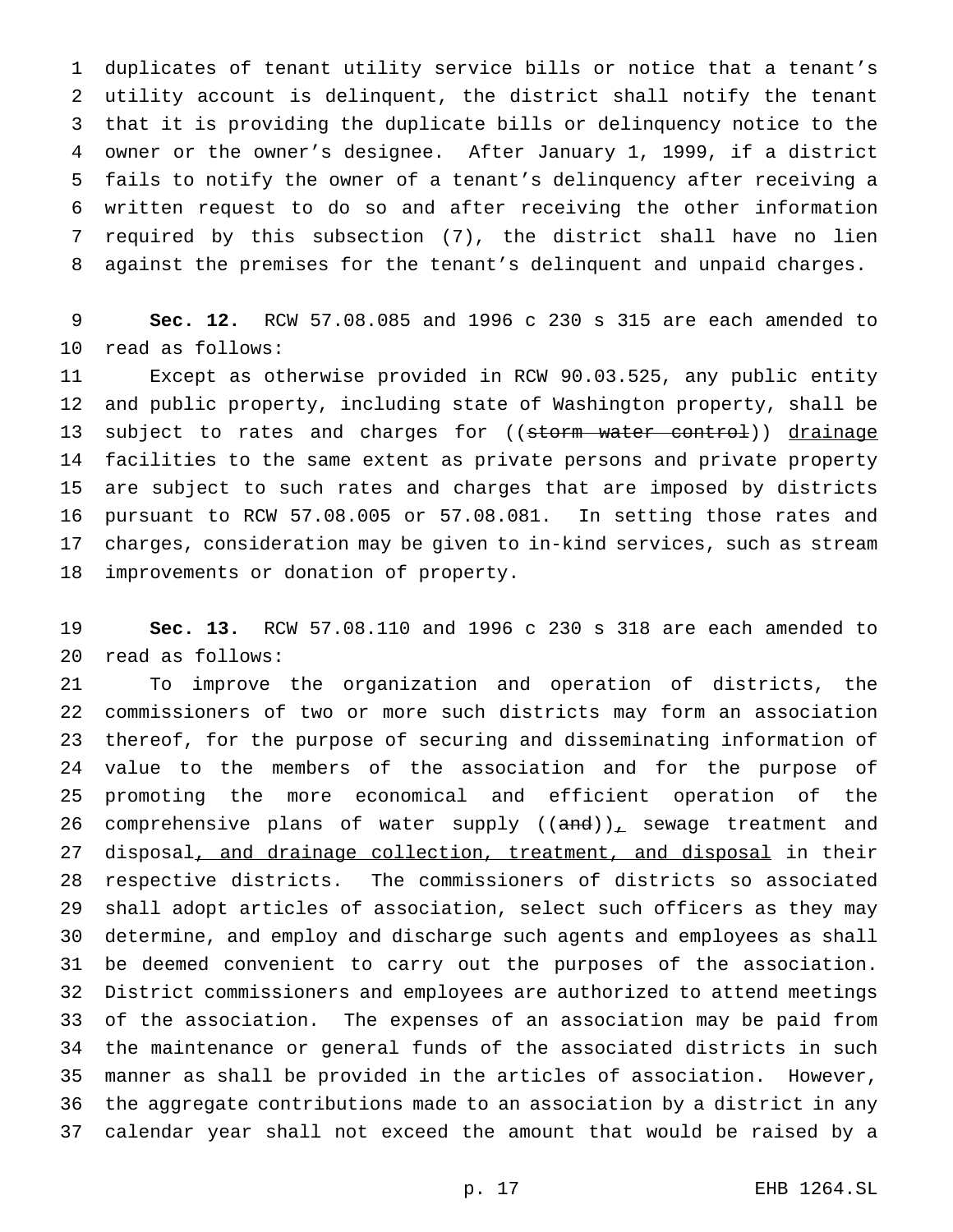levy of two and one-half cents per thousand dollars of assessed value 2 against the taxable property of the district. ((The financial records of such an association shall be subject to audit by the state 4 auditor.))

 **Sec. 14.** RCW 57.08.180 and 1996 c 230 s 322 are each amended to read as follows:

 It is unlawful and a misdemeanor to make, or cause to be made, or 8 to maintain any connection with any sewer, drainage, or water system of 9 any district, or with any sewer, drainage, or water system which is 10 connected directly or indirectly with any sewer, drainage, or water system of any district without having permission from the district.

 **Sec. 15.** RCW 57.16.060 and 1996 c 230 s 602 are each amended to read as follows:

 Local improvement districts or utility local improvement districts to carry out the whole or any portion of the general comprehensive plan of improvements or plan providing for additions and betterments to an original general comprehensive plan previously adopted may be initiated either by resolution of the board of commissioners or by petition signed by the owners according to the records of the office of the applicable county auditor of at least fifty-one percent of the area of the land within the limits of the improvement district to be created. In case the board of commissioners desires to initiate the formation of an improvement district by resolution, it first shall pass a resolution declaring its intention to order the improvement, setting forth the nature and territorial extent of such proposed improvement, designating the number of the proposed improvement district, and describing the boundaries thereof, stating the estimated cost and expense of the improvement and the proportionate amount thereof which will be borne by the property within the proposed improvement district, and fixing a date, time, and place for a public hearing on the formation of the proposed improvement district.

 In case any such improvement district is initiated by petition, the petition shall set forth the nature and territorial extent of the proposed improvement requested to be ordered and the fact that the signers thereof are the owners according to the records of the applicable county auditor of at least fifty-one percent of the area of land within the limits of the improvement district to be created. Upon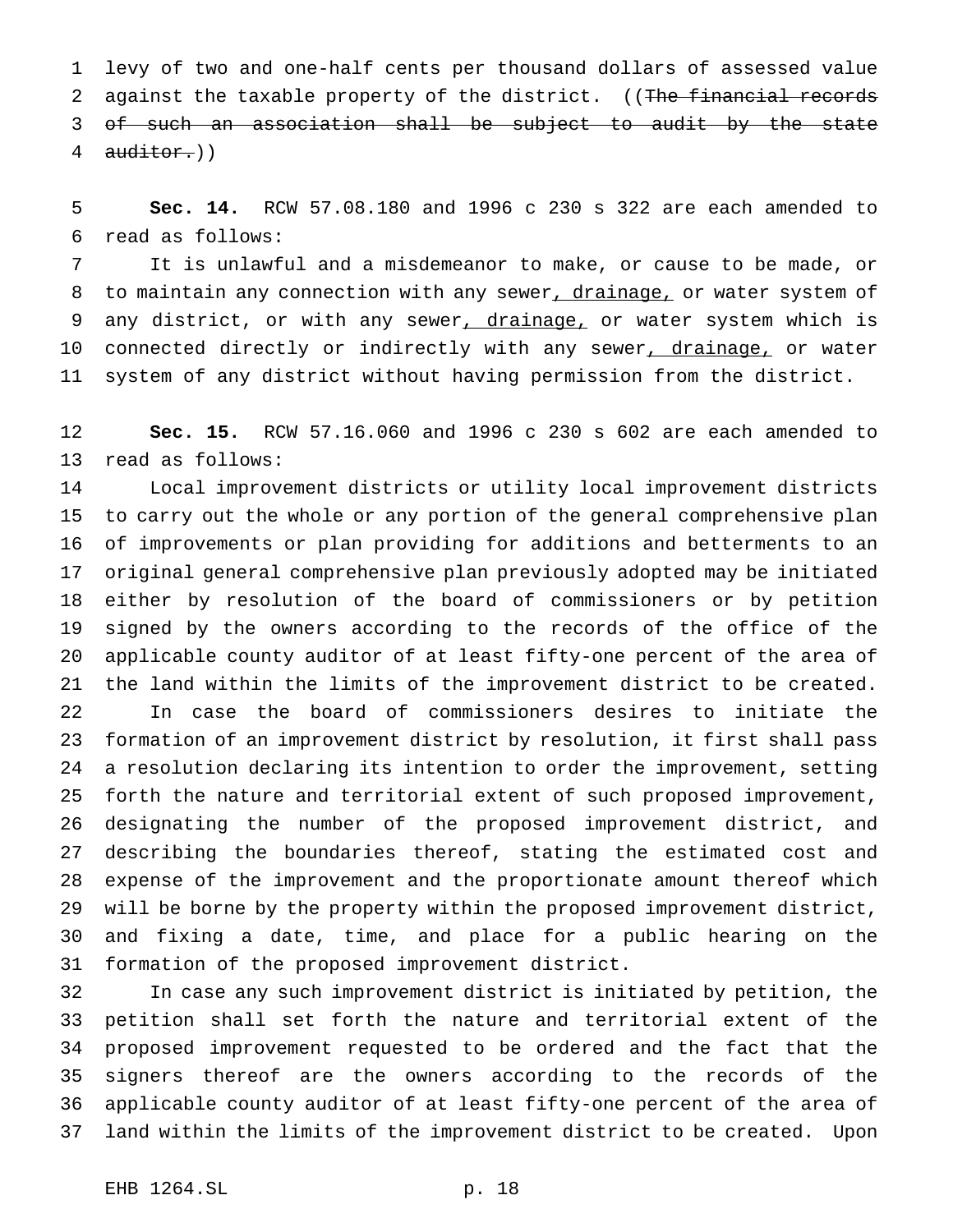the filing of such petition the board shall determine whether the petition is sufficient, and the board's determination thereof shall be conclusive upon all persons. No person may withdraw his or her name from the petition after it has been filed with the board of commissioners. If the board finds the petition to be sufficient, it shall proceed to adopt a resolution declaring its intention to order the improvement petitioned for, setting forth the nature and territorial extent of the improvement, designating the number of the proposed improvement district and describing the boundaries thereof, stating the estimated cost and expense of the improvement and the proportionate amount thereof which will be borne by the property within the proposed improvement district, and fixing a date, time, and place for a public hearing on the formation of the proposed improvement district.

 Notice of the adoption of the resolution of intention, whether the resolution was adopted on the initiative of the board or pursuant to a petition of the property owners, shall be published in at least two consecutive issues of a newspaper of general circulation in the proposed improvement district, the date of the first publication to be at least fifteen days prior to the date fixed by such resolution for hearing before the board of commissioners. Notice of the adoption of the resolution of intention shall also be given each owner or reputed owner of any lot, tract, parcel of land, or other property within the proposed improvement district by mailing the notice at least fifteen days before the date fixed for the public hearing to the owner or reputed owner of the property as shown on the tax rolls of the county 27 ((auditor)) treasurer of the county in which the real property is located at the address shown thereon. Whenever such notices are mailed, the commissioners shall maintain a list of the reputed property owners, which list shall be kept on file at a location within the district and shall be made available for public perusal. The notices shall refer to the resolution of intention and designate the proposed improvement district by number. The notices also shall set forth the nature of the proposed improvement, the total estimated cost, the proportion of total cost to be borne by assessments, and the date, time, and place of the hearing before the board of commissioners. In the case of improvements initiated by resolution, the notice also shall: (1) State that all persons desiring to object to the formation of the proposed district must file their written protests with the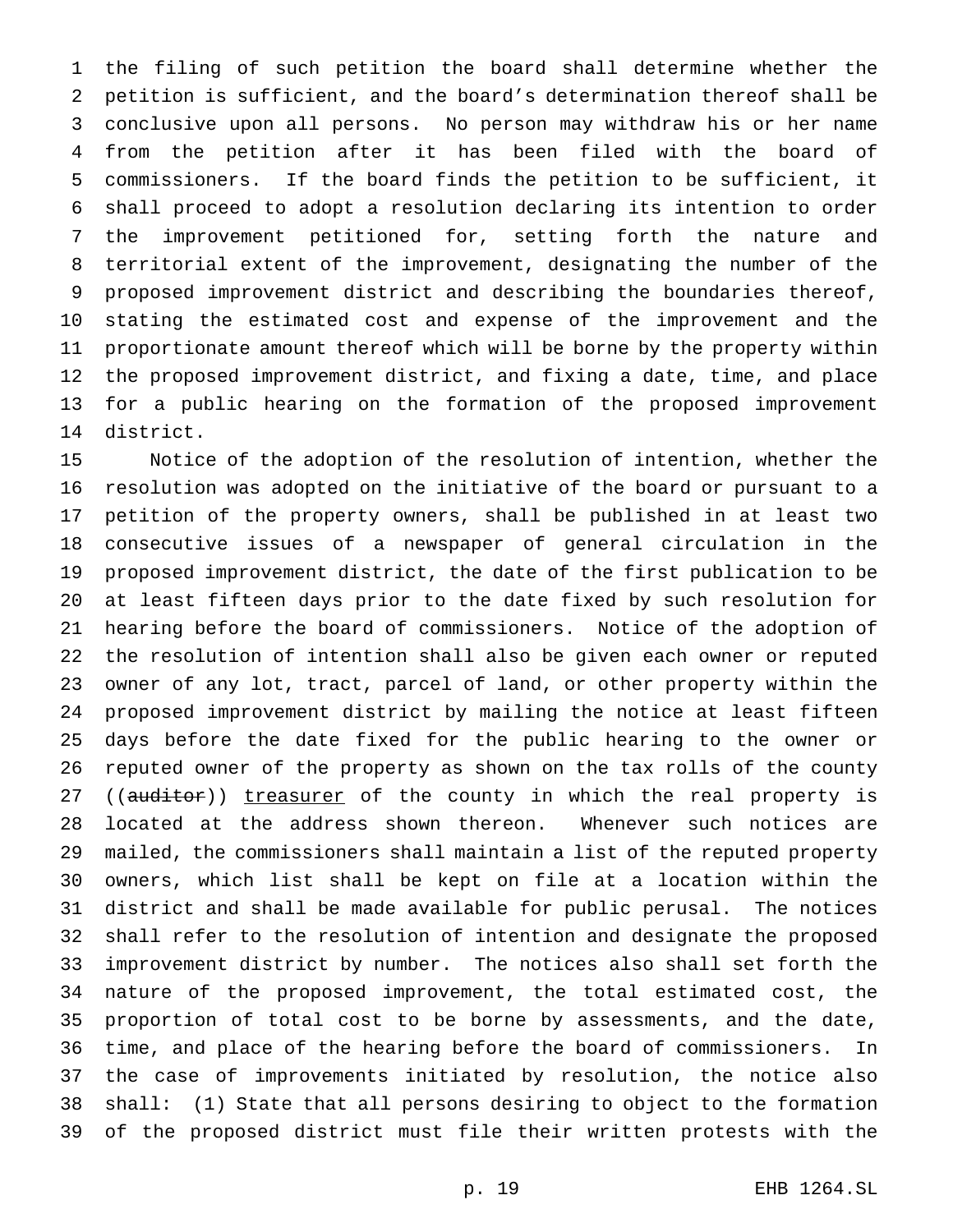secretary of the board of commissioners no later than ten days after the public hearing; (2) state that if owners of at least forty percent of the area of land within the proposed improvement district file written protests with the secretary of the board, the power of the commissioners to proceed with the creation of the proposed improvement district shall be divested; (3) provide the name and address of the secretary of the board; and (4) state the hours and location within the district where the names of the property owners within the proposed improvement district are kept available for public perusal. In the case of the notice given each owner or reputed owner by mail, the notice shall set forth the estimated amount of the cost and expense of such improvement to be borne by the particular lot, tract, parcel of land, or other property.

 **Sec. 16.** RCW 57.16.110 and 1998 c 106 s 5 are each amended to read as follows:

 Whenever any land against which there has been levied any special assessment by any district shall have been sold in part or 18 ((subdivided)) divided, the board of commissioners of the district shall have the power to order a segregation of the assessment.

 Any person desiring to have a special assessment against a tract of land segregated to apply to smaller parts thereof shall apply to the board of commissioners of the district that levied the assessment. If the commissioners determine that a segregation should be made, they shall by resolution order the treasurer of the county in which the real property is located to make segregation on the original assessment roll as directed in the resolution. The segregation shall be made as nearly as possible on the same basis as the original assessment was levied, and the total of the segregated parts of the assessment shall equal the assessment before segregation. The resolution shall describe the original tract and the amount and date of the original assessment, and shall define the boundaries of the divided parts and the amount of the assessment chargeable to each part. A certified copy of the resolution shall be delivered to the treasurer of the county in which the real property is located who shall proceed to make the segregation. The board of commissioners may require as a condition to the order of segregation that the person seeking it pay the district the reasonable engineering and clerical costs incident to making the segregation.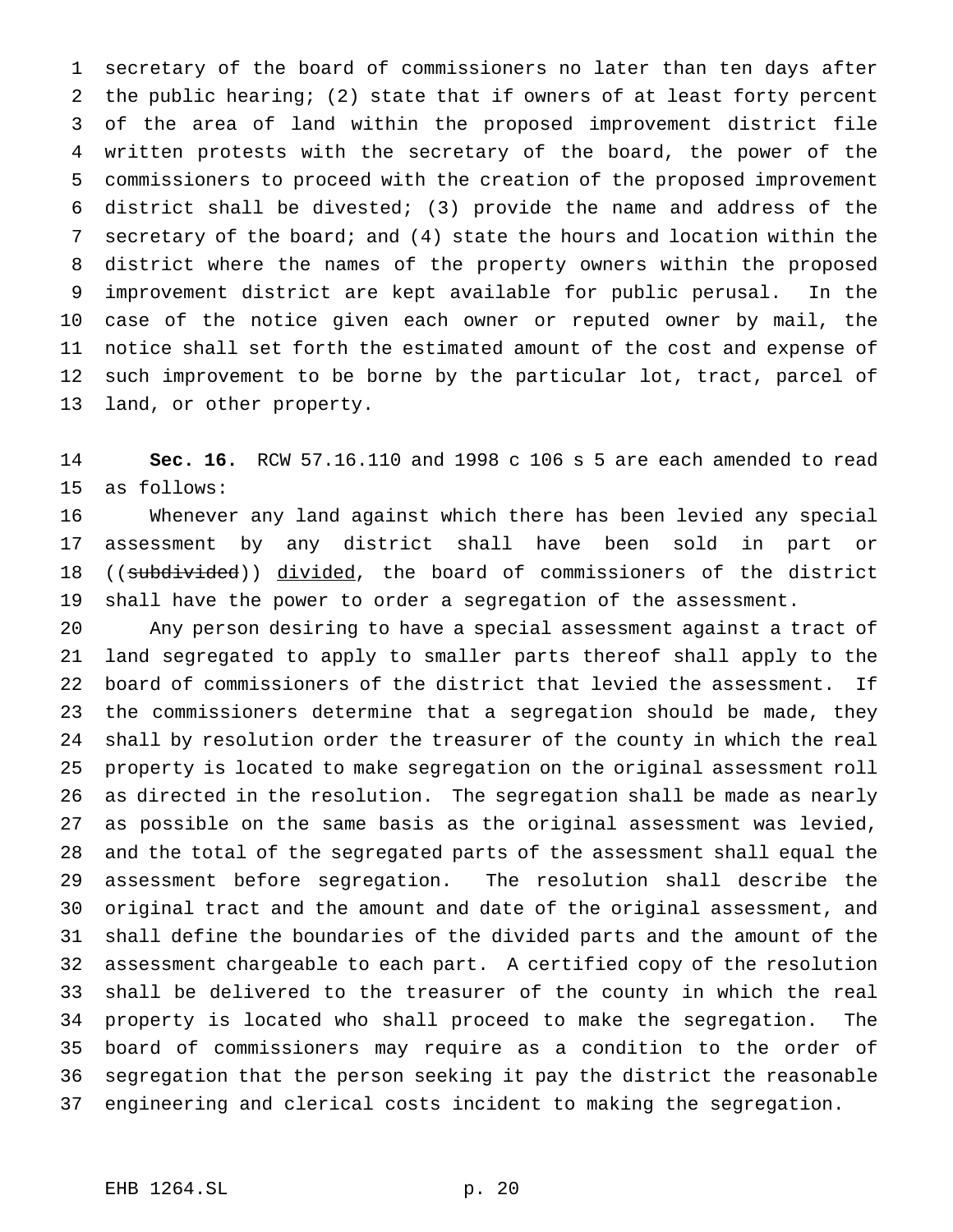**Sec. 17.** RCW 57.20.120 and 1996 c 230 s 714 are each amended to read as follows:

 A district may contract indebtedness in excess of the amount named in RCW 57.20.110, but not exceeding in amount, together with existing indebtedness, two and one-half percent of the value of the taxable property in that district, as the term "value of the taxable property" is defined in RCW 39.36.015, and impose excess property tax levies to 8 retire the indebtedness whenever ((three-fifths of the voters voting at the election in such district assent thereto, at which election the total number of persons voting on the proposition shall constitute not less than forty percent of the total number of votes cast in the 12 district at the last preceding general election)) a ballot proposition authorizing the indebtedness and excess levies is approved as provided under Article VII, section 2, and Article VIII, section 6, of the state Constitution, at an election to be held in the district in the manner provided by this title and RCW 39.36.050.

 **Sec. 18.** RCW 57.20.140 and 1996 c 230 s 717 are each amended to read as follows:

19 The treasurer ((designated under RCW 57.20.135)) shall create and maintain a separate fund designated as the maintenance fund or general fund of the district into which shall be paid all money received by the treasurer from the collection of taxes other than taxes levied for the payment of general obligation bonds of the district and all revenues of the district other than assessments levied in local improvement districts or utility local improvement districts, and no money shall be disbursed therefrom except upon warrants of the county auditor issued by authority of the commissioners or upon a resolution of the commissioners ordering a transfer to any other fund of the district. The treasurer also shall maintain such other special funds as may be prescribed by the district, into which shall be placed such money as the board of commissioners may by its resolution direct, and from which disbursements shall be made upon proper warrants of the county auditor issued against the same by authority of the board of commissioners.

 **Sec. 19.** RCW 57.24.040 and 1996 c 230 s 904 are each amended to read as follows:

 (1) The annexation election shall be held on the date designated in the notice and shall be conducted in accordance with the general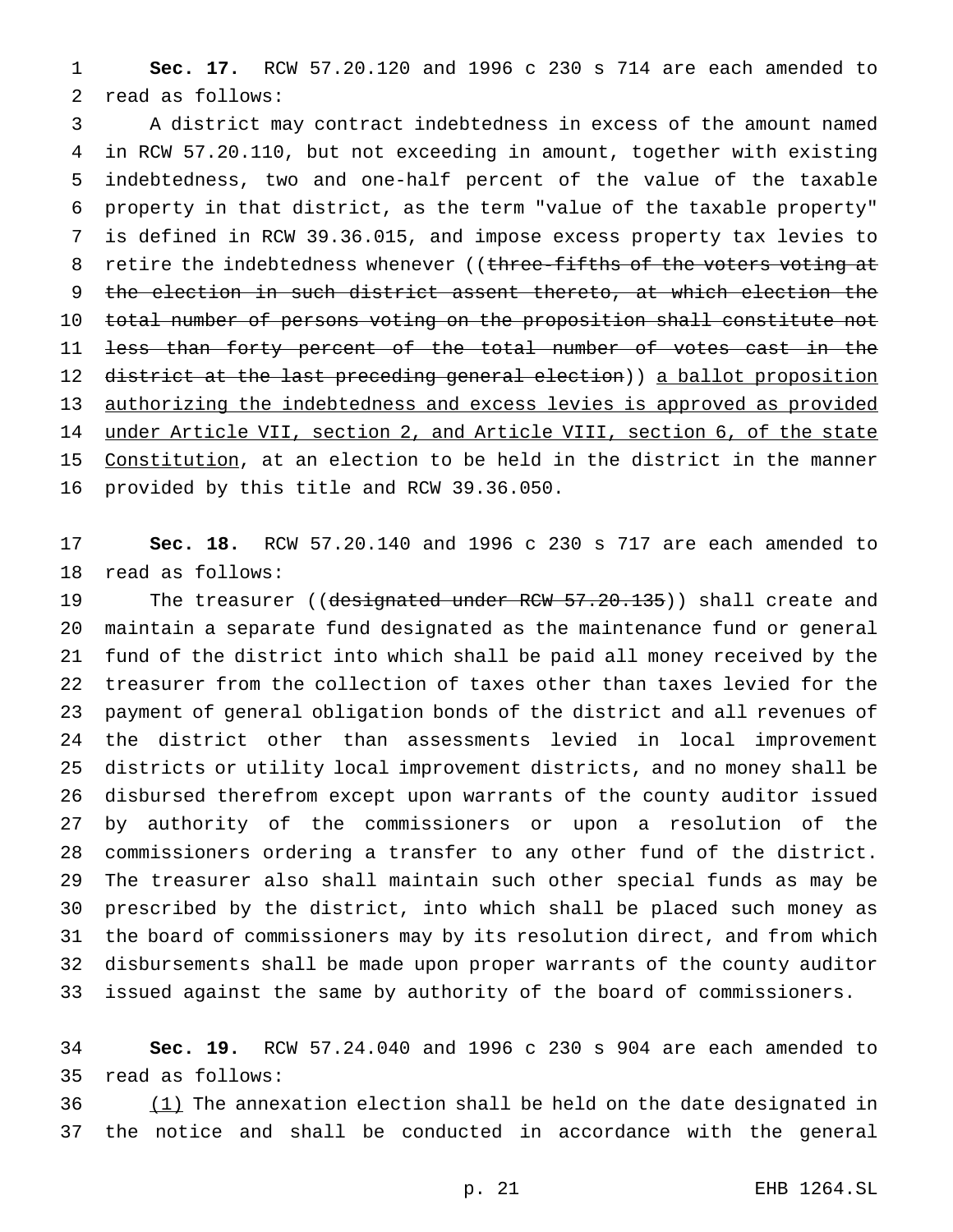election laws of the state. If the original petition for annexation is signed by qualified voters, then only qualified voters at the date of election residing in the territory proposed to be annexed, shall be permitted to vote at the election.

 (2) If the original petition for annexation is signed by property owners as provided for in this chapter, then no person shall be entitled to vote at that election unless at the time of the filing of the original petition he or she owned land in the district of record and in addition thereto at the date of election shall be a qualified voter of the county in which such district is located. It shall be the duty of the county auditor, upon request of the county legislative authority, to certify the names of all persons owning land in the district at the date of the filing of the original petition as shown by the records of the auditor's office; and at any such election the county auditor may require any such property owner offering to vote to take an oath that the property owner is a qualified voter of the county before the property owner shall be allowed to vote. However, at any election held under the provisions of this chapter an officer or agent of any corporation having its principal place of business in the county and owning land at the date of filing the original petition in the district duly authorized in writing may cast a vote on behalf of such corporation. When so voting the person shall file with the county auditor such a written instrument of that person's authority.

24 (3) If the majority of the votes cast upon the question of such election shall be for annexation, then the territory concerned shall immediately be and become annexed to such district and the same shall then forthwith be a part of the district, the same as though originally included in that district.

 **Sec. 20.** RCW 57.24.050 and 1996 c 230 s 905 are each amended to read as follows:

 All elections held pursuant to this chapter, whether general or 32 special, shall be conducted by the county ((election board)) auditor of the county in which the district is located. The expense of all such elections shall be paid for out of the funds of such district.

 **Sec. 21.** RCW 57.28.050 and 1996 c 230 s 1007 are each amended to read as follows:

#### EHB 1264.SL p. 22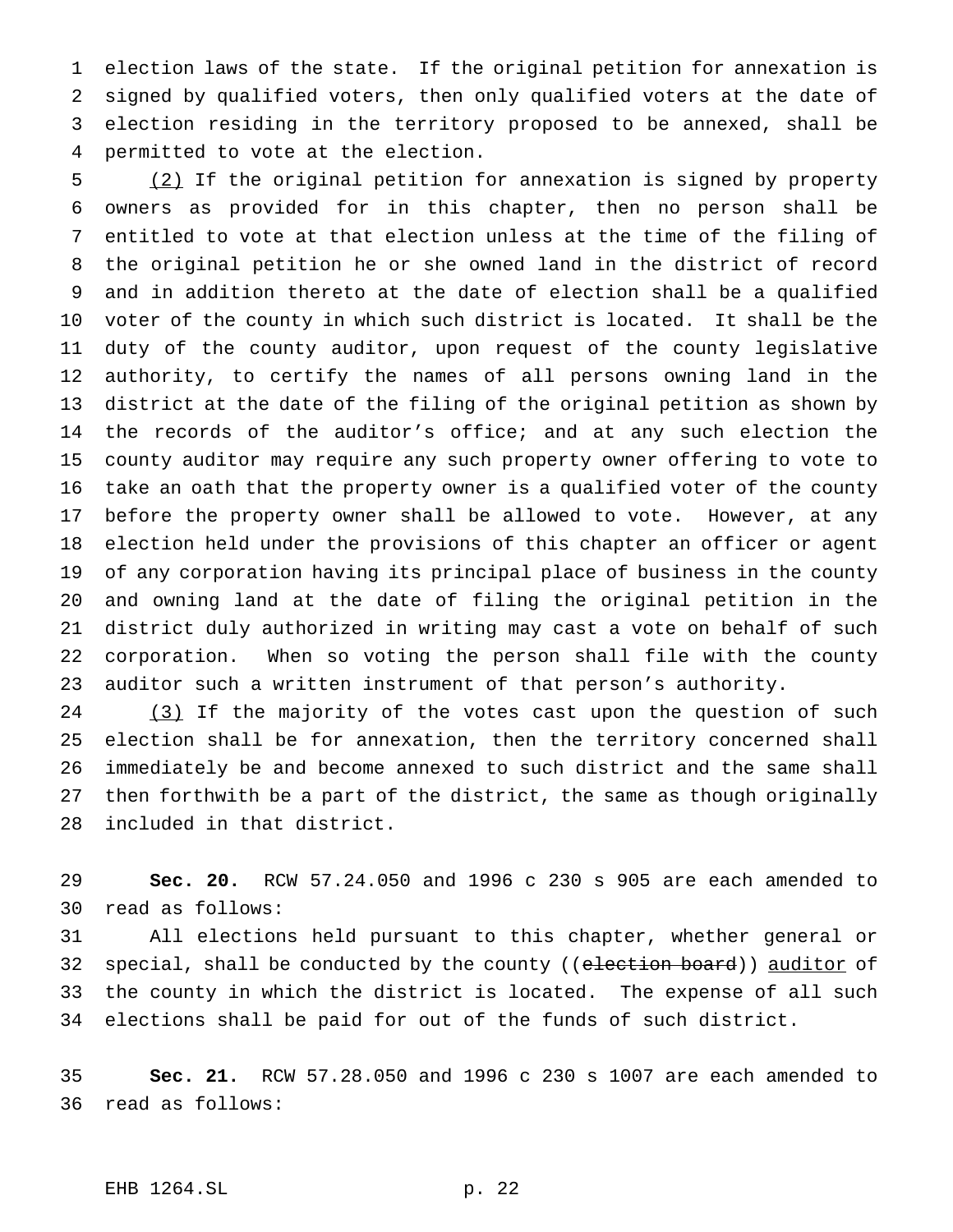The petition for withdrawal shall be heard at the time and place specified in such notice or the hearing may be adjourned from time to time, not exceeding one month in all, and any person may appear at such hearing and make objections to the withdrawal of such territory or to the proposed boundary lines thereof. Upon final hearing on the petition for withdrawal, the board of commissioners of the district shall make such changes in the proposed boundary lines as it deems to be proper, except that no changes in the boundary lines shall be made by the board of commissioners to include lands not within the boundaries of the territory as described in such petition. In establishing and defining such boundaries the board of commissioners shall exclude any property which is then being furnished with water  $((or))_r$  sewer, or drainage service by the district or which is included in any distribution or collection system the construction of which is included within any duly established local improvement district or utility local improvement district, and the territory as finally established and defined must be substantial in area and consist of adjoining or contiguous properties. The board of commissioners shall thereupon make and by resolution adopt findings of fact as to the following questions:

 (1) Would the withdrawal of such territory be of benefit to such territory?

 (2) Would such withdrawal be conducive to the general welfare of the balance of the district?

 Such findings shall be entered in the records of the district, together with any recommendations the board of commissioners may by resolution adopt.

 **Sec. 22.** RCW 57.32.023 and 1996 c 230 s 1106 are each amended to read as follows:

 If at the election a majority of the voters in each of the consolidating districts vote in favor of the consolidation, the ((county canvassing board shall so declare in its canvass and the return of such election shall be made within ten days after the date 34 thereof. Upon the return)) consolidation shall be authorized. The consolidation shall be effective and the consolidating districts shall cease to exist and shall then be and become a new district and 37 municipal corporation of the state of Washington, upon the certification of the election results. The name of the new district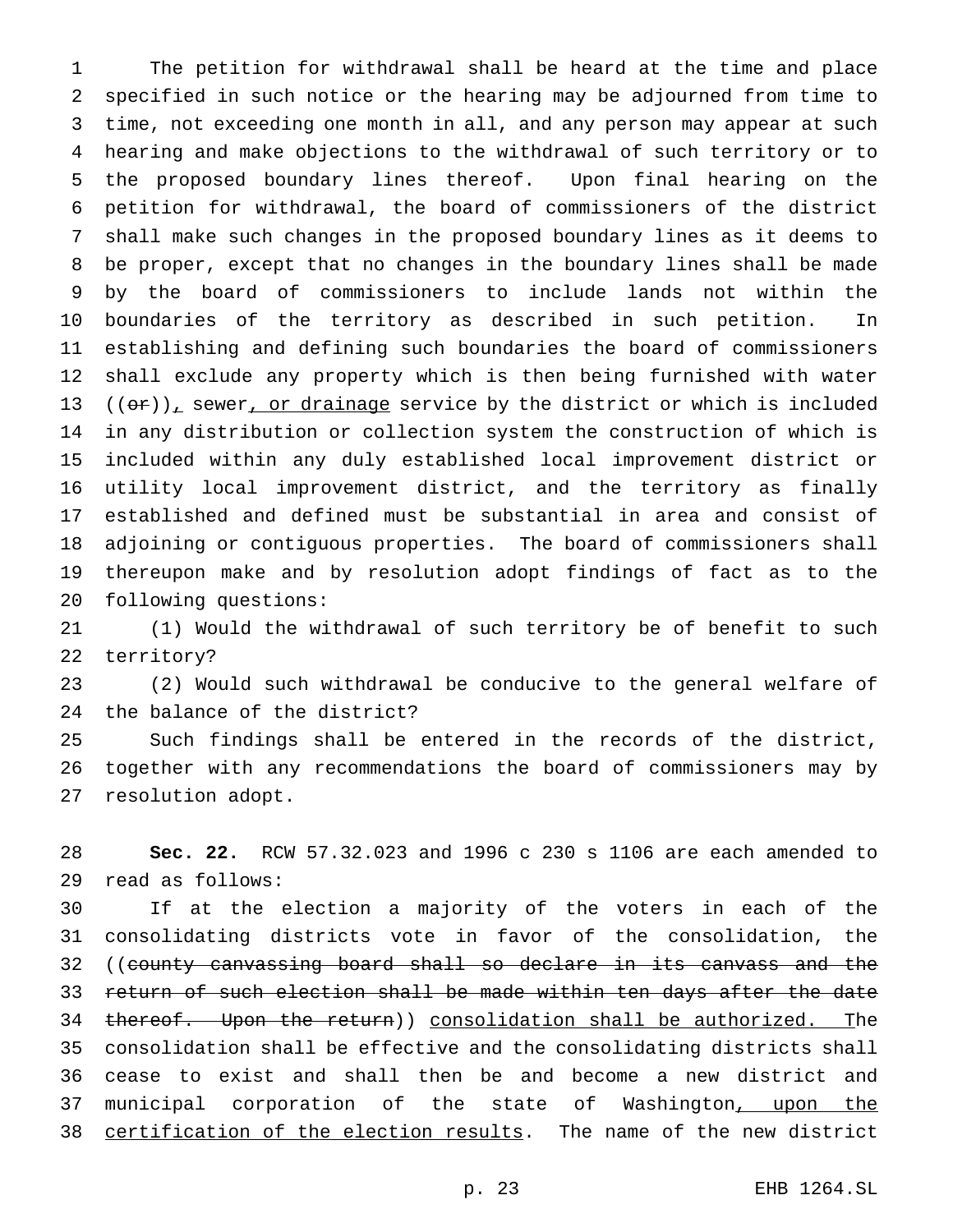shall be "..... Water-Sewer District," "..... Water District," ". . . . . Sewer District," or "..... District No. . . . . .," which shall be the name appearing on the ballot. The district shall have all and every power, right, and privilege possessed by other water-sewer, sewer, or water districts of the state of Washington. The district may issue revenue bonds to pay for the construction of any additions and betterments set forth in the comprehensive plan of water supply, sewer, and drainage services contained in the agreement for consolidation and any future additions and betterments to the comprehensive plan of water supply, sewer, and drainage services, as its board of district commissioners shall by resolution adopt, without submitting a proposition therefor to the voters of the district.

 **Sec. 23.** RCW 57.36.040 and 1996 c 230 s 1205 are each amended to read as follows:

 If at such election a majority of the voters of the merging 16 district or districts shall vote in favor of the merger, the ((county 17 canvassing board shall so declare in its canvass and the return of such 18 election shall be made within ten days after the date thereof, and upon 19 such return)) merger shall be authorized. The merger shall be effective and the merging district or districts shall cease to exist 21 and shall become a part of the merger district, upon the certification 22 of the election results. The commissioners of the merging district or districts shall hold office as commissioners of the new merged district until their respective terms of office expire or until they resign from office if the resignation is before the expiration of their terms of office. The election of commissioners in the merger district after the merger shall occur as provided in RCW 57.32.130 in a consolidated district after the consolidation.

 **Sec. 24.** RCW 57.90.010 and 1996 c 230 s 1502 are each amended to read as follows:

31 Water-sewer, ((sewer, water,)) park and recreation, metropolitan park, county rural library, cemetery, flood control, mosquito control, diking and drainage, irrigation or reclamation, weed, health, or fire protection districts, and any air pollution control authority, hereinafter referred to as "special districts," which are located wholly or in part within a county with a population of two hundred ten thousand or more may be disincorporated when the district has not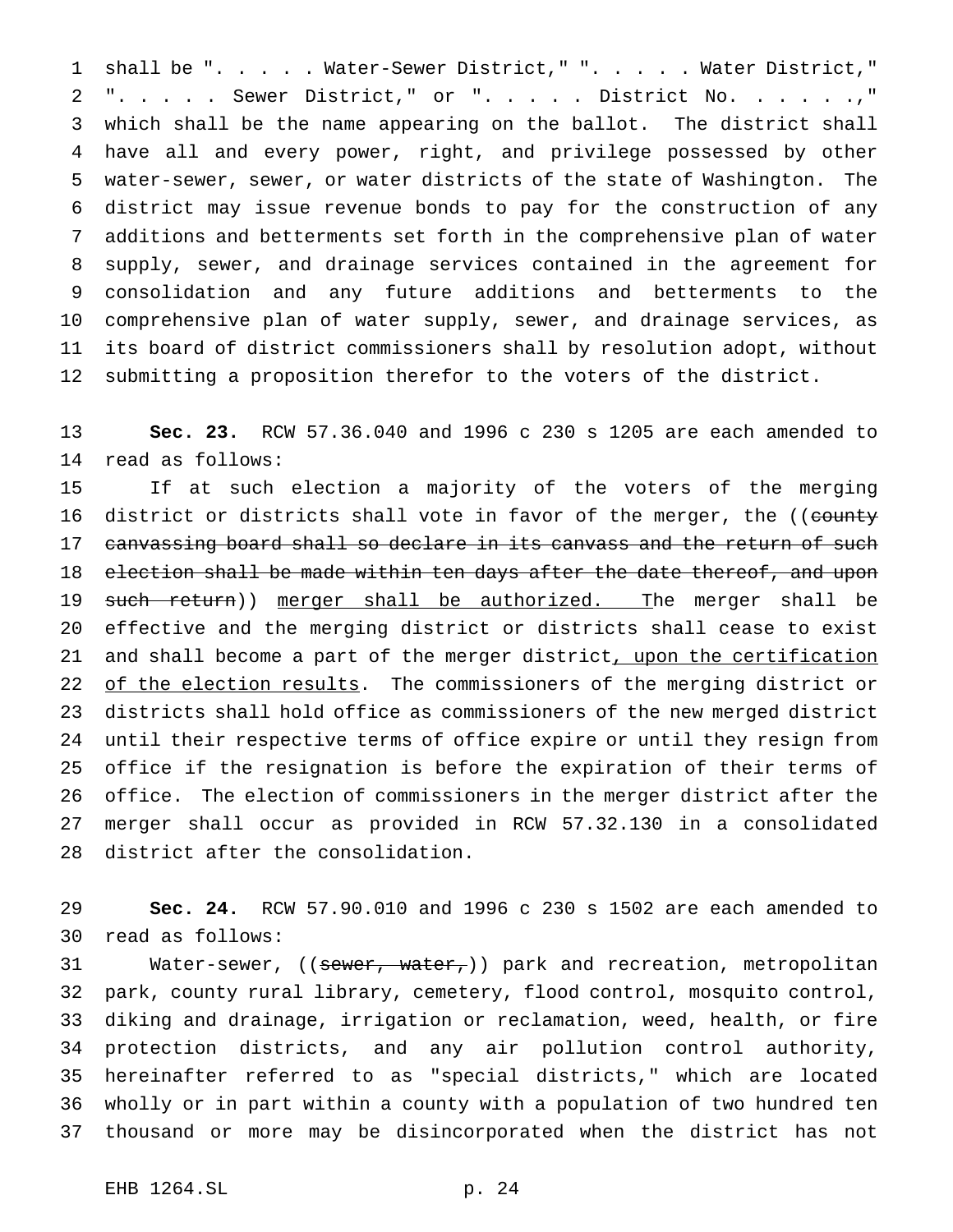actively carried out any of the special purposes or functions for which it was formed within the preceding consecutive five-year period.

## **PART II - MISCELLANEOUS CORRECTIONS**

 **Sec. 25.** RCW 27.12.470 and 1994 c 198 s 2 are each amended to read as follows:

 A rural partial-county library district may be created in a portion of the unincorporated area of a county as provided in this section if a rural county library district, intercounty rural library district, or island library district has not been created in the county.

 The procedure to create a rural partial-county library district is initiated by the filing of petitions with the county auditor proposing the creation of the district that have been signed by at least ten percent of the registered voters residing in the area proposed to be included in the rural partial-county library district. The county auditor shall review the petitions and certify the sufficiency or insufficiency of the signatures to the county legislative authority.

 If the petitions are certified as having sufficient valid signatures, the county legislative authority shall hold a public hearing on the proposed rural partial-county library district, may adjust the boundaries of the proposed district, and may cause a ballot proposition to be submitted to the voters of the proposed rural partial-county library district authorizing its creation if the county legislative authority finds that the creation of the rural partial- county library district is in the public interest. A subsequent public hearing shall be held if additional territory is added to the proposed rural partial-county library district by action of the county legislative authority.

 The rural partial-county library district shall be created if the ballot proposition authorizing the creation of the district is approved by a simple majority vote of the voters voting on the proposition. Immediately after creation of the rural partial-county library district the county legislative authority shall appoint a board of library trustees for the district as provided under RCW 27.12.190.

 Except as provided in this section, a rural partial-county library district is subject to all the provisions of law applicable to a rural county library district and shall have all the powers, duties, and authorities of a rural county library district, including, but not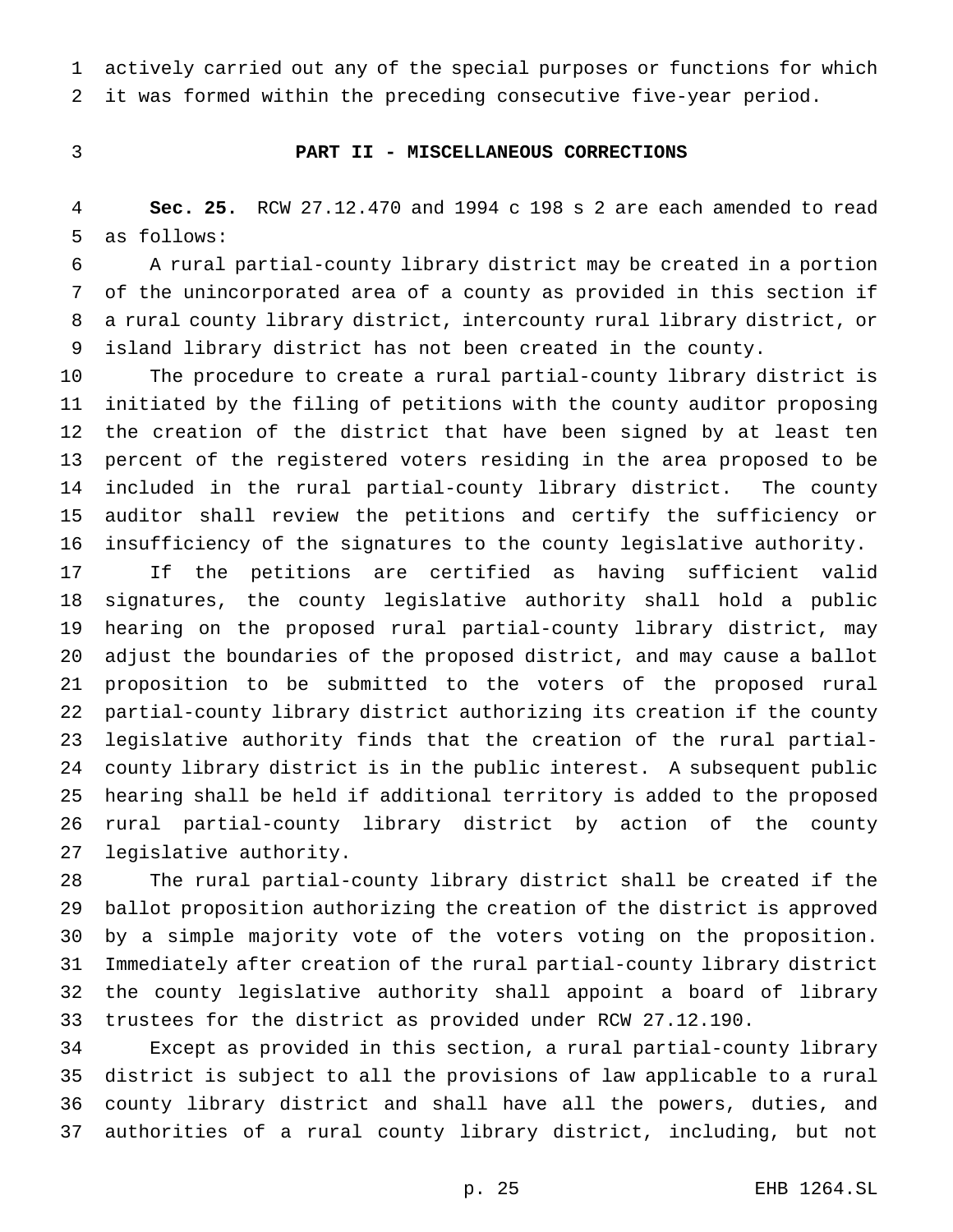limited to, the authority to impose property taxes, incur debt, and annex a city or town with a population of less than one hundred thousand at the time of the annexation that is located in the same county as the rural partial-county library district.

 Adjacent unincorporated territory in the county may be annexed to a rural partial-county library district in the same manner as territory is annexed to a water-sewer district, except that an annexation is not subject to potential review by a boundary review board.

 If, at the time of creation, a rural partial-county library district has an assessed valuation of less than fifty million dollars, it may provide library services only by contracting for the services through an interlocal agreement with an adjacent library district, or an adjacent city or town that maintains its own library. If the assessed valuation of the rural partial-county library district subsequently reaches fifty million dollars as a result of annexation or appreciation, the fifty million dollar limitation shall not apply.

 If a ballot proposition is approved creating a rural county library district in the county, every rural partial-county library district in that county shall be dissolved and its assets and liabilities transferred to the rural county library district. Where a rural partial-county library district has annexed a city or town, the voters of the city or town shall be allowed to vote on the proposed creation of a rural county library district and, if created, the rural county library district shall include each city and town that was annexed to the rural partial-county library district.

 Nothing in this section authorizes the consolidation of a rural 27 partial-county library district with any rural county library district; island library district; city, county, or regional library; intercounty library district; or other rural partial-county library district, unless, in addition to any other requirements imposed by statute, the boards of all library districts involved approve the consolidation.

 **Sec. 26.** RCW 32.20.070 and 1955 c 13 s 32.20.070 are each amended to read as follows:

 A mutual savings bank may invest its funds in the valid warrants or 35 bonds of any county, city, town, school district, port district, water-36 sewer district, or other municipal corporation in the state of Washington issued pursuant to law and for the payment of which the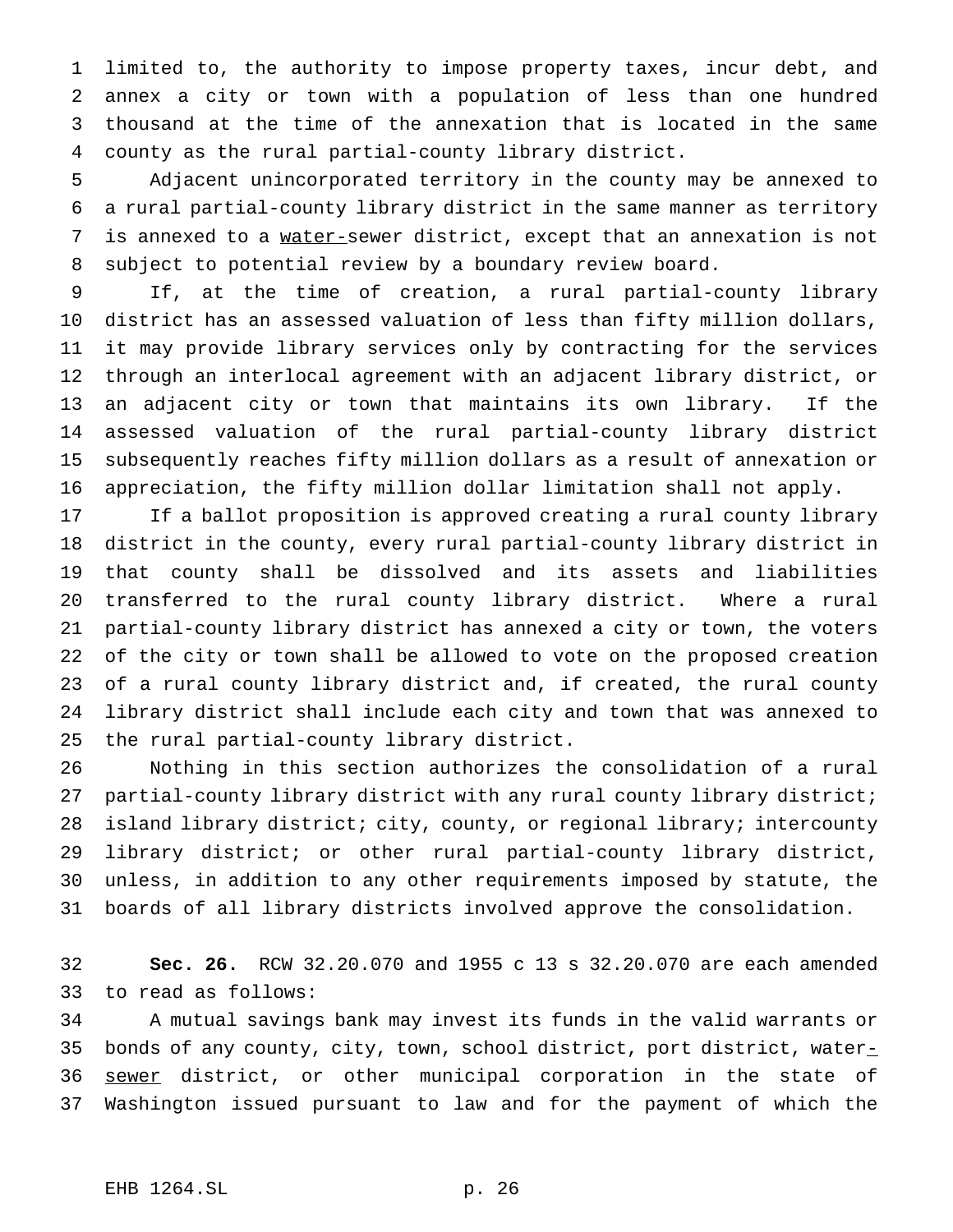faith and credit of such county, municipality, or district is pledged and taxes are leviable upon all taxable property within its limits.

 A mutual savings bank may invest its funds in the water revenue, sewer revenue, or electric revenue bonds of any city or public utility district of this state for the payment of which the entire revenue of the city's or district's water system, sewer system, or electric system, less maintenance and operating costs, is irrevocably pledged.

 **Sec. 27.** RCW 32.20.110 and 1955 c 13 s 32.20.110 are each amended to read as follows:

 A mutual savings bank may invest its funds in the bonds of any port 11 district, ((water district,)) sanitary district, water-sewer district, tunnel district, bridge district, flood control district, park district, or highway district in the United States which has a population as shown by the last decennial federal census of not less than one hundred fifty thousand inhabitants, and has taxable real property with an assessed valuation in excess of two hundred million dollars and has power to levy taxes on the taxable real property therein for the payment of the bonds without limitation of rate or amount.

 **Sec. 28.** RCW 35.13A.020 and 1998 c 326 s 2 are each amended to read as follows:

22 (1) Whenever all of the territory of a ((water-sewer)) district is included within the corporate boundaries of a city, the city legislative body may adopt a resolution or ordinance to assume jurisdiction over all of the district.

 (2) Upon the assumption, all real and personal property, franchises, rights, assets, taxes levied but not collected for the district for other than indebtedness, water, sewer, and drainage facilities, and all other facilities and equipment of the district shall become the property of the city subject to all financial, statutory, or contractual obligations of the district for the security or performance of which the property may have been pledged. The city, in addition to its other powers, shall have the power to manage, control, maintain, and operate the property, facilities and equipment and to fix and collect service and other charges from owners and occupants of properties so served by the city, subject, however, to any outstanding indebtedness, bonded or otherwise, of the district payable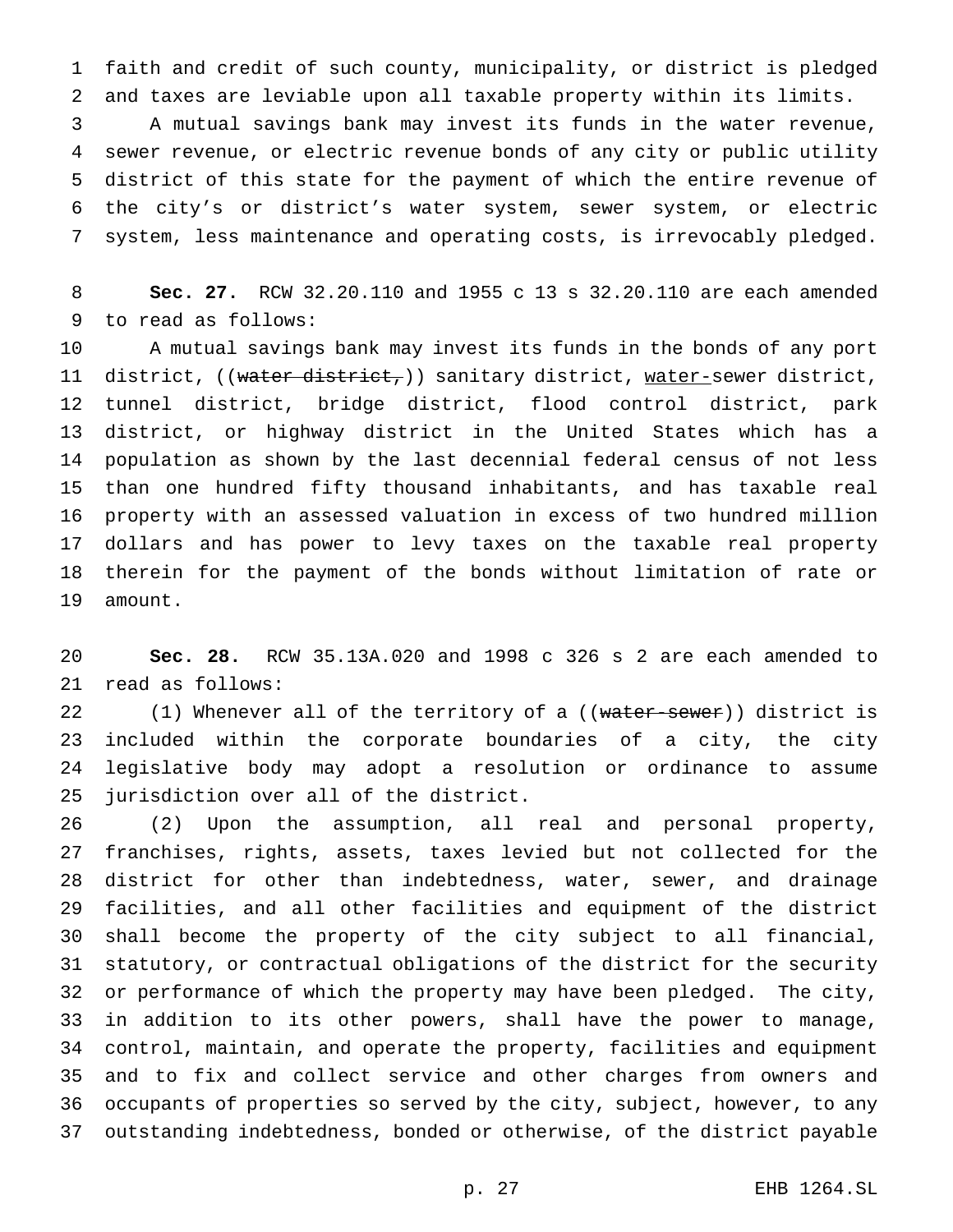from taxes, assessments, or revenues of any kind or nature and to any other contractual obligations of the district.

 (3) The city may by resolution or ordinance of its legislative body, assume the obligation of paying such district indebtedness and of levying and of collecting or causing to be collected the district taxes, assessments, and utility rates and charges of any kind or nature to pay and secure the payment of the indebtedness, according to all of the terms, conditions and covenants incident to the indebtedness, and shall assume and perform all other outstanding contractual obligation of the district in accordance with all of their terms, conditions, and covenants. An assumption shall not be deemed to impair the obligation of any indebtedness or other contractual obligation. During the period until the outstanding indebtedness of the district has been discharged, the territory of the district and the owners and occupants of property therein, shall continue to be liable for its and their proportionate share of the indebtedness, including any outstanding assessments levied within any local improvement district or utility local improvement district thereof. The city shall assume the obligation of causing the payment of the district's indebtedness, collecting the district's taxes, assessments, and charges, and observing and performing the other district contractual obligations. The legislative body of the city shall act as the officers of the district for the purpose of certifying the amount of any property tax to be levied and collected therein, and causing service and other charges and assessments to be collected from the property or owners or occupants thereof, enforcing the collection and performing all other acts necessary to ensure performance of the district's contractual obligations in the same manner and by the same means as if the territory of the district had not been included within the boundaries of a city.

 When a city assumes the obligation of paying the outstanding indebtedness, and if property taxes or assessments have been levied and service and other charges have accrued for this purpose but have not been collected by the district prior to the assumption, the same when collected shall belong and be paid to the city and be used by the city so far as necessary for payment of the indebtedness of the district existing and unpaid on the date the city assumes the indebtedness. Any funds received by the city which have been collected for the purpose of paying any bonded or other indebtedness of the district, shall be used for the purpose for which they were collected and for no other purpose.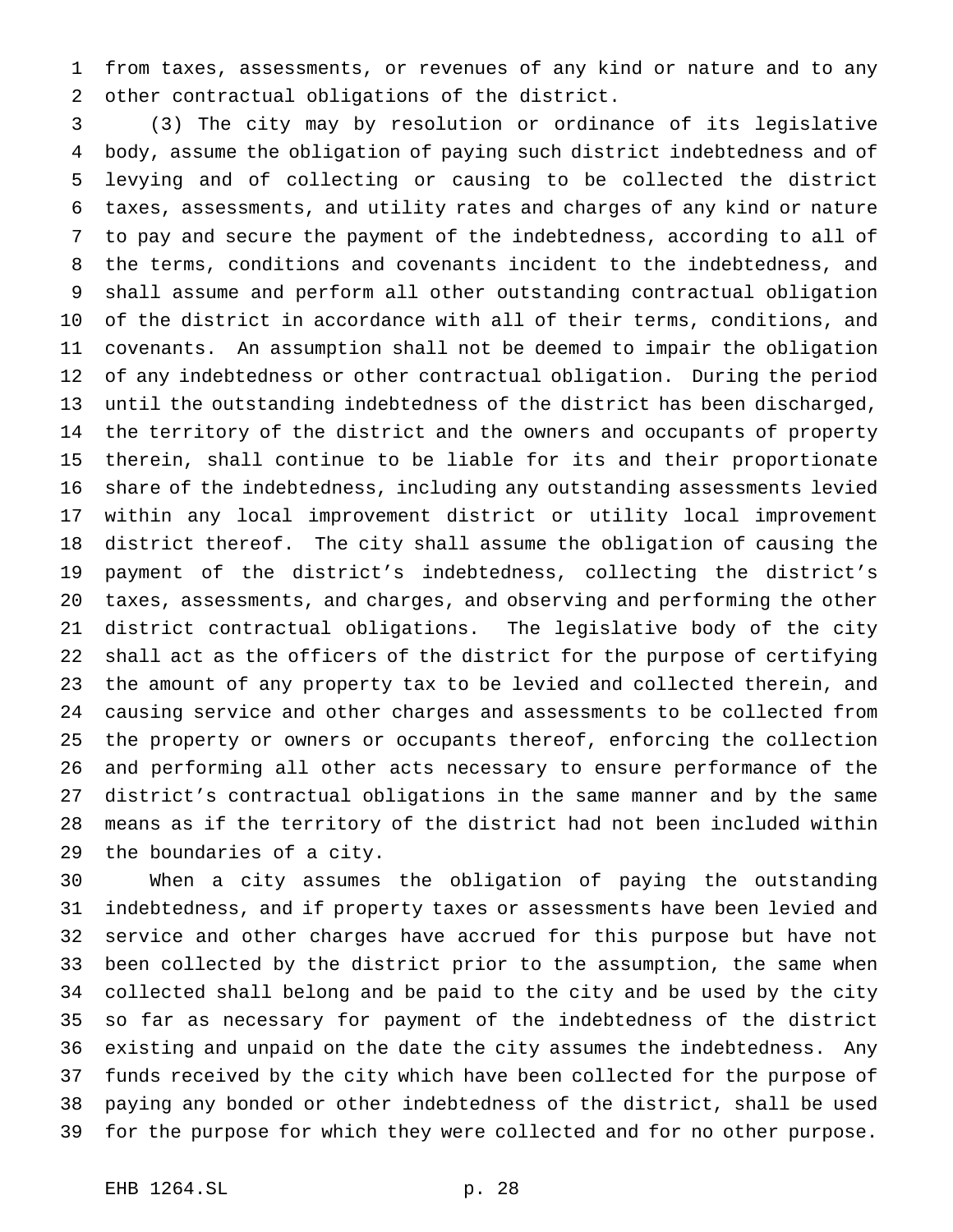Any outstanding indebtedness shall be paid as provided in the terms, conditions, and covenants of the indebtedness. All funds of the district on deposit with the county treasurer at the time of title transfer shall be used by the city solely for the benefit of the assumed utility and shall not be transferred to or used for the benefit of the city's general fund.

 **Sec. 29.** RCW 35.13A.030 and 1971 ex.s. c 95 s 3 are each amended to read as follows:

9 Whenever a portion of a ((water district or sewer)) district equal to at least sixty percent of the area or sixty percent of the assessed valuation of the real property lying within such district, is included within the corporate boundaries of a city, the city may assume by ordinance the full and complete management and control of that portion of the entire district not included within another city, whereupon the provisions of RCW 35.13A.020 shall be operative; or the city may proceed directly under the provisions of RCW 35.13A.050.

 **Sec. 30.** RCW 35.13A.040 and 1971 ex.s. c 95 s 4 are each amended to read as follows:

19 Whenever the portion of a ((water or sewer)) district included within the corporate boundaries of a city is less than sixty percent of the area of the district and less than sixty percent of the assessed valuation of the real property within the district, the city may elect to proceed under the provisions of RCW 35.13A.050.

 **Sec. 31.** RCW 35.13A.060 and 1971 ex.s. c 95 s 6 are each amended to read as follows:

 Whenever more than one city, in whole or in part, is included 27 within a ((water district or sewer)) district, the city which has within its boundaries sixty percent or more of the area of the assessed valuation of the district (in this section referred to as the "principal city") may, with the approval of any other city containing part of such district, assume responsibility for operation and maintenance of the district's property, facilities and equipment within such other city and make and enforce such charges for operation, maintenance and retirement of indebtedness as may be reasonable under all the circumstances.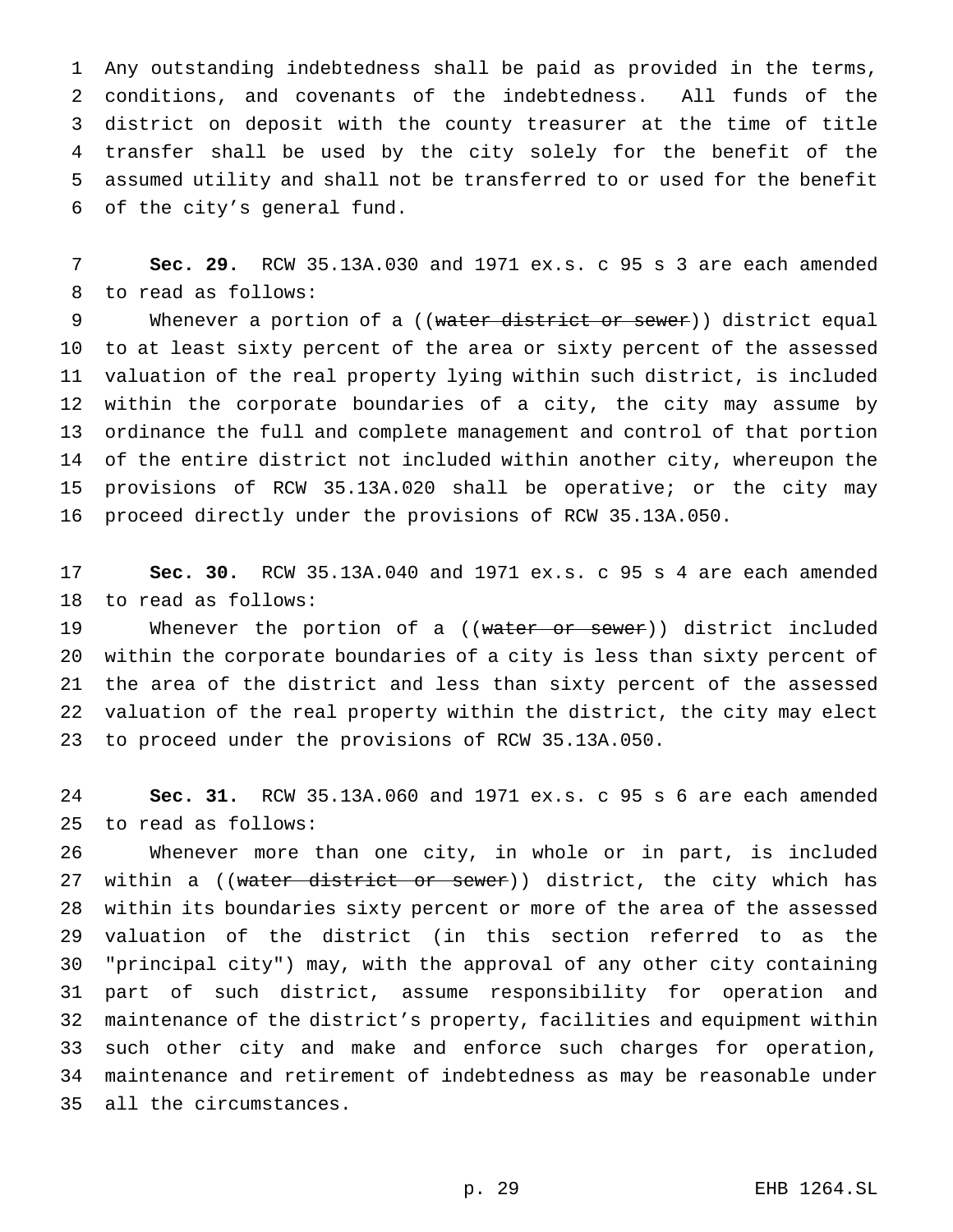Any other city having less than sixty percent in area or assessed valuation of such district, within its boundaries may install facilities and create local improvement districts or otherwise finance the cost of installation of such facilities and if such facilities have been installed in accordance with reasonable standards fixed by the principal city, such other city may connect such facilities to the utility system of such district operated by the principal city upon providing for payment by the owners or occupants of properties served thereby, of such charges established by the principal city as may be reasonable under the circumstances.

 **Sec. 32.** RCW 35.13A.090 and 1971 ex.s. c 95 s 9 are each amended to read as follows:

13 Whenever a city acquires all of the facilities of a ((water 14 district or sewer)) district, pursuant to this chapter, such a city shall offer to employ every full time employee of the district who is engaged in the operation of such a district's facilities on the date on which such city acquires the district facilities. When a city acquires any portion of the facilities of such a district, such a city shall offer to employ full time employees of the district as of the date of the acquisition of the facilities of the district who are not longer needed by the district.

 Whenever a city employs a person who was employed immediately prior thereto by the district, arrangements shall be made:

24 (1) ((For the retention of service credits under the pension plan of the district pursuant to RCW 41.04.070 through 41.04.110.

 $(2)$ )) For the retention of all sick leave standing to the employee's credit in the plan of such district.

 $((+3))$   $(2)$  For a vacation with pay during the first year of employment equivalent to that to which he would have been entitled if he had remained in the employment of the district.

 **Sec. 33.** RCW 35.58.210 and 1974 ex.s. c 70 s 7 are each amended to read as follows:

 If a metropolitan municipal corporation shall be authorized to perform the function of metropolitan water pollution abatement, the metropolitan council shall, prior to the effective date of the assumption of such function, cause a metropolitan water pollution abatement advisory committee to be formed by notifying the legislative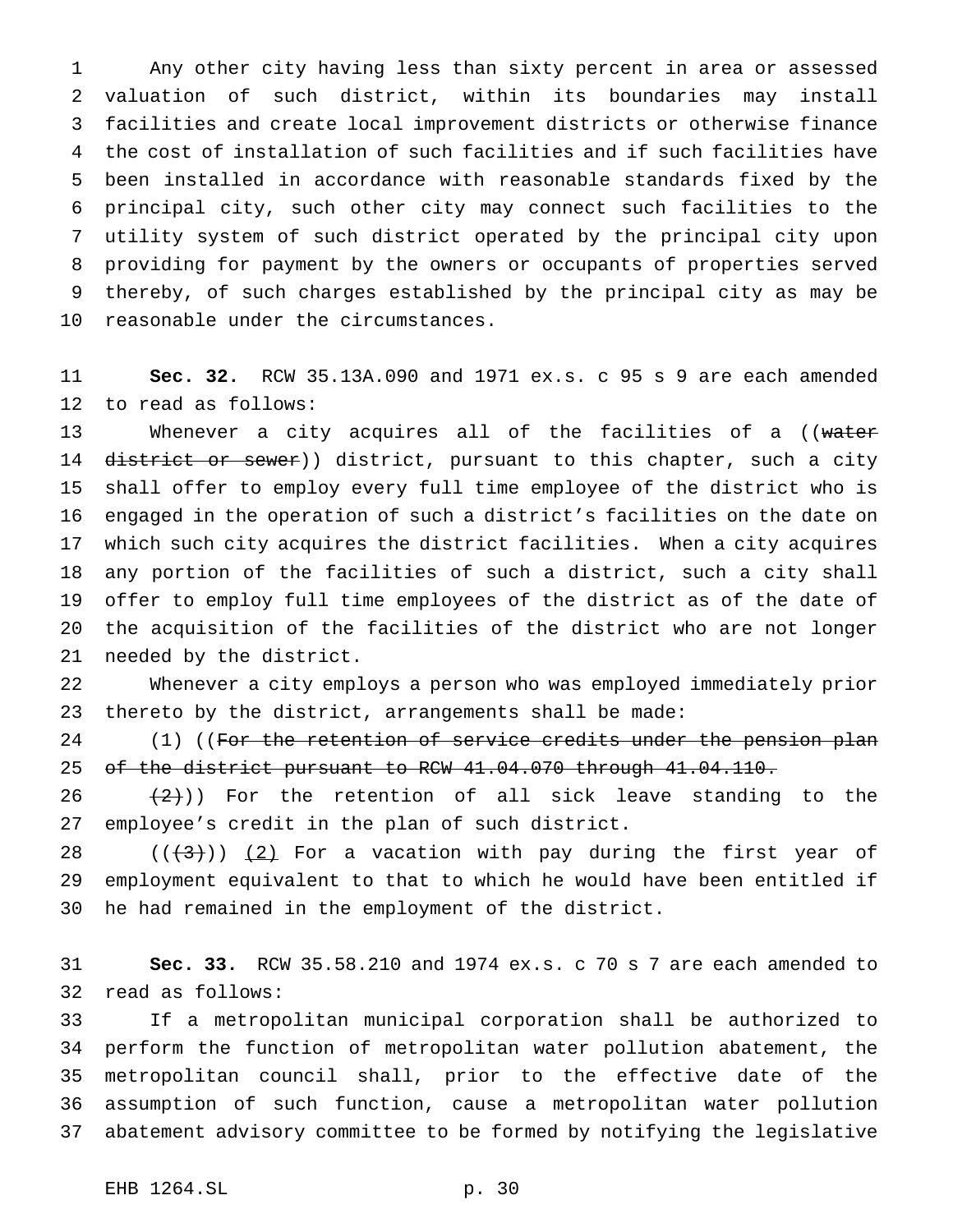body of each component city and county which operates a sewer system to appoint one person to serve on such advisory committee and the board of 3 commissioners of each water-sewer district ((and water district)) which operates a sewer system, any portion of which lies within the metropolitan area, to appoint one person to serve on such committee who 6 shall be a commissioner of such a water-sewer ((or water)) district. The metropolitan water pollution abatement advisory committee shall meet at the time and place provided in the notice and elect a chairman. The members of such committee shall serve at the pleasure of the appointing bodies and shall receive no compensation other than reimbursement for expenses actually incurred in the performance of their duties. The function of such advisory committee shall be to advise the metropolitan council in matters relating to the performance 14 of the water pollution (( $\{\text{abatement}\})$ ) abatement function.

 **Sec. 34.** RCW 35.58.220 and 1965c7s 35.58.220 are each amended to read as follows:

 If a metropolitan municipal corporation shall be authorized to perform the function of metropolitan water supply, it shall have the following powers in addition to the general powers granted by this chapter:

 (1) To prepare a comprehensive plan for the development of sources of water supply, trunk supply mains and water treatment and storage facilities for the metropolitan area.

 (2) To acquire by purchase, condemnation, gift or grant and to lease, construct, add to, improve, replace, repair, maintain, operate and regulate the use of metropolitan facilities for water supply within or without the metropolitan area, including buildings, structures, water sheds, wells, springs, dams, settling basins, intakes, treatment plants, trunk supply mains and pumping stations, together with all lands, property, equipment and accessories necessary to enable the metropolitan municipal corporation to obtain and develop sources of water supply, treat and store water and deliver water through trunk supply mains. Water supply facilities which are owned by a city or special district may be acquired or used by the metropolitan municipal corporation only with the consent of the legislative body of the city or special district owning such facilities. Cities and special districts are hereby authorized to convey or lease such facilities to metropolitan municipal corporations or to contract for their joint use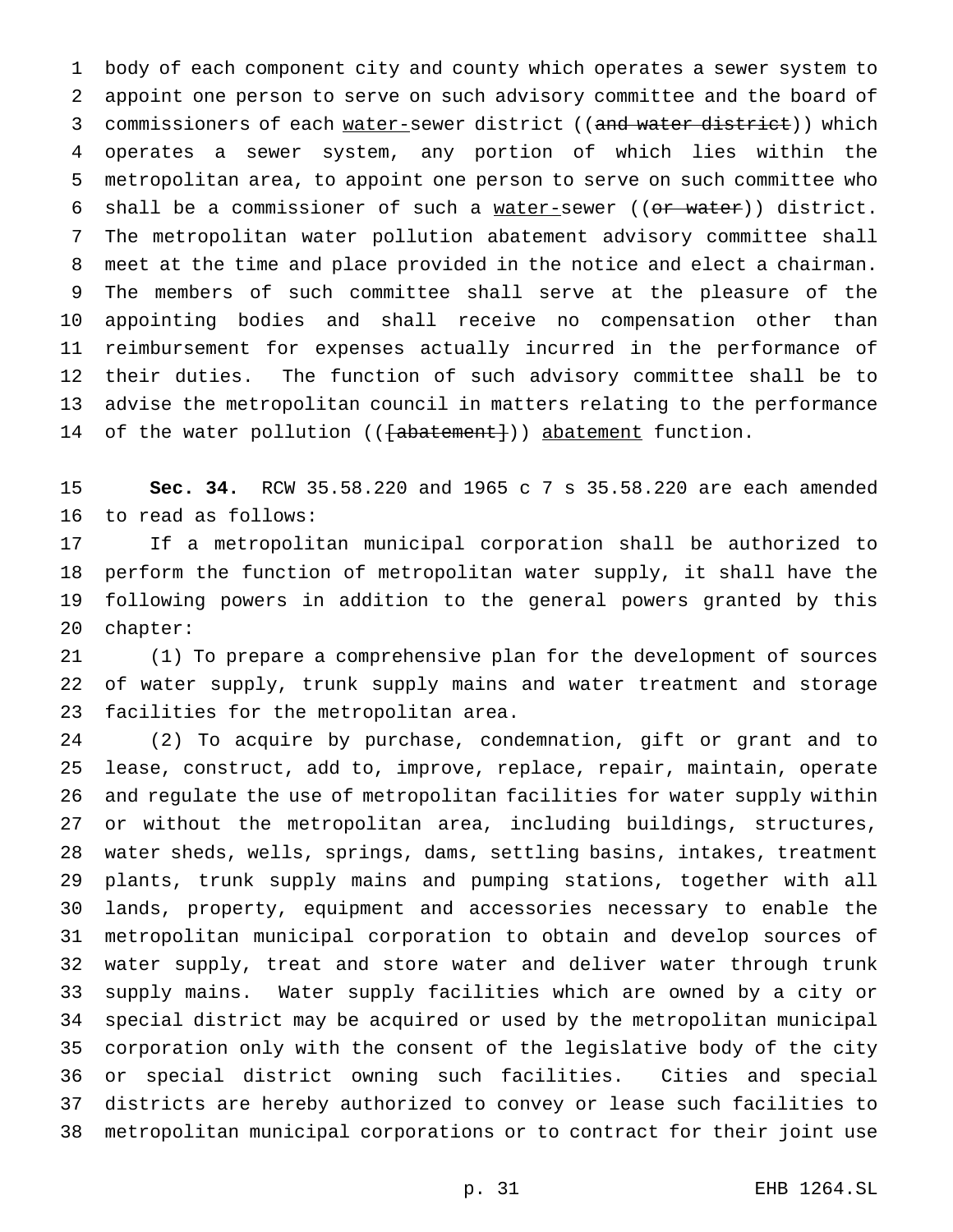on such terms as may be fixed by agreement between the legislative body of such city or special district and the metropolitan council, without submitting the matter to the voters of such city or special district. (3) To fix rates and charges for water supplied by the metropolitan

municipal corporation.

 (4) To acquire by purchase, condemnation, gift or grant and to lease, construct, add to, improve, replace, repair, maintain, operate and regulate the use of facilities for the local distribution of water 9 in portions of the metropolitan area not contained within any city, or 10 water-sewer district that operates a water system, and, with the 11 consent of the legislative body of any city or the water-sewer 12 district, to exercise such powers within such city or water-sewer district and for such purpose to have all the powers conferred by law 14 upon such city or water-sewer district with respect to such local distribution facilities. All costs of such local distribution facilities shall be paid for by the area served thereby.

 **Sec. 35.** RCW 35.58.230 and 1993 c 240 s 5 are each amended to read as follows:

 If a metropolitan municipal corporation shall be authorized to perform the function of metropolitan water supply, the metropolitan council shall, prior to the effective date of the assumption of such function, cause a metropolitan water advisory committee to be formed by notifying the legislative body of each component city which operates a water system to appoint one person to serve on such advisory committee 25 and the board of commissioners of each water-sewer district that 26 operates a water system, any portion of which lies within the metropolitan area, to appoint one person to serve on such committee who 28 shall be a water-sewer district commissioner. The metropolitan water advisory committee shall meet at the time and place provided in the notice and elect a chairman. The members of such committee shall serve at the pleasure of the appointing bodies and shall receive no compensation other than reimbursement for expenses actually incurred in the performance of their duties. The function of such advisory committee shall be to advise the metropolitan council with respect to matters relating to the performance of the water supply function.

 The requirement to create a metropolitan water advisory committee shall not apply to a county that has assumed the rights, powers,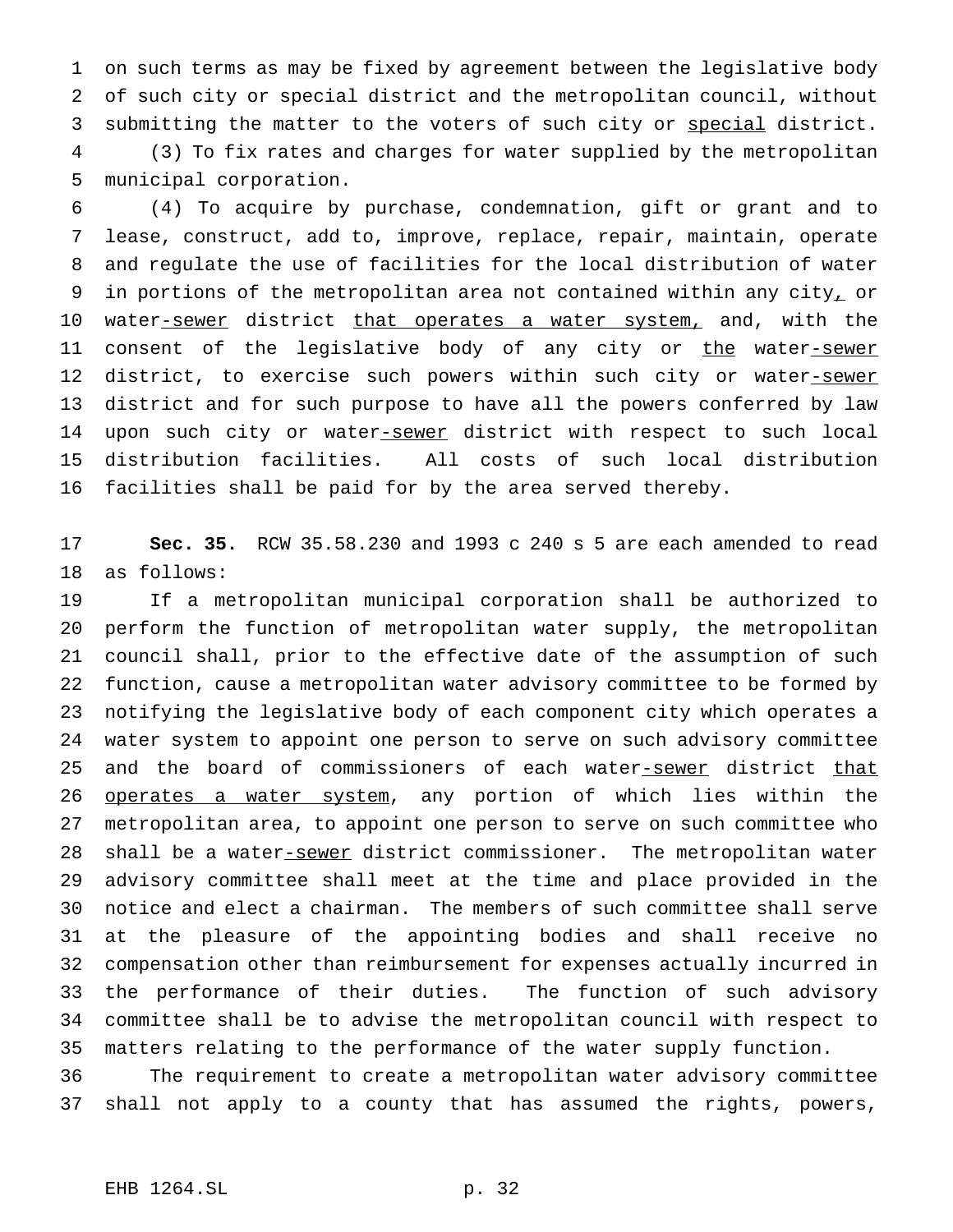functions, and obligations of the metropolitan municipal corporation under chapter 36.56 RCW.

 **Sec. 36.** RCW 35.58.410 and 1998 c 321 s 26 are each amended to read as follows:

 (1) On or before the third Monday in June of each year, each metropolitan municipal corporation shall adopt a budget for the following calendar year. Such budget shall include a separate section for each authorized metropolitan function. Expenditures shall be segregated as to operation and maintenance expenses and capital and betterment outlays. Administrative and other expense general to the corporation shall be allocated between the authorized metropolitan functions. The budget shall contain an estimate of all revenues to be collected during the following budget year, including any surplus funds remaining unexpended from the preceding year. The metropolitan council shall not be required to confine capital or betterment expenditures made from bond proceeds or emergency expenditures to items provided in the budget. The affirmative vote of three-fourths of all members of the metropolitan council shall be required to authorize emergency expenditures.

 (2) Subsection (1) of this section shall not apply to a county that has assumed the rights, powers, functions, and obligations of a metropolitan municipal corporation under chapter 36.56 RCW. This subsection (2) shall apply only to each county that has assumed the rights, powers, functions, and obligations of a metropolitan municipal corporation under chapter 36.56 RCW.

 Each county that has assumed the rights, powers, functions, and obligations of a metropolitan municipal corporation under chapter 36.56 RCW shall, on or before the third Monday in June of each year, prepare an estimate of all revenues to be collected during the following calendar year, including any surplus funds remaining unexpended from the preceding year for each authorized metropolitan function.

 By June 30 of each year, the county shall adopt the rate for sewage 33 disposal that will be charged to component cities and water-sewer districts during the following budget year.

 As long as any general obligation indebtedness remains outstanding that was issued by the metropolitan municipal corporation prior to the assumption by the county, the county shall continue to impose the taxes authorized by RCW 82.14.045 and 35.58.273(4) at the maximum rates and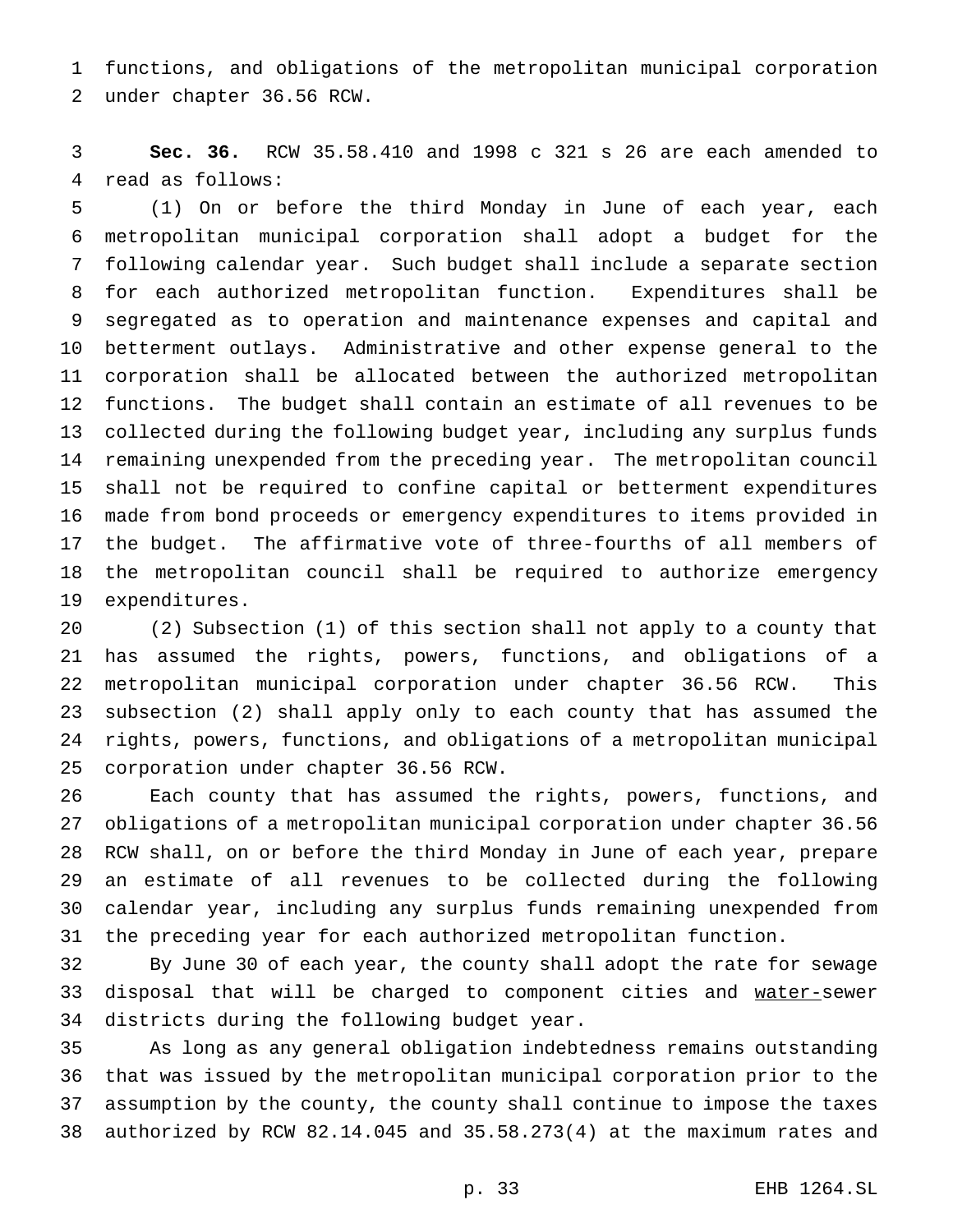on all of the taxable events authorized by law. If, despite the continued imposition of those taxes, the estimate of revenues made on or before the third Monday in June shows that estimated revenues will be insufficient to make all debt service payments falling due in the following calendar year on all general obligation indebtedness issued by the metropolitan municipal corporation prior to the assumption by the county of the rights, powers, functions, and obligations of the metropolitan municipal corporation, the remaining amount required to make the debt service payments shall be designated as "supplemental income" and shall be obtained from component cities and component counties as provided under RCW 35.58.420.

 The county shall prepare and adopt a budget each year in accordance with applicable general law or county charter. If supplemental income has been designated under this subsection, the supplemental income shall be reflected in the budget that is adopted. If during the budget year the actual tax revenues from the taxes imposed under the authority of RCW 82.14.045 and 35.58.273(4) exceed the estimates upon which the supplemental income was based, the difference shall be refunded to the component cities and component counties in proportion to their payments promptly after the end of the budget year. A county that has assumed the rights, powers, functions, and obligations of a metropolitan municipal corporation under chapter 36.56 RCW shall not be required to confine capital or betterment expenditures for authorized metropolitan functions from bond proceeds or emergency expenditures to items provided in the budget.

 **Sec. 37.** RCW 35.67.300 and 1965c7s 35.67.300 are each amended to read as follows:

28 Any city, town, or organized and established water-sewer district owning or operating its own sewer system, whenever topographic conditions shall make it feasible and whenever such existing sewer system shall be adequate therefor in view of the sewerage and drainage 32 requirements of the property in such city, town, or water-sewer district, served or to be served by such system, may contract with any 34 other city, town, or organized and established water-sewer district for the discharge into its sewer system of sewage from all or any part or 36 parts of such other city, town, or water-sewer district upon such terms and conditions and for such periods of time as may be deemed reasonable.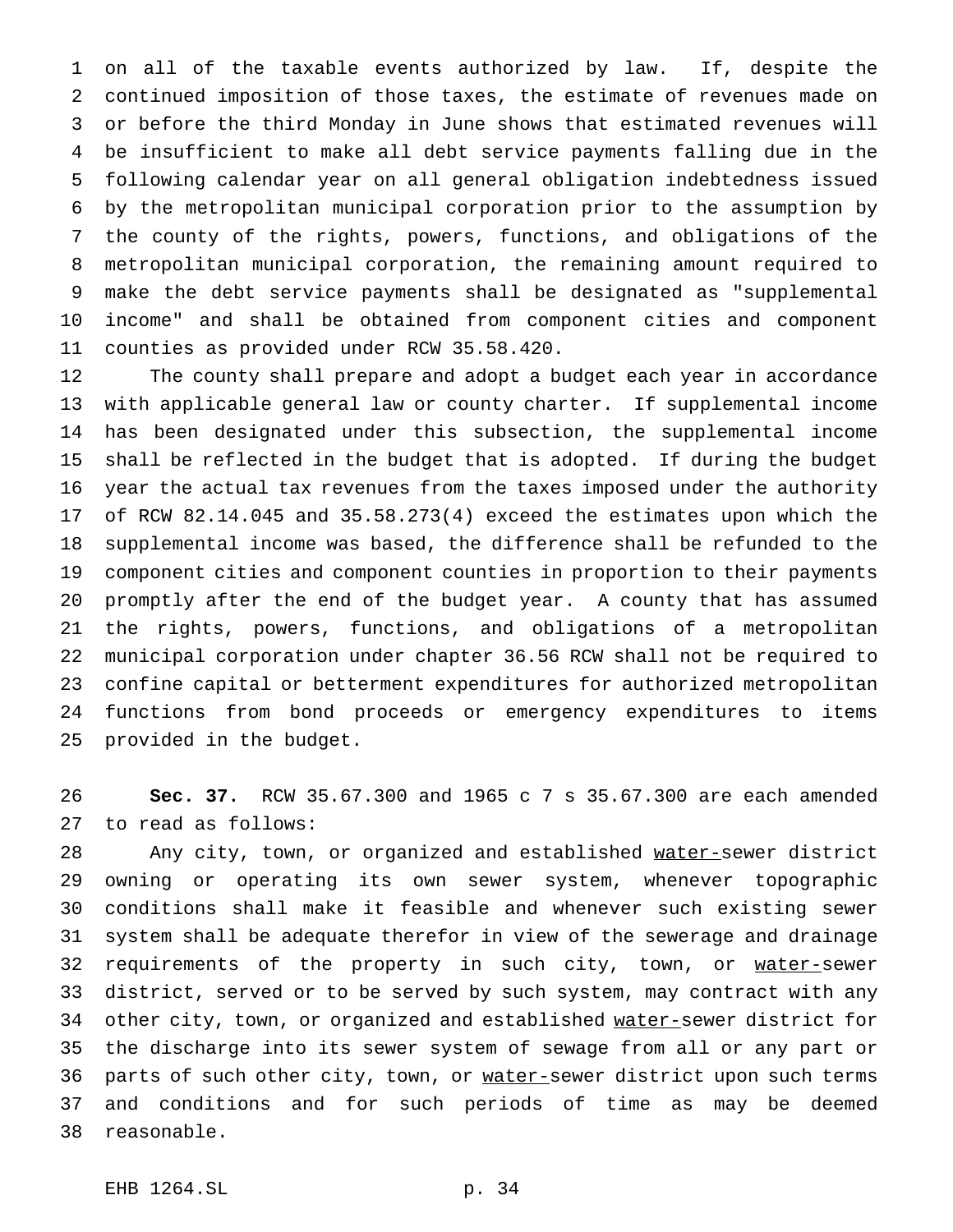1 Any city, town, or organized and established water-sewer district may contract with any other city, town, or organized and established water-sewer district for the construction and/or operation of any sewer or sewage disposal facilities for the joint use and benefit of the contracting parties upon such terms and conditions and for such period of time as the governing bodies of the contracting parties may determine. Any such contract may provide that the responsibility for the management of the construction and/or maintenance and operation of any sewer disposal facilities or part thereof covered by such contract shall be vested solely in one of the contracting parties, with the other party or parties thereto paying to the managing party such portion of the expenses thereof as shall be agreed upon.

 **Sec. 38.** RCW 35.91.020 and 1981 c 313 s 11 are each amended to read as follows:

15 The governing body of any city, town, county, water-sewer district, 16 ((water district,)) or drainage district, hereinafter referred to as a "municipality" may contract with owners of real estate for the construction of storm, sanitary, or combination sewers, pumping stations, and disposal plants, water mains, hydrants, reservoirs, or appurtenances, hereinafter called "water or sewer facilities," within their boundaries or (except for counties) within ten miles from their corporate limits connecting with the public water or sewerage system to serve the area in which the real estate of such owners is located, and to provide for a period of not to exceed fifteen years for the reimbursement of such owners and their assigns by any owner of real estate who did not contribute to the original cost of such water or sewer facilities and who subsequently tap onto or use the same of a fair pro rata share of the cost of the construction of said water or sewer facilities, including not only those directly connected thereto, but also users connected to laterals or branches connecting thereto, subject to such reasonable rules and regulations as the governing body of such municipality may provide or contract, and notwithstanding the provisions of any other law. To the extent it may require in the performance of such contract, such municipality may install said water or sewer facilities in and along the county streets in the area to be served as hereinabove provided, subject to such reasonable requirements as to the manner of occupancy of such streets as the county may by resolution provide. The provisions of such contract shall not be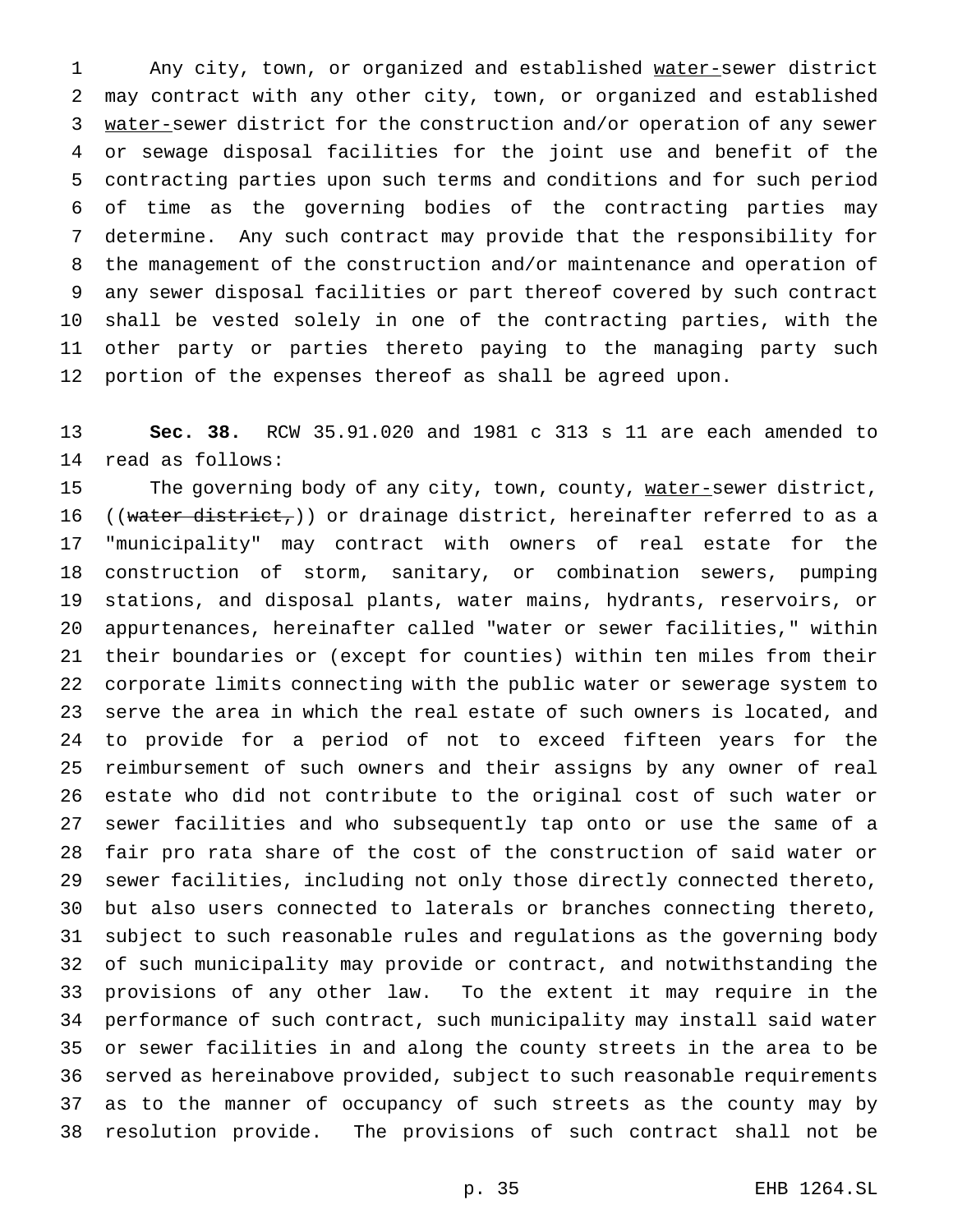effective as to any owner of real estate not a party thereto unless such contract has been recorded in the office of the county auditor of the county in which the real estate of such owner is located prior to the time such owner taps into or connects to said water or sewer facilities. ((The power of the governing body of such municipality to so contract also applies to water or sewer facilities in process of construction on June 10, 1959, or which have not been finally approved 8 or accepted for full maintenance and operation by such municipality 9 upon June 10, 1959.)

 **Sec. 39.** RCW 35.92.012 and 1965c7s 35.92.012 are each amended to read as follows:

12 A city or town, whose boundaries are identical with those of a 13 water-sewer district, or within which a water-sewer district is 14 entirely located, which is free from all debts and liabilities except contractual obligations between the district and the town, may accept 16 the property and assets of the ((water)) district and operate such property and assets as a municipal waterworks, if the district and the 18 city or town each participate in a summary dissolution proceedings for the district as provided in RCW 57.04.110.

 **Sec. 40.** RCW 35.92.170 and 1965c7s 35.92.170 are each amended to read as follows:

 When a city or town owns or operates a municipal waterworks system and desires to extend such utility beyond its corporate limits it may acquire, construct and maintain any addition to or extension of the system, and dispose of and distribute water to any other municipality, 26 water-sewer district, community, or person desiring to purchase it.

 **Sec. 41.** RCW 35.97.010 and 1987 c 522 s 4 are each amended to read as follows:

 Unless the context clearly requires otherwise, the definitions in this section apply throughout this chapter.

 (1) "Biomass energy system" means a system that provides for the production or collection of organic materials such as wood and agricultural residues and municipal solid waste that are primarily organic materials and the conversion or use of that material for the production of heat or substitute fuels through several processes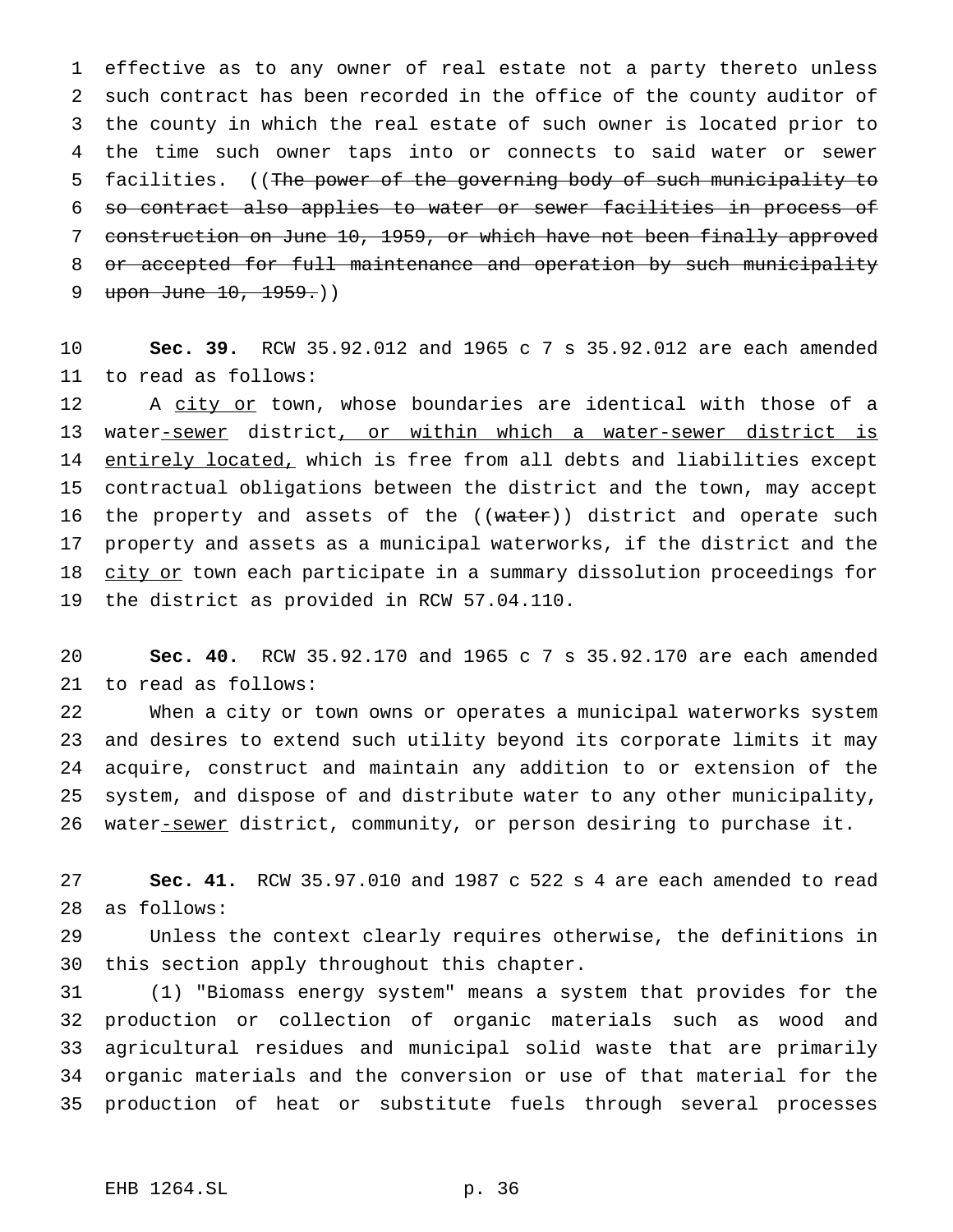including, but not limited to, burning, pyrolysis, or anaerobic digestion.

 (2) "Cogeneration" means the sequential generation of two or more forms of energy from a common fuel or energy source.

 (3) "Cogeneration facility" means any machinery, equipment, structure, process, or property or any part thereof, installed or acquired for the primary purpose of cogeneration by a person or corporation.

 (4) "Geothermal heat" means the natural thermal energy of the earth.

 (5) "Waste heat" means the thermal energy which otherwise would be released to the environment from an industrial process, electric generation, or other process.

(6) "Heat" means thermal energy.

 (7) "Heat source" includes but is not limited to (a) any integral part of a heat production or heat rejection system of an industrial facility, cogeneration facility, or electric power generation facility, (b) geothermal well or spring, (c) biomass energy system, (d) solar collection facility, and (e) hydrothermal resource or heat extraction process.

 (8) "Municipality" means a county, city, town, irrigation district 22 which distributes electricity, water-sewer district, ((water 23  $\text{distribet}_{\tau}$ )) port district, or metropolitan municipal corporation.

 (9) "Heating facilities or heating systems" means all real and personal property, or interests therein, necessary or useful for: (a) The acquisition, production, or extraction of heat; (b) the storage of heat; (c) the distribution of heat from its source to the place of utilization; (d) the extraction of heat at the place of utilization from the medium by which the heat is distributed; (e) the distribution of heat at the place of utilization; and (f) the conservation of heat. (10) "Hydrothermal resource" means the thermal energy available in wastewater, sewage effluent, wells, or other water sources, natural or manmade.

 **Sec. 42.** RCW 35.97.050 and 1996 c 230 s 1603 are each amended to read as follows:

 If the legislative authority of a municipality deems it advisable that the municipality purchase, acquire, or construct a heating system, or make any additions or extensions to a heating system, the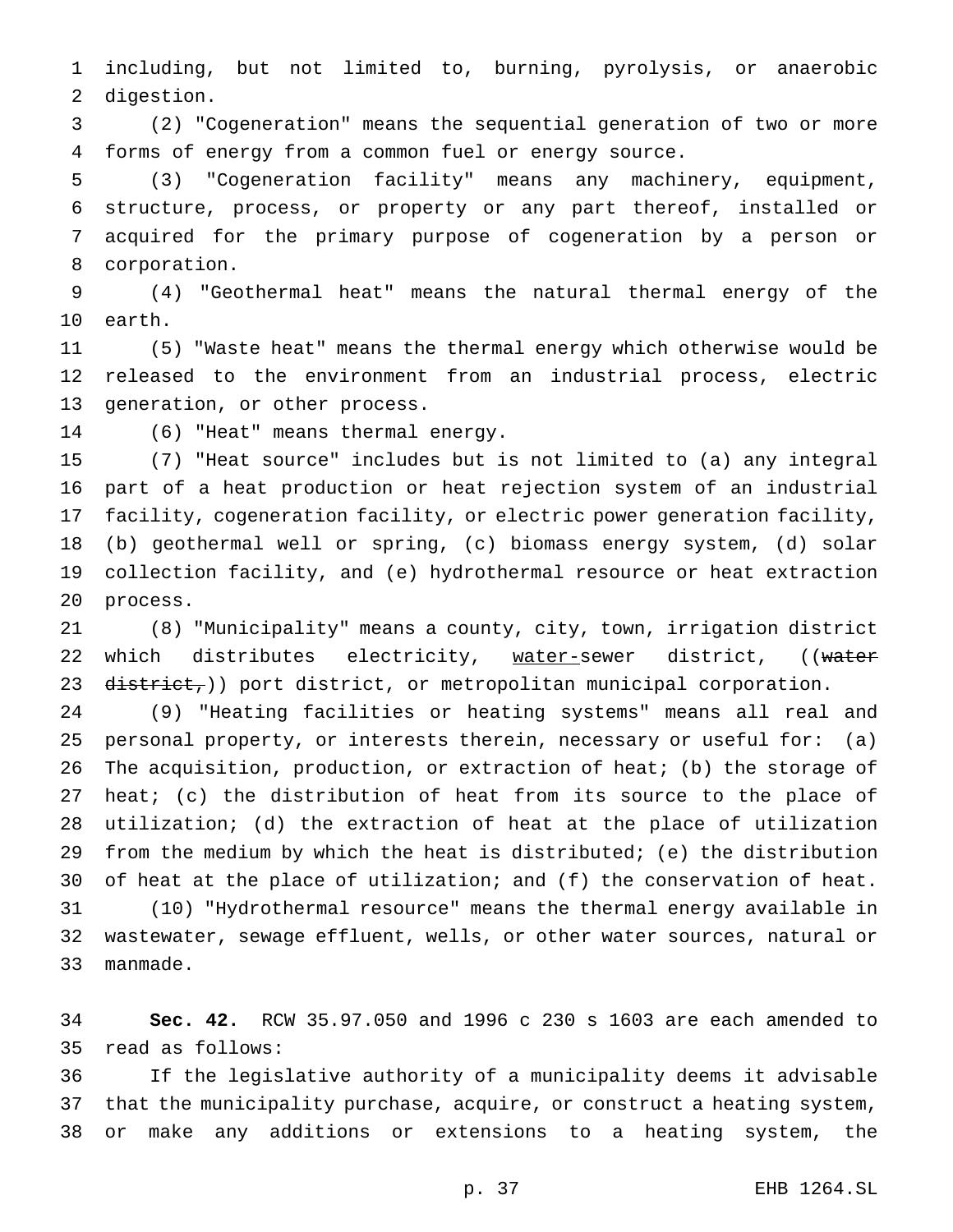legislative authority shall so provide by an ordinance or a resolution specifying and adopting the system or plan proposed, declaring the estimated cost thereof, as near as may be, and specifying the method of financing and source of funds. Any construction, alteration, or 5 improvement of a heating system by any ((county, city, town, irrigation district, water-sewer district, or port district)) municipality shall be in compliance with the appropriate competitive bidding requirements in Titles 35, 36, 53, 57, or 87 RCW.

 **Sec. 43.** RCW 36.16.138 and 1975 c 16 s 1 are each amended to read as follows:

 Any board of commissioners, council, or board of directors or other governing board of any county, city, town, school district, port 13 district, public utility district, water-sewer district, ((water 14 district,)) irrigation district, or other municipal corporation or political subdivision is authorized to purchase insurance to protect and hold personally harmless any of its commissioners, council members, directors, or other governing board members, and any of its other officers, employees, and agents from any action, claim, or proceeding instituted against the foregoing individuals arising out of the performance, purported performance, or failure of performance, in good faith of duties for, or employment with, such institutions and to hold these individuals harmless from any expenses connected with the defense, settlement, or monetary judgments from such actions, claims, or proceedings. The purchase of such insurance for any of the foregoing individuals and the policy limits shall be discretionary with the municipal corporation or political subdivision, and such insurance shall not be considered to be compensation for these individuals.

 The provisions of this section are cumulative and in addition to any other provision of law authorizing any municipal corporation or political subdivision to purchase liability insurance.

 **Sec. 44.** RCW 36.93.020 and 1979 ex.s. c 30 s 5 are each amended to read as follows:

As used herein:

 (1) "Governmental unit" means any incorporated city or town, metropolitan municipal corporation, or any special purpose district as defined in this section.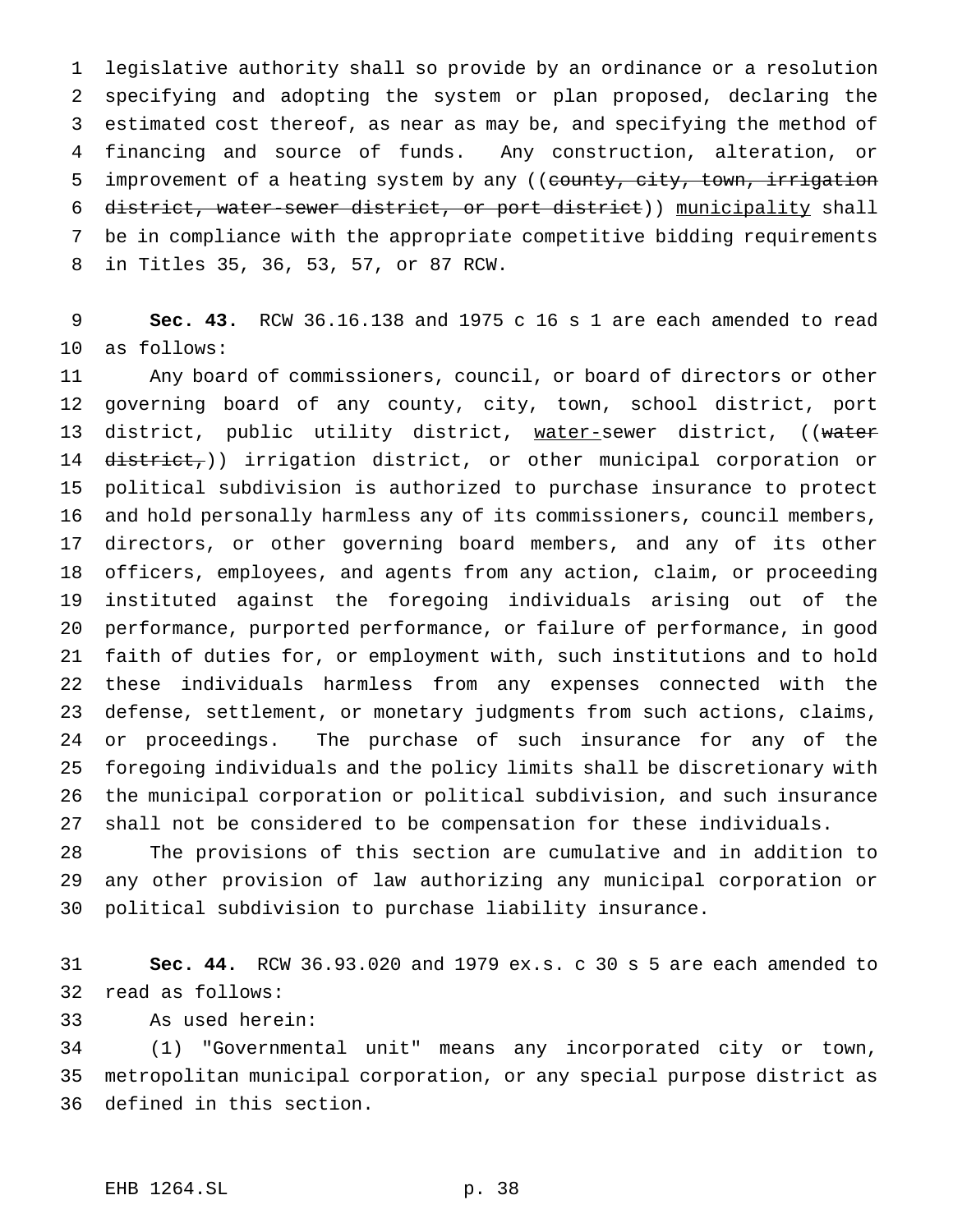(2) "Special purpose district" means any water-sewer district, 2 ((water district,)) fire protection district, drainage improvement district, drainage and diking improvement district, flood control zone district, irrigation district, metropolitan park district, drainage district, or public utility district engaged in water distribution.

 (3) "Board" means a boundary review board created by or pursuant to this chapter.

 **Sec. 45.** RCW 36.93.093 and 1971 ex.s. c 127 s 2 are each amended to read as follows:

10 Whenever a ((sewer or)) water-sewer district files with the board a notice of intention as required by RCW 36.93.090, the board shall send a copy of such notice of intention to the legislative authority of the county wherein such action is proposed to be taken and one copy to the state department of ecology.

 **Sec. 46.** RCW 36.93.105 and 1989 c 84 s 4 are each amended to read as follows:

 The following actions shall not be subject to potential review by a boundary review board:

19 (1) Annexations of territory to a water  $((\Theta \hat{r}))_0$  sewer district pursuant to RCW 36.94.410 through 36.94.440;

 (2) Revisions of city or town boundaries pursuant to RCW 35.21.790 or 35A.21.210;

 (3) Adjustments to city or town boundaries pursuant to RCW 35.13.340; and

 (4) Adjustments to city and town boundaries pursuant to RCW 35.13.300 through 35.13.330.

 **Sec. 47.** RCW 36.93.185 and 1989 c 308 s 13 are each amended to read as follows:

29 The proposal by a ((water district or)) water-sewer district to annex territory that is not adjacent to the district shall not be deemed to be violative of the objectives of a boundary review board solely due to the fact that the territory is not adjacent to the 33 ((water district or)) water-sewer district. The proposed consolidation 34 or merger of two or more ((water districts or two or more)) water-sewer districts that are not adjacent to each other shall not be deemed to be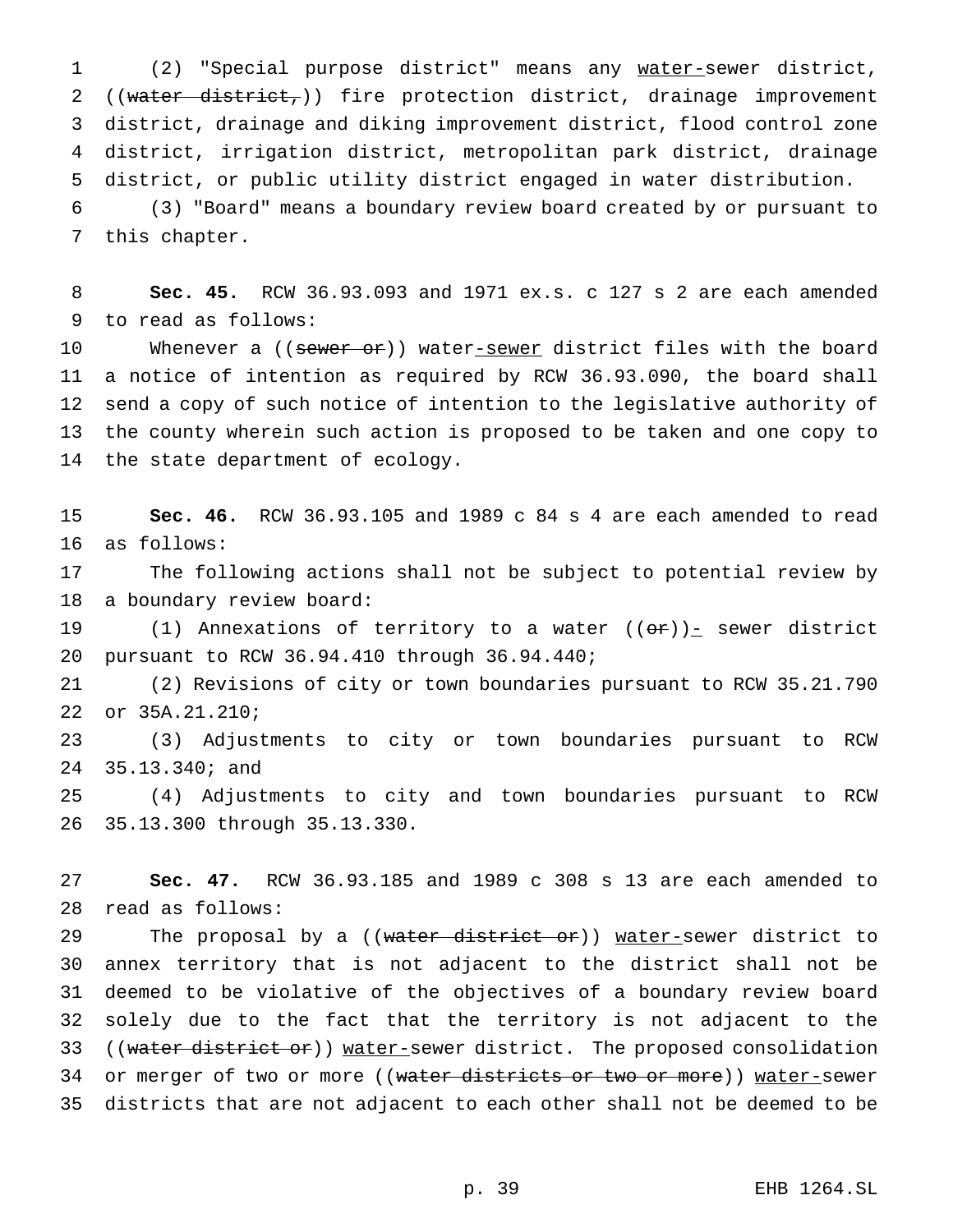violative of the objectives of a boundary review board solely due to the fact that the districts are not adjacent.

 **Sec. 48.** RCW 36.94.220 and 1981 c 313 s 3 are each amended to read as follows:

 (1) A county shall have the power to establish utility local improvement districts and local improvement districts within the area of a sewerage and/or water general plan and to levy special assessments under a mode of annual installments extending over a period not exceeding twenty years on all property specially benefited by any local improvement on the basis of the special benefits to pay in whole or in part the damages or costs of any improvements ordered in such county. (2) Utility local improvement districts and local improvement districts may include territory within a city or town only with the written consent of the city or town, but if the local district is formed before such area is included within the city or town, no such consent shall be necessary. Utility local improvement districts and local improvement districts used to provide sewerage disposal systems 18 may include territory within a ((sewer district or within a)) water-19 sewer district providing sewerage disposal systems only with the 20 written consent of ((the sewer district or)) such a water-sewer district, but if the local district is formed before such area is 22 included within ((the sewer district or)) such a water-sewer district, no consent is necessary. Utility local improvement districts and local improvement districts used to provide water systems may include 25 territory within ((a water district or within)) a water-sewer district 26 providing water systems only with the written consent of ((the water 27 district or)) such a water-sewer district, but if the local district is 28 formed before such area is included within ((the water district or)) 29 such a water-sewer district, no consent is necessary.

 (3) The levying, collection, and enforcement of all public assessments hereby authorized shall be in the manner now and hereafter provided by law for the levying, collection, and enforcement of local improvement assessments by cities and towns, insofar as the same shall not be inconsistent with the provisions of this chapter. In addition, the county shall file the preliminary assessment roll at the time and in the manner prescribed in RCW 35.50.005. The duties devolving upon 37 the city or town treasurer under such laws are imposed upon the county treasurer for the purposes of this chapter. The mode of assessment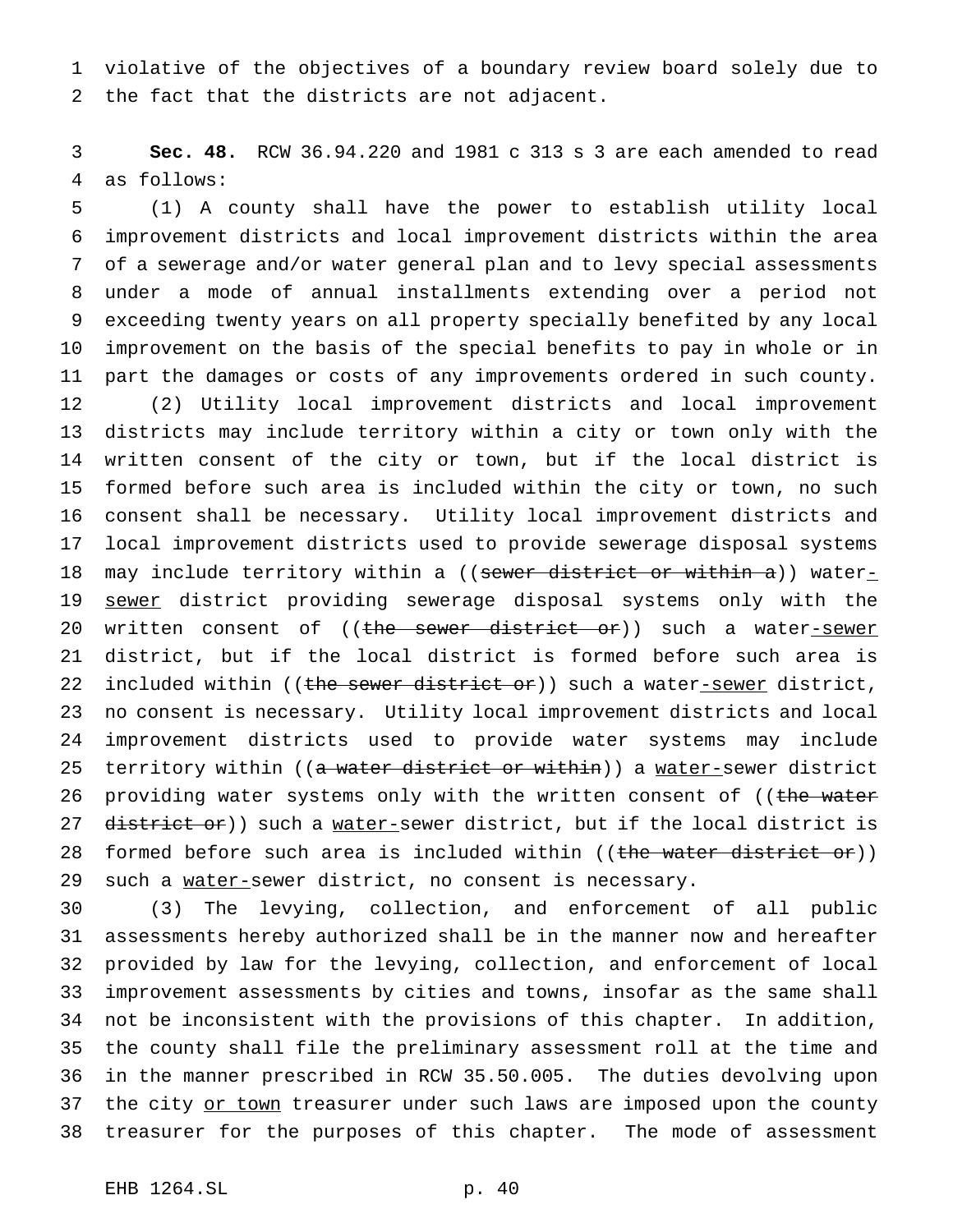shall be in the manner to be determined by the county legislative authority by ordinance or resolution. As an alternative to equal annual assessment installments of principal provided for cities and towns, a county legislative authority may provide for the payment of such assessments in equal annual installments of principal and interest. Assessments in any local district may be made on the basis of special benefits up to but not in excess of the total cost of any sewerage and/or water improvement made with respect to that local district and the share of any general sewerage and/or water facilities allocable to that district. In utility local improvement districts, assessments shall be deposited into the revenue bond fund or general obligation bond fund established for the payment of bonds issued to pay such costs which bond payments are secured in part by the pledge of assessments, except pending the issuance and sale of such bonds, assessments may be deposited in a fund for the payment of such costs. In local improvement districts, assessments shall be deposited into a fund for the payment of such costs and local improvement bonds issued to finance the same or into the local improvement guaranty fund as provided by applicable statute.

 **Sec. 49.** RCW 36.94.430 and 1984 c 147 s 3 are each amended to read as follows:

 The provisions of RCW 36.94.410 and 36.94.420 provide an alternative method of accomplishing the transfer permitted by those sections and do not impose additional conditions upon the exercise of 25 powers vested in water  $((and))_{\text{I}}$  sewer districts and counties.

 **Sec. 50.** RCW 36.96.010 and 1979 ex.s. c 5 s 1 are each amended to read as follows:

As used in this chapter, unless the context requires otherwise:

 (1) "Special purpose district" means every municipal and quasi- municipal corporation other than counties, cities, and towns. Such 31 special purpose districts shall include, but are not limited to, water $_-\,$ 32 sewer districts, fire protection districts, port districts, public utility districts, county park and recreation service areas, flood control zone districts, diking districts, drainage improvement districts, and solid waste collection districts, but shall not include industrial development districts created by port districts, and shall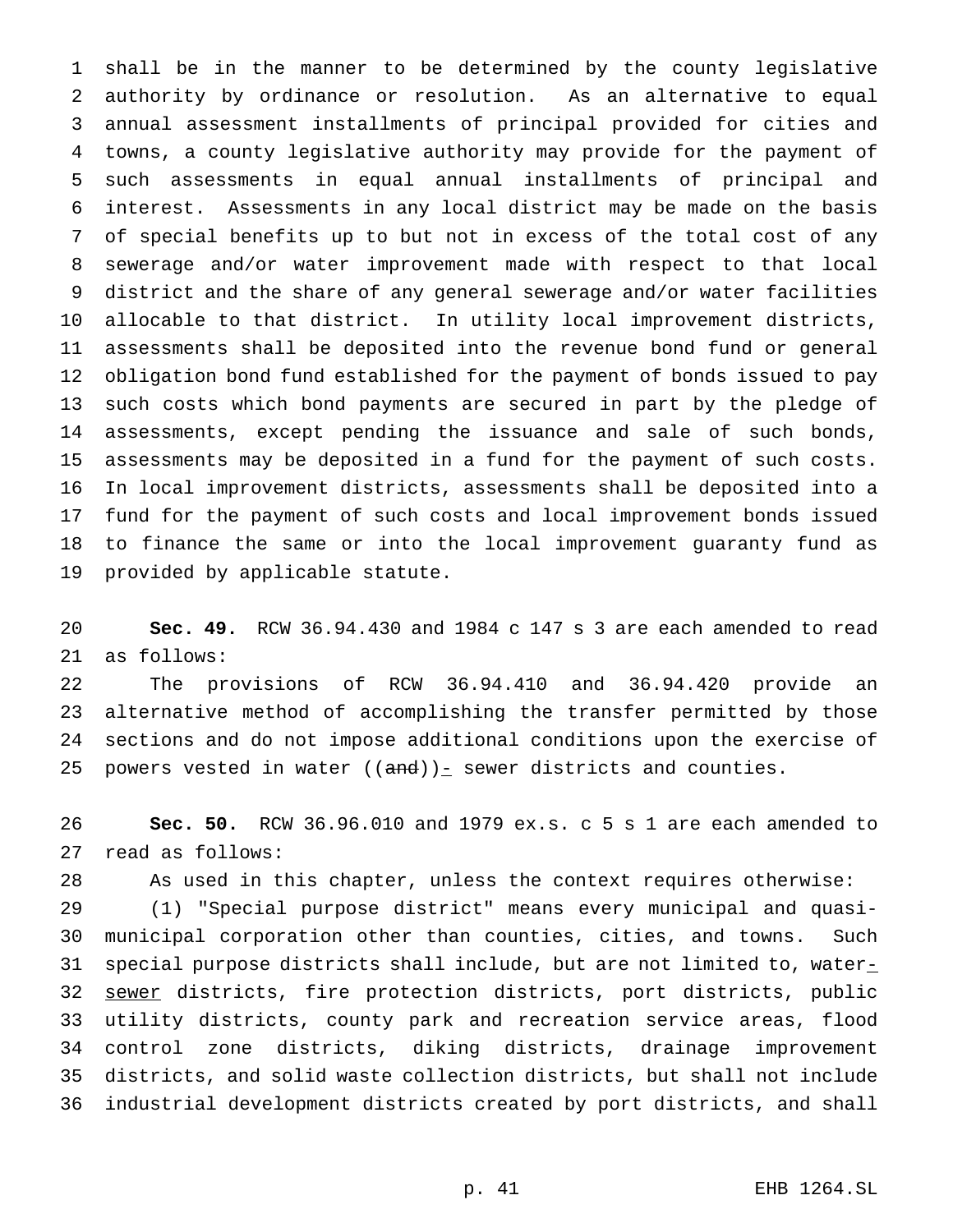not include local improvement districts, utility local improvement 2 districts, and road improvement districts;

 (2) "Governing authority" means the commission, council, or other body which directs the affairs of a special purpose district;

 (3) "Inactive" means that a special purpose district, other than a public utility district, is characterized by either of the following criteria:

 (a) Has not carried out any of the special purposes or functions for which it was formed within the preceding consecutive five-year period; or

 (b) No election has been held for the purpose of electing a member of the governing body within the preceding consecutive seven-year period or, in those instances where members of the governing body are appointed and not elected, where no member of the governing body has been appointed within the preceding seven-year period.

 A public utility district is inactive when it is characterized by both criteria (a) and (b) of this subsection.

 **Sec. 51.** RCW 36.94.410 and 1984 c 147 s 1 are each amended to read as follows:

 A system of sewerage, system of water or combined water and sewerage systems operated by a county under the authority of this 22 chapter may be transferred from that county to a water  $((\theta \cdot \tau))_{\tau}$  sewer district in the same manner as is provided for the transfer of those 24 functions from a water  $((\Theta \hat{r}))_{\square}$  sewer district to a county in RCW 36.94.310 through 36.94.340.

 **Sec. 52.** RCW 36.94.420 and 1996 c 230 s 1609 are each amended to read as follows:

 If so provided in the transfer agreement, the area served by the system shall, upon completion of the transfer, be deemed annexed to and become a part of the water-sewer district acquiring the system. The county shall provide notice of the hearing by the county legislative authority on the ordinance executing the transfer agreement under RCW 36.94.330 as follows: (1) By mailed notice to all ratepayers served by the system at least fifteen days prior to the hearing; and (2) by notice in a newspaper of general circulation once at least fifteen days prior to the hearing.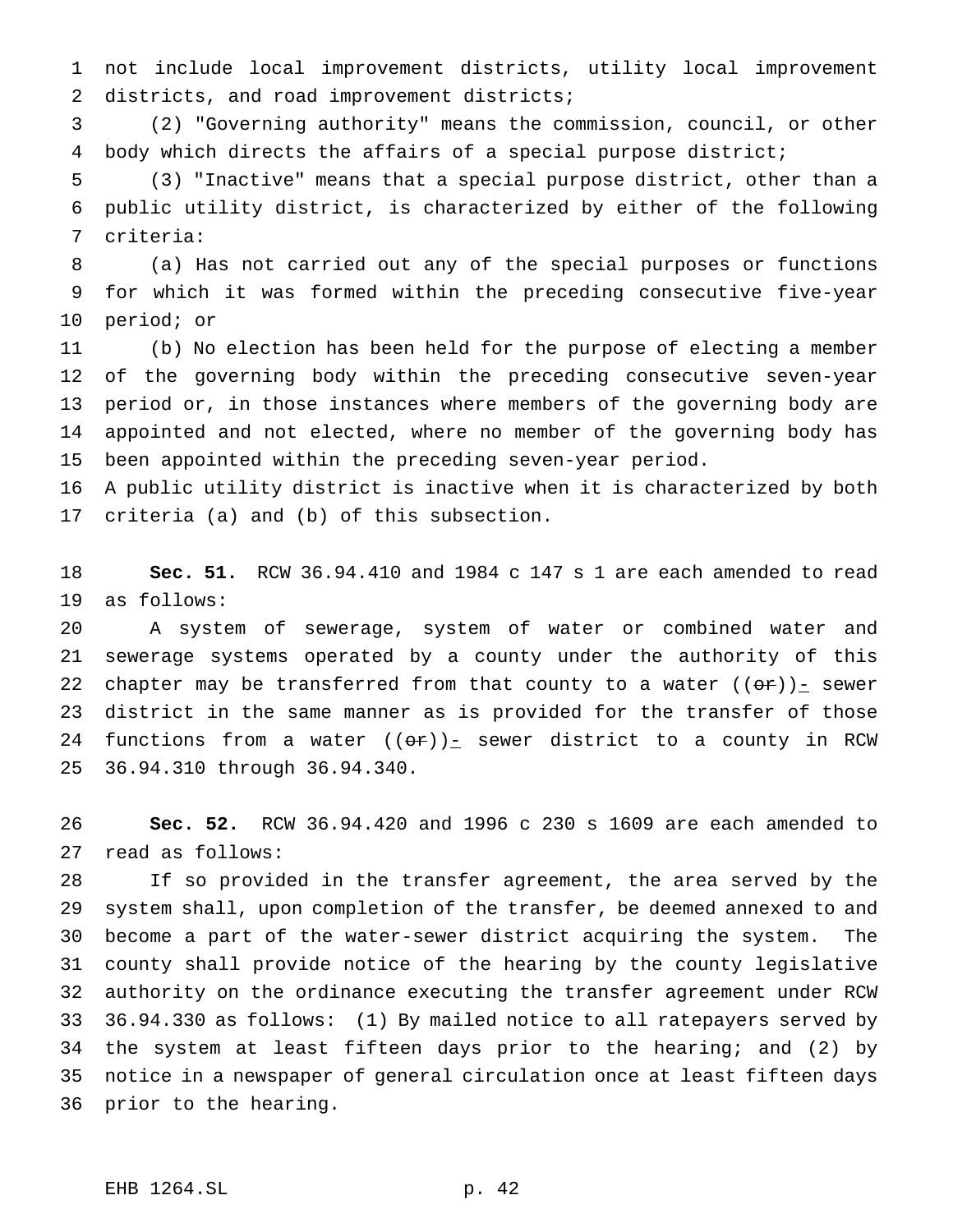In the event of an annexation under this section resulting from the 2 transfer of a system of sewerage, a system of water, or combined water 3 and sewer systems from a county to a water-sewer district ((governed by 4 Title 57 RCW)), the water-sewer district shall ((have all the powers of a water-sewer district provided by chapter 57.36 RCW, as if a water- sewer district had been merged into a water-sewer district)) operate 7 the system or systems under the provisions of Title 57 RCW.

 **Sec. 53.** RCW 39.69.010 and 1987 c 19 s 1 are each amended to read as follows:

 As used in this chapter, "municipal corporation" includes counties, 11 cities, towns, port districts, ((sewer districts,)) water-sewer districts, school districts, metropolitan park districts, or such other units of local government which are authorized to issue obligations.

 **Sec. 54.** RCW 39.50.010 and 1998 c 106 s 8 are each amended to read as follows:

 As used in this chapter, the following terms have the meanings indicated unless the context clearly requires otherwise.

 (1) "Governing body" means the legislative authority of a municipal 19 corporation by whatever name designated;

 (2) "Local improvement district" includes local improvement districts, utility local improvement districts, road improvement districts, and other improvement districts that a municipal corporation is authorized by law to establish;

24 (3) "Municipal corporation" means any city, town, county, ((water 25 district,)) water-sewer district, school district, port district, public utility district, metropolitan municipal corporation, public transportation benefit area, park and recreation district, irrigation district, fire protection district or any other municipal or quasi municipal corporation described as such by statute, or regional transit authority, except joint operating agencies under chapter 43.52 RCW;

 (4) "Ordinance" means an ordinance of a city or town or resolution or other instrument by which the governing body of the municipal corporation exercising any power under this chapter takes formal action and adopts legislative provisions and matters of some permanency; and (5) "Short-term obligations" are warrants, notes, or other evidences of indebtedness, except bonds.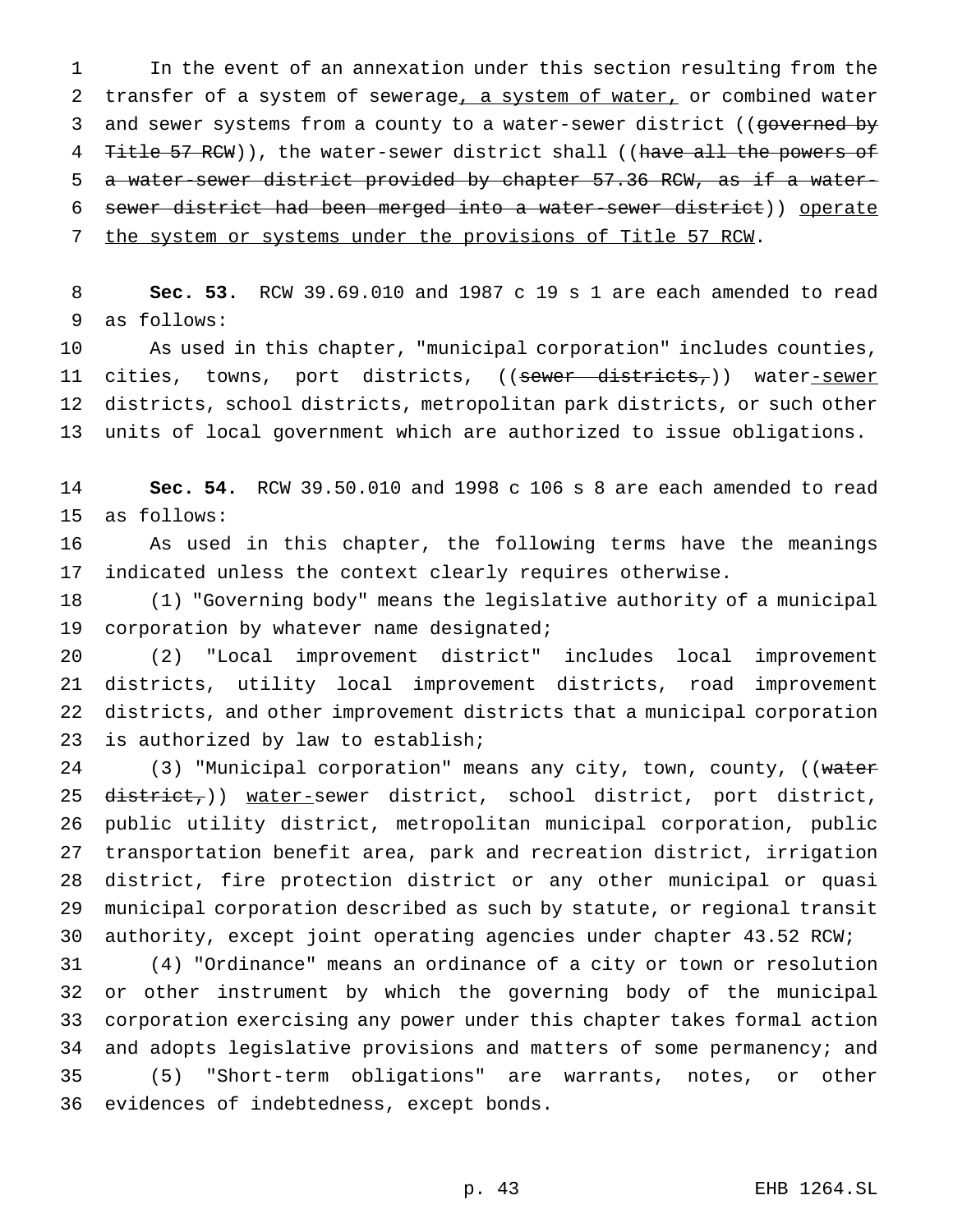**Sec. 55.** RCW 39.80.020 and 1981 c 61 s 2 are each amended to read as follows:

 Unless the context clearly requires otherwise, the definitions in this section shall apply throughout this chapter.

 (1) "State agency" means any department, agency, commission, bureau, office, or any other entity or authority of the state government.

 (2) "Local agency" means any city and any town, county, special district, municipal corporation, agency, port district or authority, or political subdivision of any type, or any other entity or authority of local government in corporate form or otherwise.

 (3) "Special district" means a local unit of government, other than a city, town, or county, authorized by law to perform a single function or a limited number of functions, and including but not limited to, 15 water-sewer districts, irrigation districts, fire districts, school 16 districts, community college districts, hospital districts, ((sewer 17 districts,)) transportation districts, and metropolitan municipal corporations organized under chapter 35.58 RCW.

 (4) "Agency" means both state and local agencies and special 20 districts as defined in subsection( $(\pm s)$ )  $\leq$  (1), (2), and (3) of this section.

 (5) "Architectural and engineering services" or "professional services" means professional services rendered by any person, other than as an employee of the agency, contracting to perform activities within the scope of the general definition of professional practice in chapters 18.08, 18.43, or 18.96 RCW.

 (6) "Person" means any individual, organization, group, association, partnership, firm, joint venture, corporation, or any combination thereof.

 (7) "Consultant" means any person providing professional services who is not an employee of the agency for which the services are provided.

 (8) "Application" means a completed statement of qualifications together with a request to be considered for the award of one or more contracts for professional services.

 **Sec. 56.** RCW 43.20.240 and 1990 c 132 s 3 are each amended to read as follows:

### EHB 1264.SL p. 44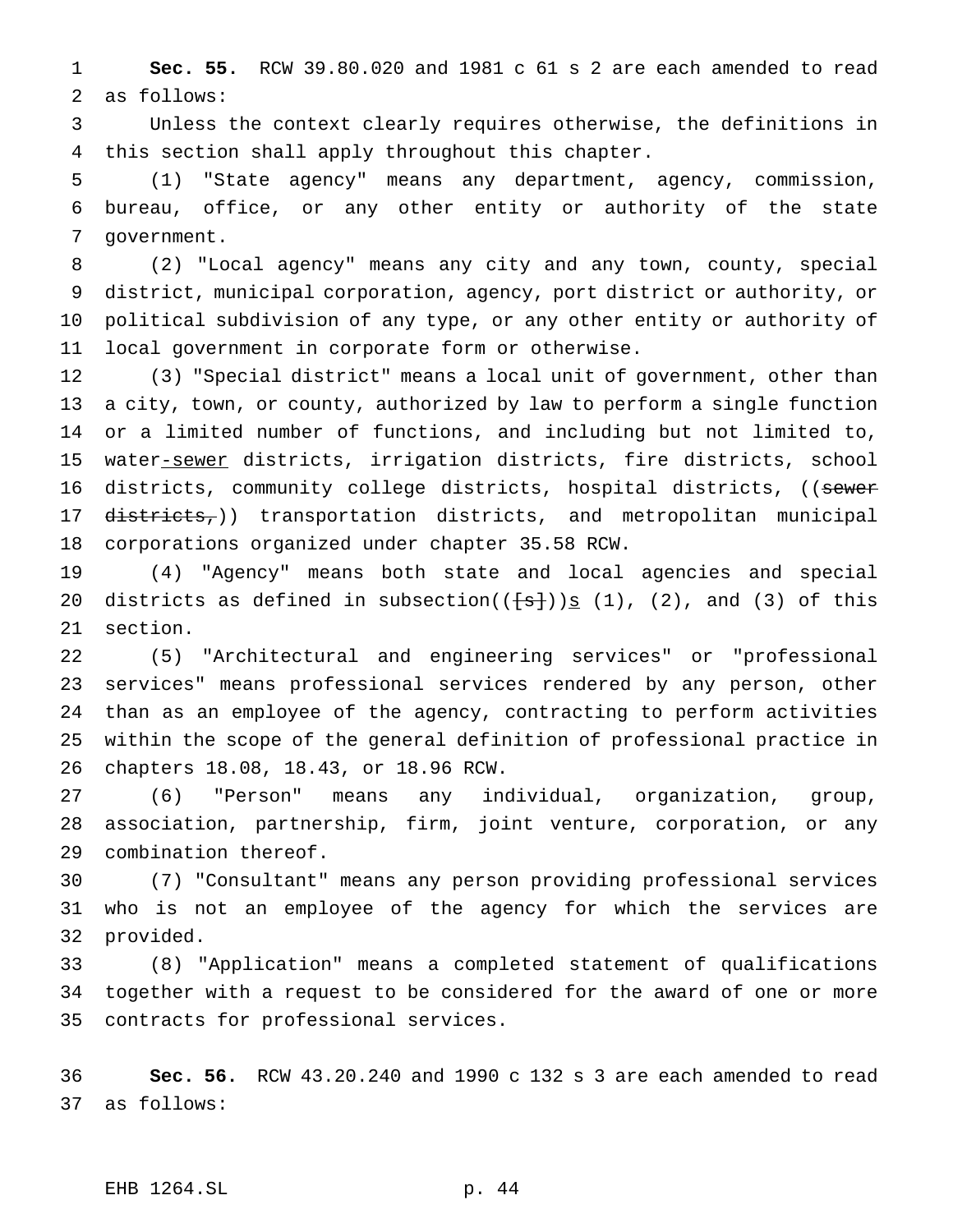(1) The department shall have primary responsibility among state agencies to receive complaints from persons aggrieved by the failure of a public water system. If the remedy to the complaint is not within the jurisdiction of the department, the department shall refer the complaint to the state or local agency that has the appropriate jurisdiction. The department shall take such steps as are necessary to inform other state agencies of their primary responsibility for such complaints and the implementing procedures.

 (2) Each county shall designate a contact person to the department for the purpose of receiving and following up on complaint referrals that are within county jurisdiction. In the absence of any such designation, the county health officer shall be responsible for performing this function.

 (3) The department and each county shall establish procedures for providing a reasonable response to complaints received from persons aggrieved by the failure of a public water system.

 (4) The department and each county shall use all reasonable efforts to assist customers of public water systems in obtaining a dependable supply of water at all times. The availability of resources and the public health significance of the complaint shall be considered when determining what constitutes a reasonable effort.

 (5) The department shall, in consultation with local governments, 23 water utilities, water-sewer districts, public utility districts, and other interested parties, develop a booklet or other single document that will provide to members of the public the following information:

 (a) A summary of state law regarding the obligations of public water systems in providing drinking water supplies to their customers;

 (b) A summary of the activities, including planning, rate setting, and compliance, that are to be performed by both local and state agencies;

 (c) The rights of customers of public water systems, including identification of agencies or offices to which they may address the most common complaints regarding the failures or inadequacies of public water systems.

 This booklet or document shall be available to members of the public no later than January 1, 1991.

 **Sec. 57.** RCW 43.70.195 and 1994 c 292 s 3 are each amended to read as follows: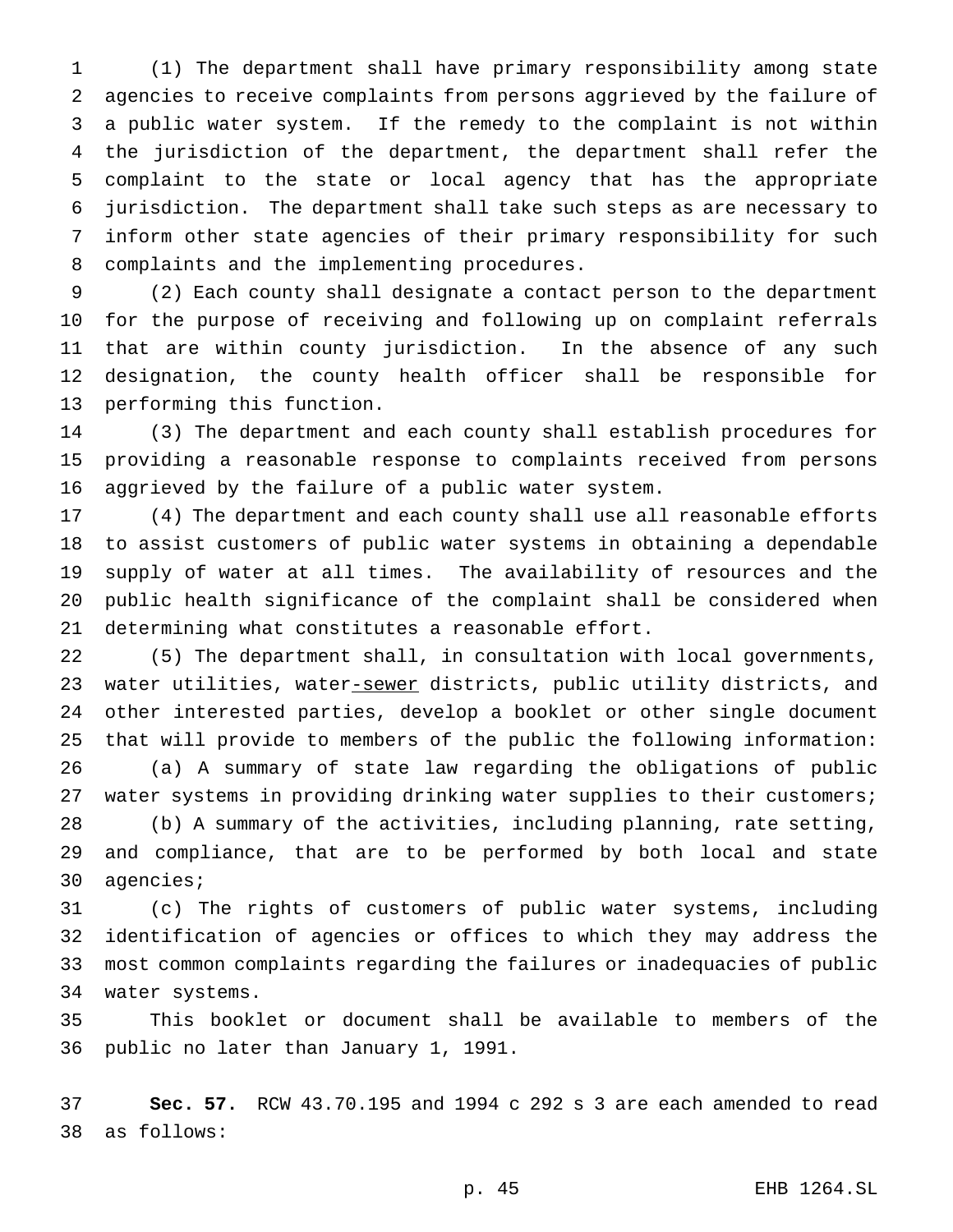(1) In any action brought by the secretary of health or by a local health officer pursuant to chapter 7.60 RCW to place a public water system in receivership, the petition shall include the names of one or more suitable candidates for receiver who have consented to assume operation of the water system. The department shall maintain a list of interested and qualified individuals, municipal entities, special purpose districts, and investor-owned water companies with experience in the provision of water service and a history of satisfactory operation of a water system. If there is no other person willing and able to be named as receiver, the court shall appoint the county in which the water system is located as receiver. The county may designate a county agency to operate the system, or it may contract with another individual or public water system to provide management for the system. If the county is appointed as receiver, the secretary of health and the county health officer shall provide regulatory oversight for the agency or other person responsible for managing the water system.

 (2) In any petition for receivership under subsection (1) of this section, the department shall recommend that the court grant to the receiver full authority to act in the best interests of the customers served by the public water system. The receiver shall assess the capability, in conjunction with the department and local government, for the system to operate in compliance with health and safety standards, and shall report to the court and the petitioning agency its recommendations for the system's future operation, including the 26 formation of a water-sewer district or other public entity, or ownership by another existing water system capable of providing service.

 (3) If a petition for receivership and verifying affidavit executed by an appropriate departmental official allege an immediate and serious danger to residents constituting an emergency, the court shall set the matter for hearing within three days and may appoint a temporary receiver ex parte upon the strength of such petition and affidavit pending a full evidentiary hearing, which shall be held within fourteen days after receipt of the petition.

 (4) A bond, if any is imposed upon a receiver, shall be minimal and shall reasonably relate to the level of operating revenue generated by the system. Any receiver appointed pursuant to this section shall not be held personally liable for any good faith, reasonable effort to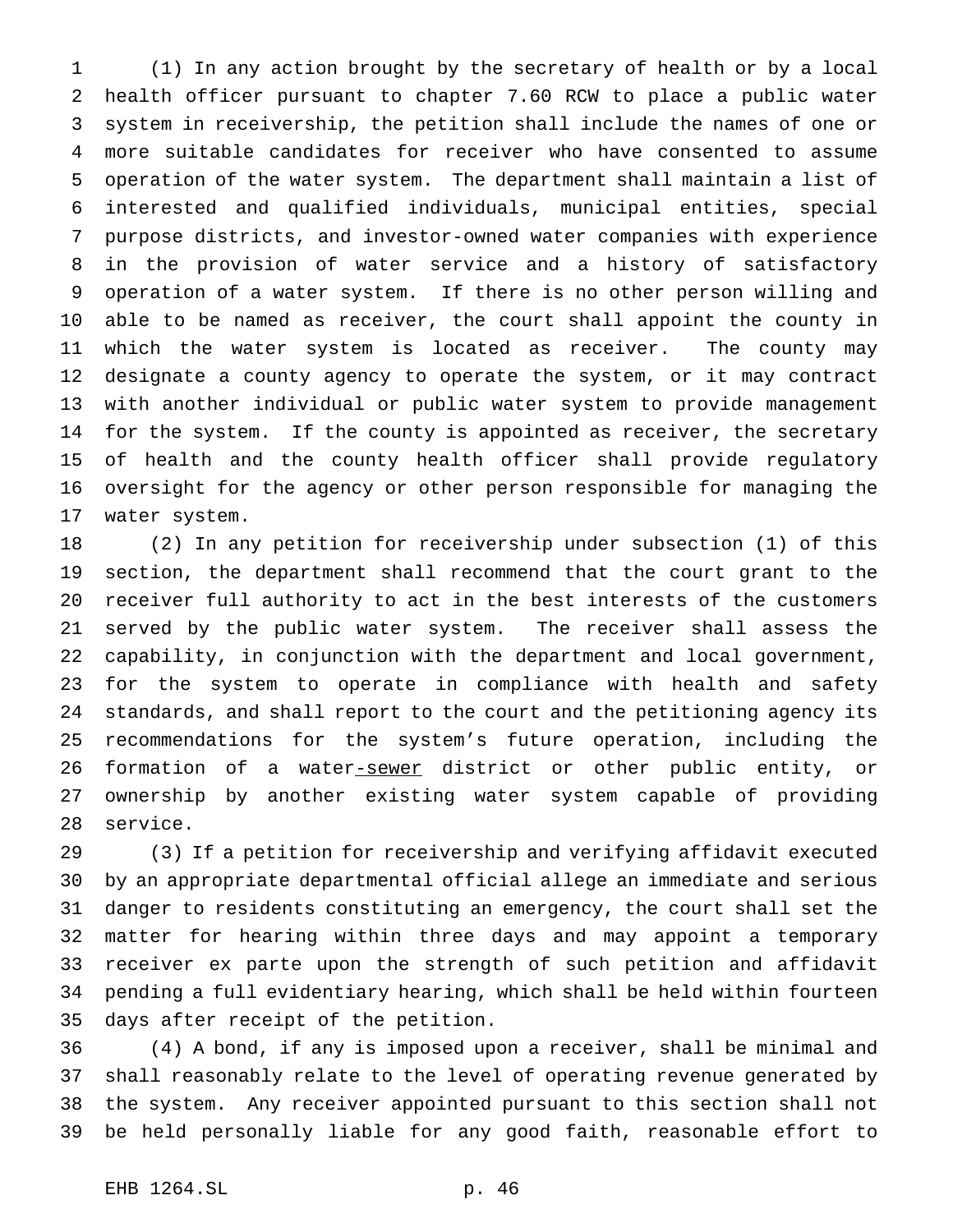assume possession of, and to operate, the system in compliance with the court's orders.

 (5) The court shall authorize the receiver to impose reasonable assessments on a water system's customers to recover expenditures for improvements necessary for the public health and safety.

 (6) No later than twelve months after appointment of a receiver, the petitioning agency, in conjunction with the county in which the system is located, and the appropriate state and local health agencies, shall develop and present to the court a plan for the disposition of the system. The report shall include the recommendations of the receiver made pursuant to subsection (2) of this section. The report shall include all reasonable and feasible alternatives. After receiving the report, the court shall provide notice to interested parties and conduct such hearings as are necessary. The court shall then order the parties to implement one of the alternatives, or any combination thereof, for the disposition of the system. Such order shall include a date, or proposed date, for the termination of the receivership. Nothing in this section authorizes a court to require a 19 city, town, public utility district, water-sewer district, or irrigation district to accept a system that has been in receivership 21 unless the city, town, public utility district, water-sewer district, or irrigation district agrees to the terms and conditions outlined in the plan adopted by the court.

 (7) The court shall not terminate the receivership, and order the return of the system to the owners, unless the department of health approves of such an action. The court may impose reasonable conditions upon the return of the system to the owner, including the posting of a bond or other security, routine performance and financial audits, employment of qualified operators and other staff or contracted services, compliance with financial viability requirements, or other measures sufficient to ensure the ongoing proper operation of the system.

 (8) If, as part of the ultimate disposition of the system, an eminent domain action is commenced by a public entity to acquire the system, the court shall oversee any appraisal of the system conducted under Title 7 RCW to assure that the appraised value properly reflects any reduced value because of the necessity to make improvements to the system. The court shall have the authority to approve the appraisal, and to modify it based on any information provided at an evidentiary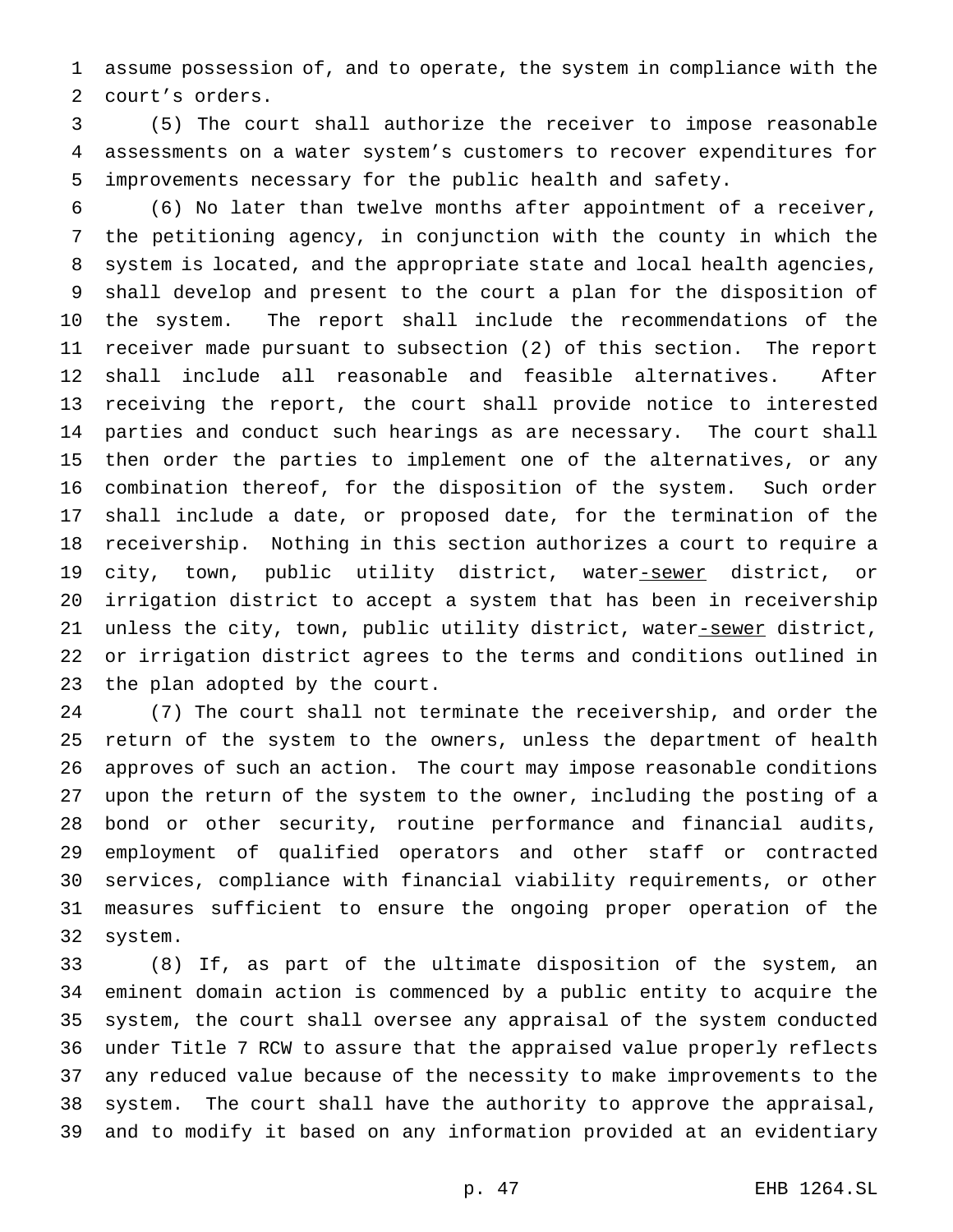hearing. The court's determination of the proper value of the system, based on the appraisal, shall be final, and only appealable if not supported by substantial evidence. If the appraised value is appealed, the court may order that the system's ownership be transferred upon payment of the approved appraised value.

 **Sec. 58.** RCW 43.155.030 and 1985 c 446 s 9 are each amended to read as follows:

(1) The public works board is hereby created.

 (2) The board shall be composed of thirteen members appointed by the governor for terms of four years, except that five members initially shall be appointed for terms of two years. The board shall include: (a) Three members, two of whom shall be elected officials and one shall be a public works manager, appointed from a list of at least six persons nominated by the association of Washington cities or its successor; (b) three members, two of whom shall be elected officials and one shall be a public works manager, appointed from a list of at least six persons nominated by the Washington state association of counties or its successor; (c) three members appointed from a list of 19 at least six persons nominated jointly by the ((Washington state 20 association of water districts, the)) Washington public utility 21 districts association( $(\tau)$ ) and ((the Washington)) a state association 22 of water-sewer districts, or their successors; and (d) four members appointed from the general public. In appointing the four general public members, the governor shall endeavor to balance the geographical composition of the board and to include members with special expertise in relevant fields such as public finance, architecture and civil engineering, and public works construction. The governor shall appoint one of the general public members of the board as chair. The term of the chair shall coincide with the term of the governor.

 (3) Staff support to the board shall be provided by the department. (4) Members of the board shall receive no compensation but shall be reimbursed for travel expenses under RCW 43.03.050 and 43.03.060.

 (5) If a vacancy on the board occurs by death, resignation, or otherwise, the governor shall fill the vacant position for the unexpired term. Each vacancy in a position appointed from lists provided by the associations under subsection (2) of this section shall be filled from a list of at least three persons nominated by the relevant association or associations. Any members of the board,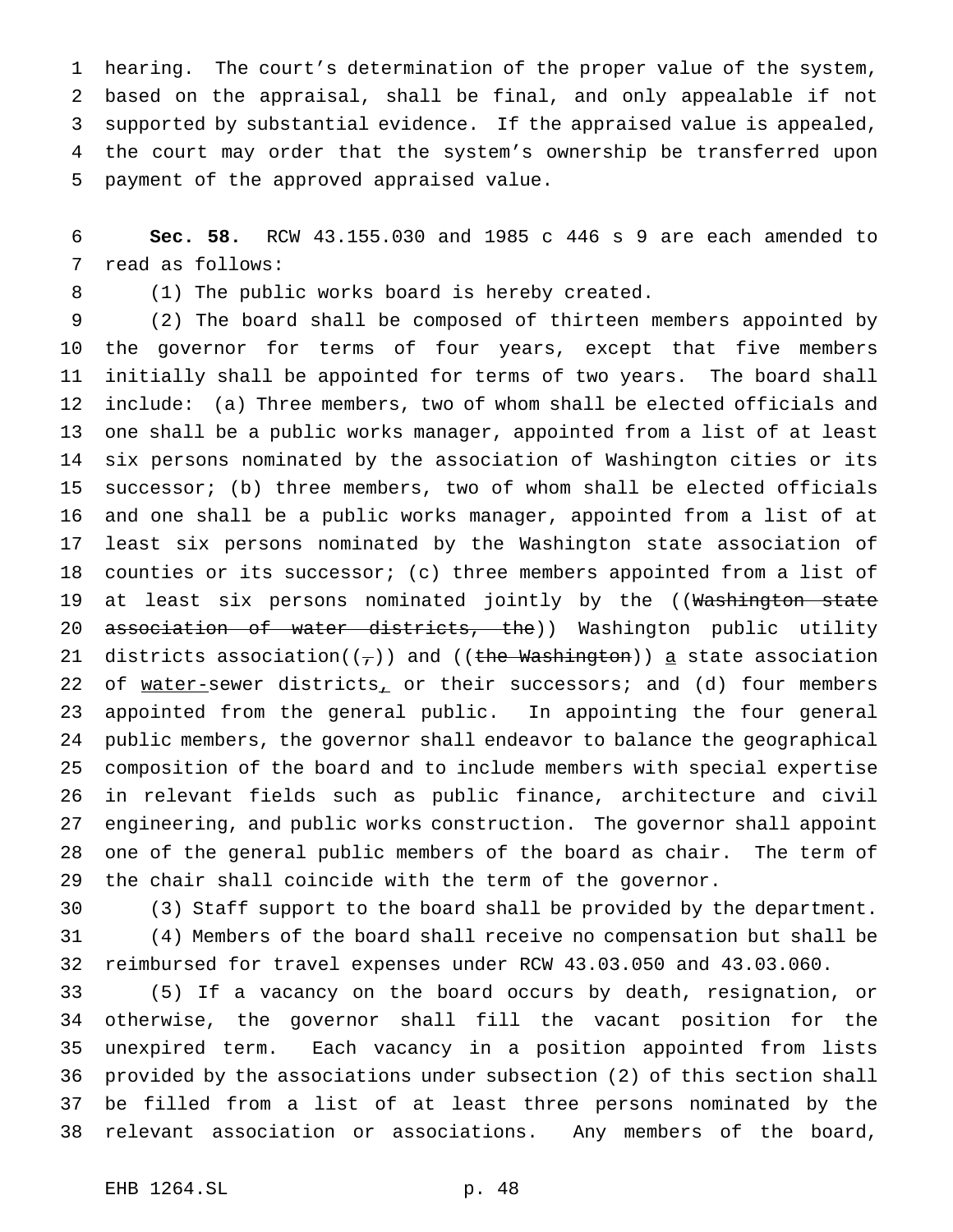appointive or otherwise, may be removed by the governor for cause in accordance with RCW 43.06.070 and 43.06.080.

 **Sec. 59.** RCW 44.04.170 and 1970 ex.s. c 69 s 2 are each amended to read as follows:

 It shall be the duty of each association of municipal corporations or municipal officers, which is recognized by law and utilized as an official agency for the coordination of the policies and/or administrative programs of municipal corporations, to submit biennially, or oftener as necessary, to the governor and to the legislature the joint recommendations of such participating municipalities regarding changes which would affect the efficiency of such municipal corporations. Such associations shall include but shall not be limited to the Washington state association of fire 14 commissioners, ((the Washington)) a state association of 15 water/wastewater districts, ((the Washington state association of sewer 16 districts,)) and the Washington state school directors' association.

 **Sec. 60.** RCW 48.62.021 and 1991 sp.s. c 30 s 2 are each amended to read as follows:

 Unless the context clearly requires otherwise, the definitions in this section apply throughout this chapter.

 (1) "Local government entity" or "entity" means every unit of local government, both general purpose and special purpose, and includes, but is not limited to, counties, cities, towns, port districts, public 24 utility districts, ((water districts,)) water-sewer districts, school districts, fire protection districts, irrigation districts, metropolitan municipal corporations, conservation districts, and other political subdivisions, governmental subdivisions, municipal corporations, and quasi-municipal corporations.

 (2) "Risk assumption" means a decision to absorb the entity's financial exposure to a risk of loss without the creation of a formal program of advance funding of anticipated losses.

 (3) "Self-insurance" means a formal program of advance funding and management of entity financial exposure to a risk of loss that is not transferred through the purchase of an insurance policy or contract.

 (4) "Health and welfare benefits" means a plan or program established by a local government entity or entities for the purpose of providing its employees and their dependents, and in the case of school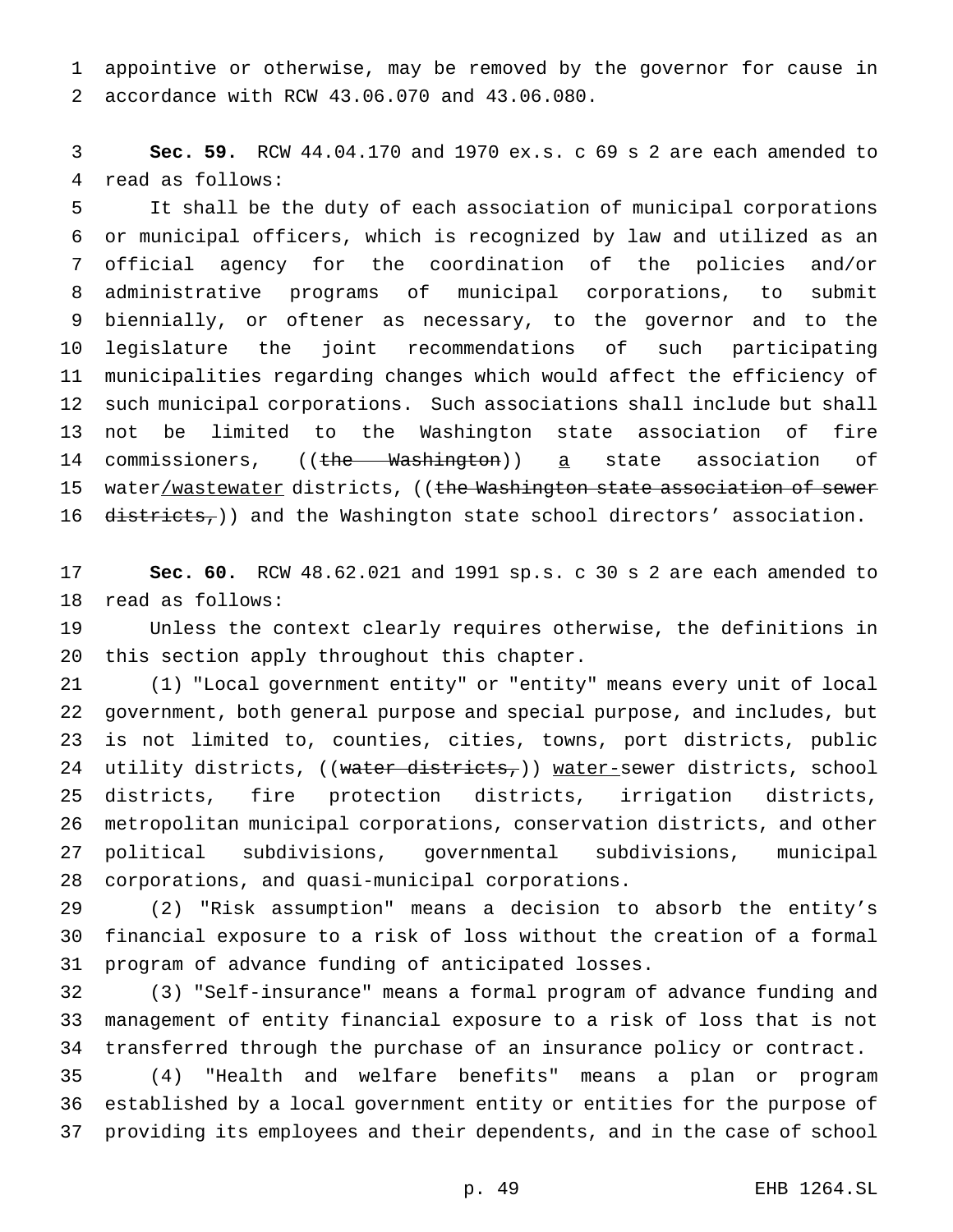districts, its district employees, students, directors, or any of their dependents, with health care, accident, disability, death, and salary protection benefits.

 (5) "Property and liability risks" includes the risk of property damage or loss sustained by a local government entity and the risk of claims arising from the tortious or negligent conduct or any error or omission of the local government entity, its officers, employees, agents, or volunteers as a result of which a claim may be made against the local government entity.

 (6) "State risk manager" means the state risk manager of the division of risk management within the department of general administration.

 **Sec. 61.** RCW 52.08.011 and 1984 c 230 s 54 are each amended to read as follows:

 Territory within a fire protection district may be withdrawn from the district in the same manner provided by law for withdrawal of 17 territory from water-sewer districts, as provided by chapter 57.28 RCW.

 **Sec. 62.** RCW 53.48.001 and 1989 c 84 s 46 are each amended to read as follows:

 The dissolution of a metropolitan park district, fire protection 21 district, ((sewer district,)) water-sewer district, or flood control zone district under chapter 53.48 RCW may be subject to potential review by a boundary review board under chapter 36.93 RCW.

 **Sec. 63.** RCW 53.48.010 and 1986 c 278 s 17 are each amended to read as follows:

 The following words and terms shall, whenever used in this chapter, have the meaning set forth in this section:

 (1) The term "district" as used herein, shall include all municipal 29 and quasi-municipal corporations having a governing body, other than 30 cities, towns, counties, and townships, such as port districts, school 31 districts, water-sewer districts, fire protection districts, and all other special districts of similar organization, but shall not include local improvement districts, diking, drainage and irrigation districts, special districts as defined in RCW 85.38.010, nor public utility districts.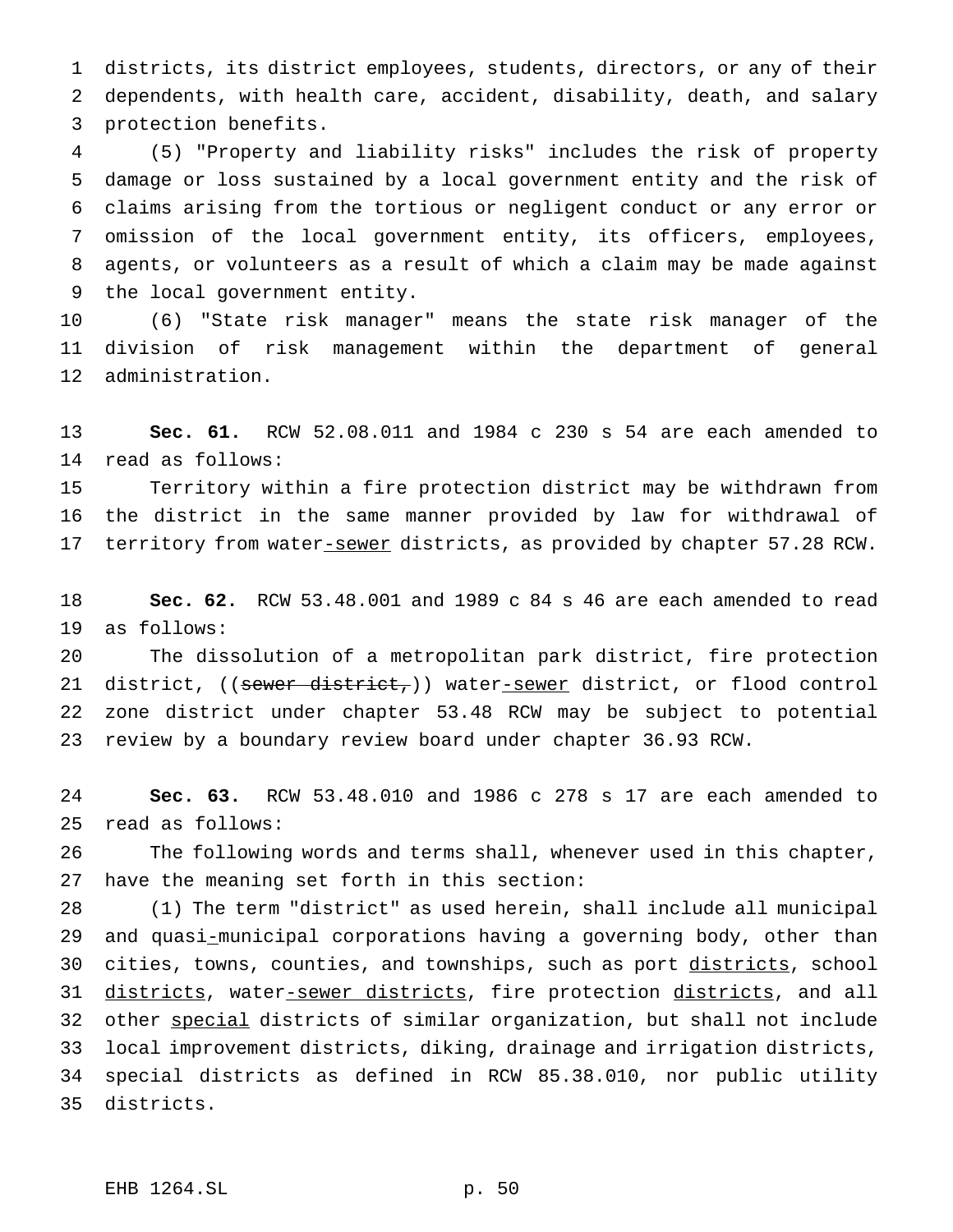(2) The words "board of commissioners," as used herein, shall mean the governing authority of any district as defined in subdivision (1) of this section.

 **Sec. 64.** RCW 54.04.030 and 1931 c 1 s 12 are each amended to read as follows:

 ((This act)) Chapter 1, Laws of 1931, shall not be deemed or construed to repeal or affect any existing act, or any part thereof, relating to the construction, operation and maintenance of public 9 utilities by irrigation or water-sewer districts or other municipal corporations, but shall be supplemental thereto and concurrent therewith. No public utility district created hereunder shall include therein any municipal corporation, or any part thereof, where such municipal corporation already owns or operates all the utilities herein authorized: PROVIDED, that in case it does not own or operate all such utilities it may be included within such public utility district for the purpose of establishing or operating therein such utilities as it does not own or operate: PROVIDED, FURTHER, That no property situated 18 within any irrigation or water-sewer districts or other municipal corporations shall ever be taxed or assessed to pay for any utility, or part thereof, of like character to any utility, owned or operated by such irrigation or water districts or other municipal corporations.

 **Sec. 65.** RCW 70.44.400 and 1984 c 100 s 1 are each amended to read as follows:

 Territory within a public hospital district may be withdrawn therefrom in the same manner provided by law for withdrawal of 26 territory from water-sewer districts, as provided by chapter 57.28 RCW. For purposes of conforming with such procedure, the public hospital 28 district shall be deemed to be the water-sewer district and the public 29 hospital board of commissioners shall be deemed to be the water-sewer district board of commissioners.

 **Sec. 66.** RCW 70.95B.020 and 1995 c 269 s 2901 are each amended to read as follows:

 As used in this chapter unless context requires another meaning: (1) "Director" means the director of the department of ecology. (2) "Department" means the department of ecology.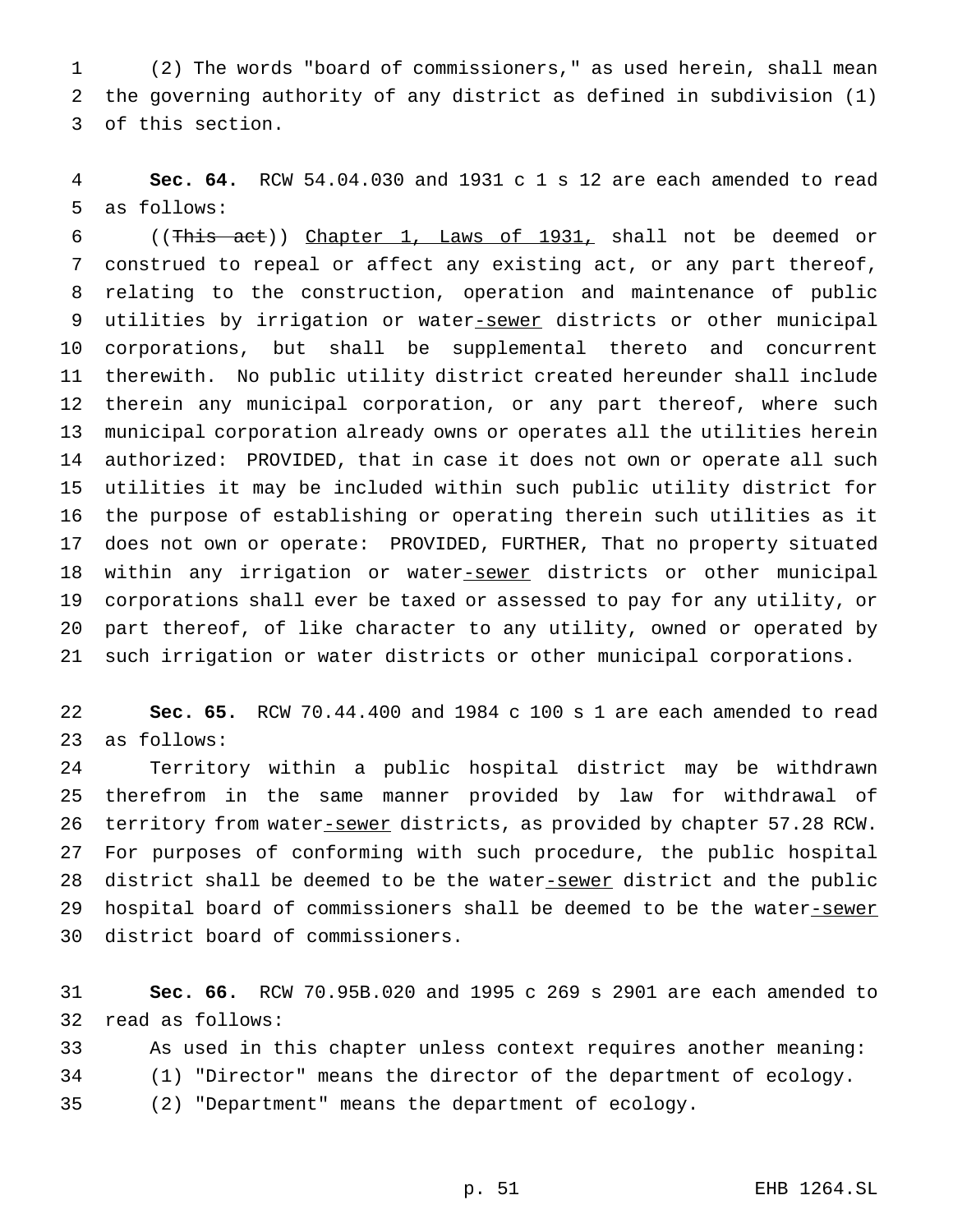(3) "Certificate" means a certificate of competency issued by the director stating that the operator has met the requirements for the specified operator classification of the certification program.

 (4) "Wastewater treatment plant" means a facility used to treat any liquid or waterborne waste of domestic origin or a combination of domestic, commercial or industrial origin, and which by its design requires the presence of an operator for its operation. It shall not include any facility used exclusively by a single family residence, septic tanks with subsoil absorption, industrial wastewater treatment plants, or wastewater collection systems.

 (5) "Operator in responsible charge" means an individual who is designated by the owner as the person on-site in responsible charge of the routine operation of a wastewater treatment plant.

 (6) "Nationally recognized association of certification authorities" shall mean that organization which serves as an information center for certification activities, recommends minimum standards and guidelines for classification of potable water treatment plants, water distribution systems and wastewater facilities and certification of operators, facilitates reciprocity between state programs and assists authorities in establishing new certification programs and updating existing ones.

 (7) "Wastewater collection system" means any system of lines, pipes, manholes, pumps, liftstations, or other facilities used for the purpose of collecting and transporting wastewater.

 (8) "Operating experience" means routine performance of duties, on- site in a wastewater treatment plant, that affects plant performance or effluent quality.

 (9) "Owner" means in the case of a town or city, the city or town acting through its chief executive officer or the lessee if operated pursuant to a lease or contract; in the case of a county, the chairman of the county legislative authority or the chairman's designee; in the 32 case of a water-sewer district, board of public utilities, association, municipality or other public body, the president or chairman of the body or the president's or chairman's designee; in the case of a privately owned wastewater treatment plant, the legal owner.

 (10) "Wastewater certification program coordinator" means an employee of the department who administers the wastewater treatment plant operators' certification program.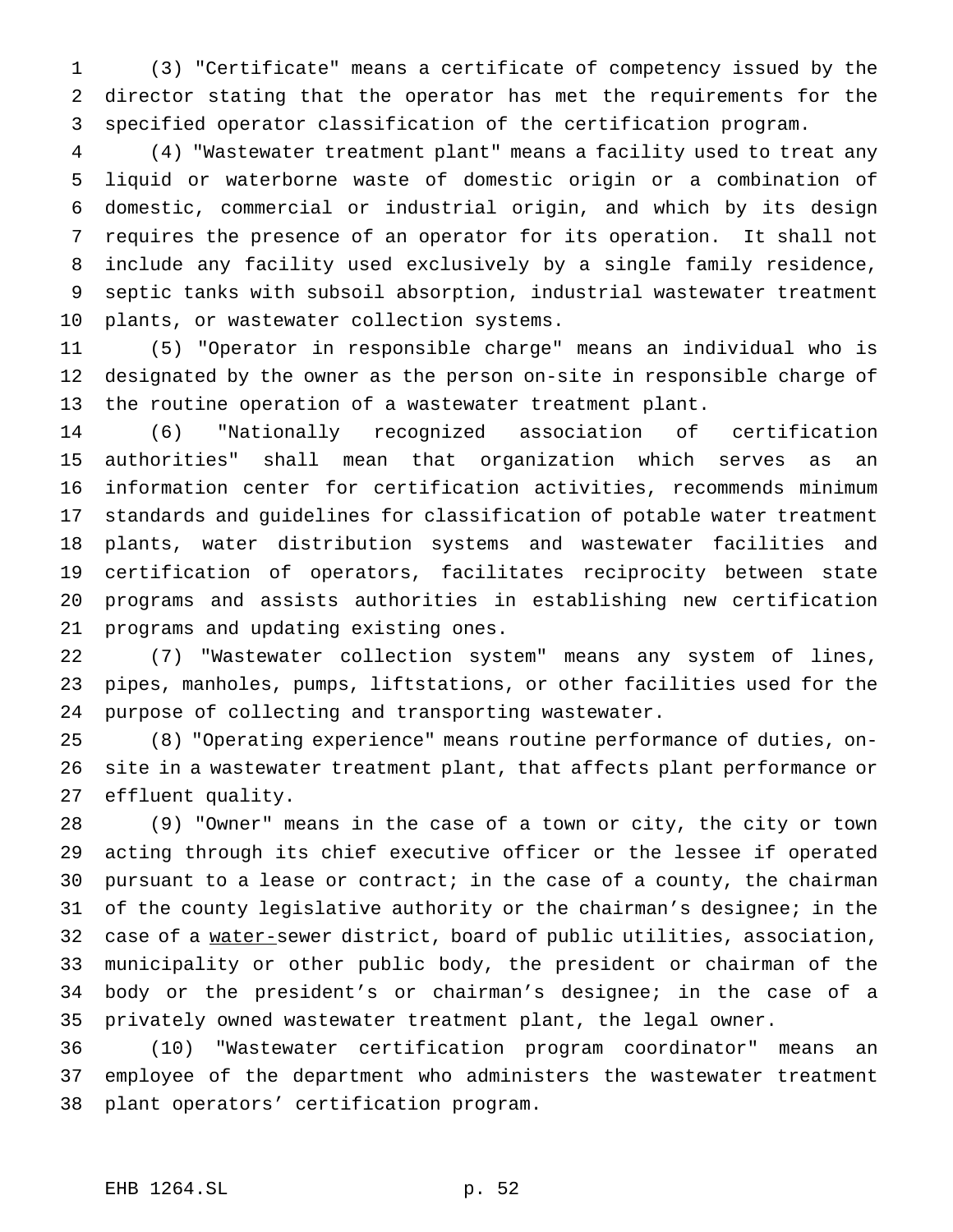**Sec. 67.** RCW 70.119.020 and 1995 c 269 s 2904 are each amended to read as follows:

As used in this chapter unless context requires another meaning:

 (1) "Certificate" means a certificate of competency issued by the secretary stating that the operator has met the requirements for the specified operator classification of the certification program.

 (2) "Certified operator" means an individual holding a valid 8 certificate and employed or appointed by any county, water-sewer district, municipality, public or private corporation, company, institution, person, or the state of Washington and who is designated by the employing or appointing officials as the person responsible for active daily technical operation.

(3) "Department" means the department of health.

 (4) "Distribution system" means that portion of a public water system which stores, transmits, pumps and distributes water to consumers.

 (5) "Ground water under the direct influence of surface water" means any water beneath the surface of the ground with:

 (a) Significant occurrence of insects or other macroorganisms, algae, or large diameter pathogens such as giardia lamblia; or

 (b) Significant and relatively rapid shifts in water characteristics such as turbidity, temperature, conductivity, or pH which closely correlate to climatological or surface water conditions. (6) "Group A water system" means a system with fifteen or more service connections, regardless of the number of people; or a system serving an average of twenty-five or more people per day for sixty or more days within a calendar year, regardless of the number of service connections. Group A water system does not include a system serving fewer than fifteen single-family residences, regardless of the number of people.

 (7) "Nationally recognized association of certification authorities" shall mean an organization which serves as an information center for certification activities, recommends minimum standards and guidelines for classification of potable water treatment plants, water distribution systems and waste water facilities and certification of operators, facilitates reciprocity between state programs and assists authorities in establishing new certification programs and updating existing ones.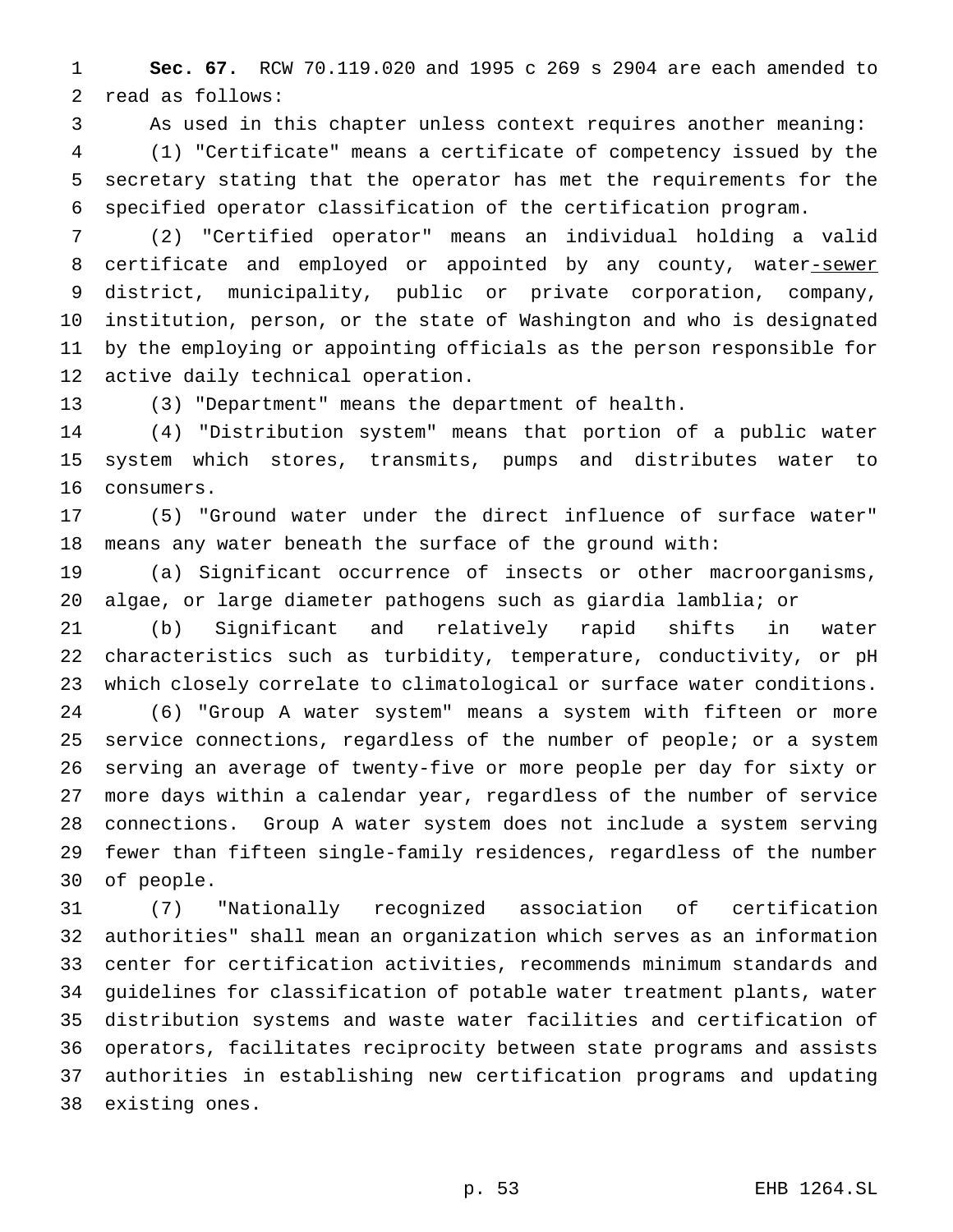(8) "Public water system" means any system, excluding a system serving only one single-family residence and a system with four or fewer connections all of which serve residences on the same farm, providing piped water for human consumption, including any collection, treatment, storage, or distribution facilities under control of the purveyor and used primarily in connection with the system; and collection or pretreatment storage facilities not under control of the purveyor but primarily used in connection with the system.

 (9) "Purification plant" means that portion of a public water system which treats or improves the physical, chemical or bacteriological quality of the system's water to bring the water into compliance with state board of health standards.

 (10) "Secretary" means the secretary of the department of health. (11) "Service" means a connection to a public water system designed to serve a single-family residence, dwelling unit, or equivalent use. If the facility has group home or barracks-type accommodations, three persons will be considered equivalent to one service.

 (12) "Surface water" means all water open to the atmosphere and subject to surface runoff.

 **Sec. 68.** RCW 79.44.003 and 1989 c 243 s 13 are each amended to read as follows:

As used in this chapter "assessing district" means:

(1) Incorporated cities and towns;

- (2) Diking districts;
- (3) Drainage districts;
- (4) Port districts;
- (5) Irrigation districts;
- 28 (6) Water-sewer districts;
- 29 (7) ((Sewer districts;
- 30  $(8)$ ) Counties; and

31  $((+9))$  (8) Any municipal corporation or public agency having power to levy local improvement or other assessments, rates, or charges which by statute are expressly made applicable to lands of the state.

 **Sec. 69.** RCW 84.04.120 and 1961 c 15 s 84.04.120 are each amended to read as follows:

 "Taxing district" shall be held and construed to mean and include 37 the state and any county, city, town, ((township,)) port district,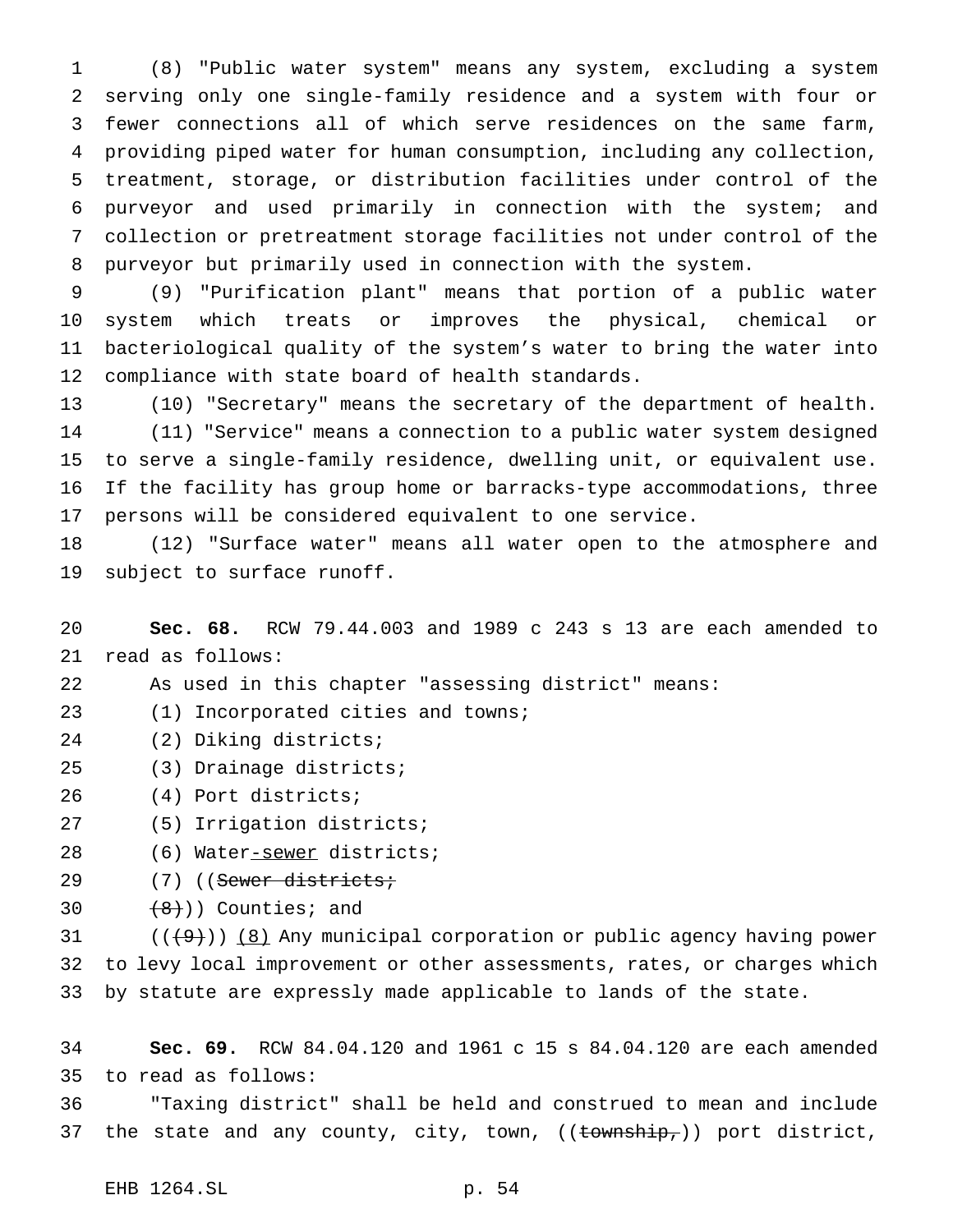1 school district, road district, metropolitan park district, water-sewer district or other municipal corporation, now or hereafter existing, having the power or authorized by law to impose burdens upon property within the district in proportion to the value thereof, for the purpose of obtaining revenue for public purposes, as distinguished from municipal corporations authorized to impose burdens, or for which burdens may be imposed, for such purposes, upon property in proportion to the benefits accruing thereto.

 **Sec. 70.** RCW 84.33.100 and 1992 c 52 s 6 are each amended to read as follows:

 As used in RCW 84.33.110 through 84.33.140 and 84.33.210 through 84.33.270:

 (1) "Forest land" is synonymous with timberland and means all land in any contiguous ownership of twenty or more acres which is primarily devoted to and used for growing and harvesting timber and means the land only.

 (2) "Owner" means the party or parties having the fee interest in land, except where land is subject to a real estate contract "owner" means the contract vendee.

20 (3) "Local government" shall mean any city, town, county, ((sewer 21 district,)) water-sewer district, public utility district, port district, irrigation district, flood control district, or any other municipal corporation, quasi-municipal corporation, or other political subdivision authorized to levy special benefit assessments for sanitary or storm sewerage systems, domestic water supply or distribution systems, or road construction or improvement purposes.

 (4) "Local improvement district" shall mean any local improvement district, utility local improvement district, local utility district, road improvement district, or any similar unit created by a local government for the purpose of levying special benefit assessments against property specially benefited by improvements relating to such districts.

 (5) The term "average rate of inflation" shall mean the annual rate of inflation as determined by the department of revenue averaged over the period of time as provided in RCW 84.33.220 (1) and (2). Such determination shall be published not later than January 1 of each year for use in that assessment year.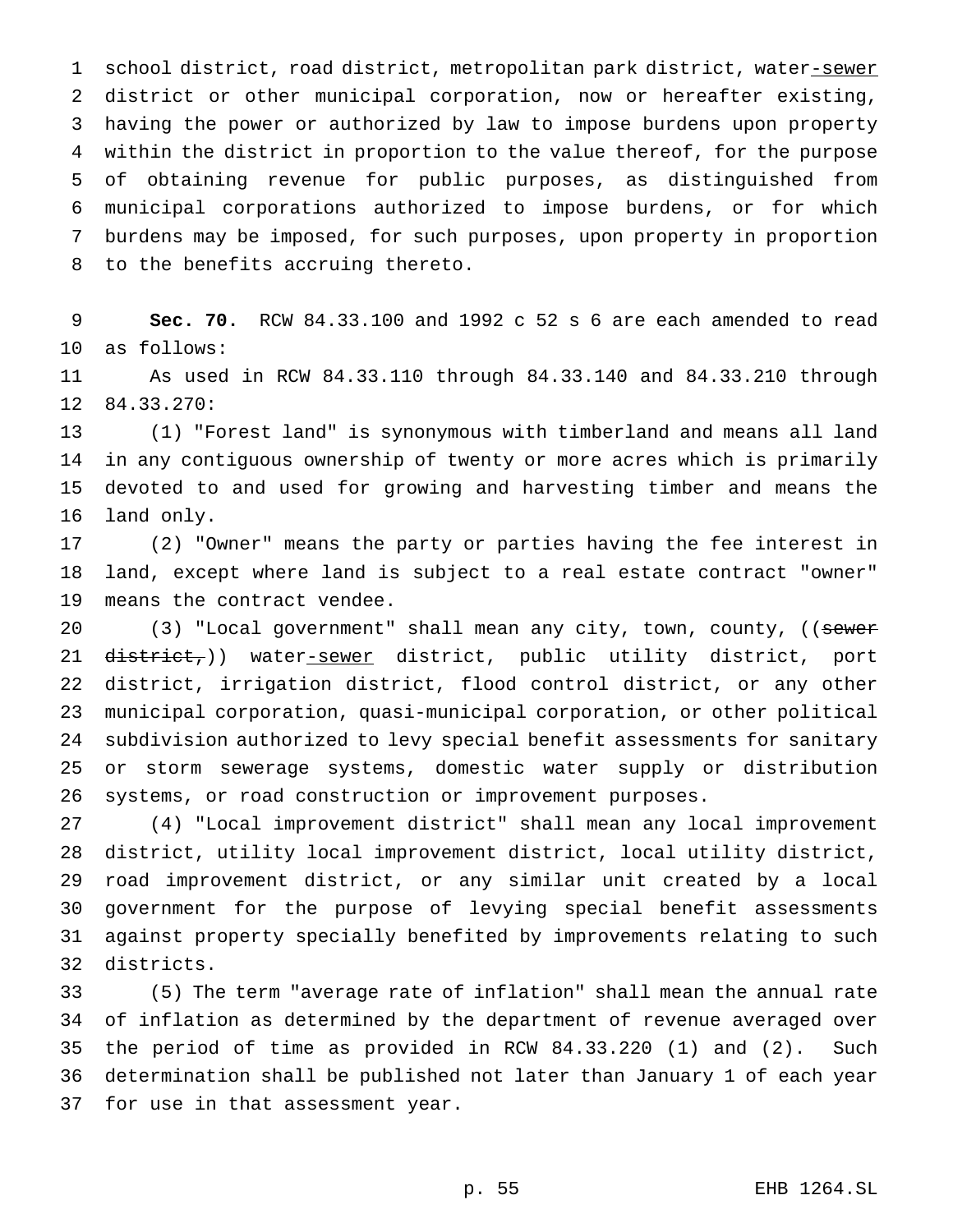(6) "Special benefit assessments" shall mean special assessments levied or capable of being levied in any local improvement district or otherwise levied or capable of being levied by a local government to pay for all or part of the costs of a local improvement and which may be levied only for the special benefits to be realized by property by reason of that local improvement.

 **Sec. 71.** RCW 84.34.310 and 1992 c 52 s 15 are each amended to read as follows:

 As used in RCW 84.34.300 through 84.34.380, unless a different meaning is required, the words defined in this section shall have the meanings indicated.

 (1) "Farm and agricultural land" shall mean the same as defined in RCW 84.34.020(2).

 (2) "Timber land" shall mean the same as defined in RCW 84.34.020(3).

16 (3) "Local government" shall mean any city, town, county, ((sewer 17 district,)) water-sewer district, public utility district, port district, irrigation district, flood control district, or any other municipal corporation, quasi-municipal corporation, or other political subdivision authorized to levy special benefit assessments for sanitary and/or storm sewerage systems, domestic water supply and/or distribution systems, or road construction or improvement purposes.

 (4) "Local improvement district" shall mean any local improvement district, utility local improvement district, local utility district, road improvement district, or any similar unit created by a local government for the purpose of levying special benefit assessments against property specially benefited by improvements relating to such districts.

 (5) "Owner" shall mean the same as defined in RCW 84.34.020(5) or the applicable statutes relating to special benefit assessments.

 (6) The term "average rate of inflation" shall mean the annual rate of inflation as determined by the department of revenue averaged over the period of time as provided in RCW 84.34.330 (1) and (2). Such determination shall be published not later than January 1 of each year for use in that assessment year.

 (7) "Special benefit assessments" shall mean special assessments levied or capable of being levied in any local improvement district or otherwise levied or capable of being levied by a local government to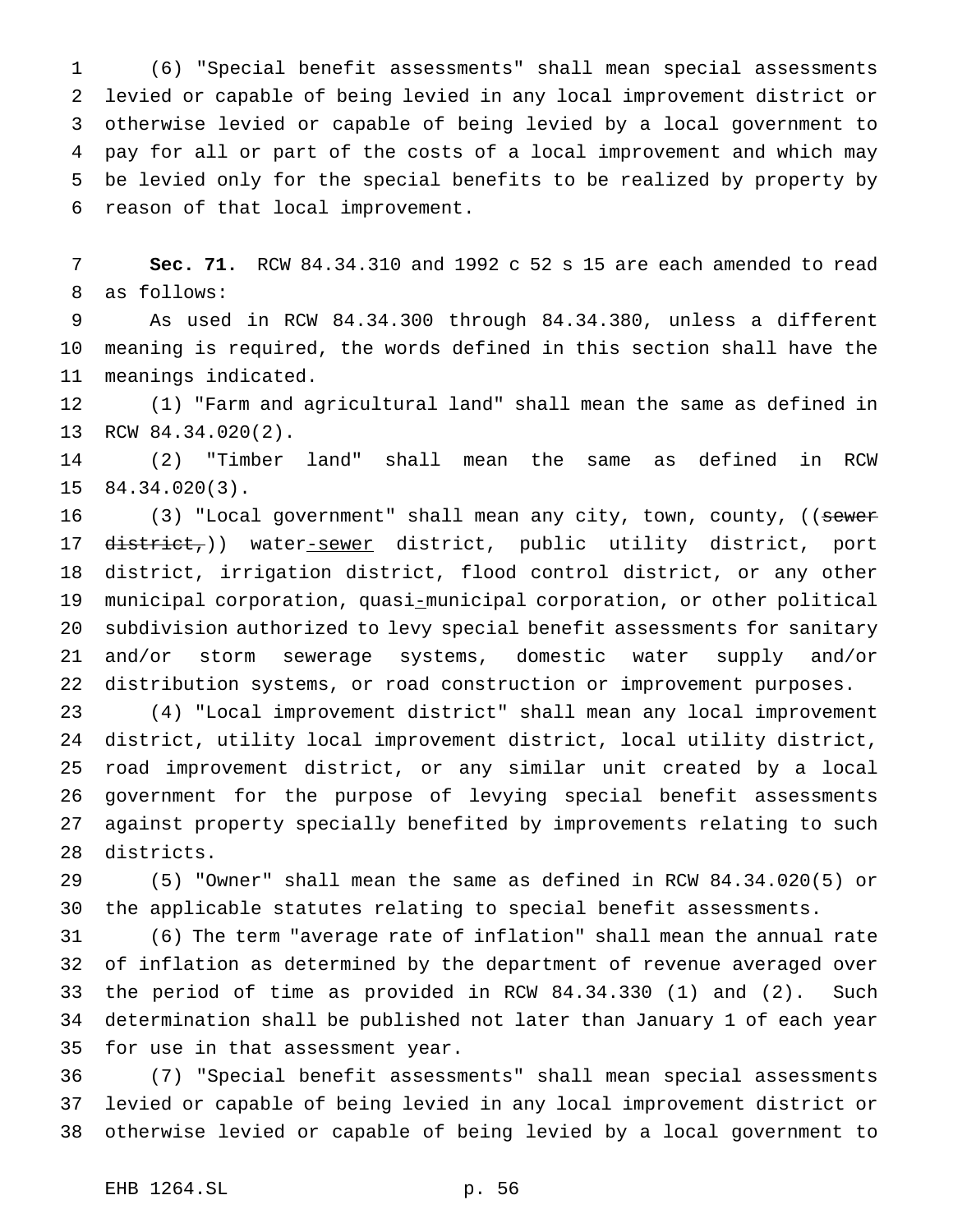pay for all or part of the costs of a local improvement and which may be levied only for the special benefits to be realized by property by reason of that local improvement.

 **Sec. 72.** RCW 84.64.080 and 1991 c 245 s 27 are each amended to read as follows:

 The court shall examine each application for judgment foreclosing tax lien, and if defense (specifying in writing the particular cause of objection) be offered by any person interested in any of the lands or lots to the entry of judgment against the same, the court shall hear and determine the matter in a summary manner, without other pleadings, and shall pronounce judgment as the right of the case may be; or the court may, in its discretion, continue such individual cases, wherein defense is offered, to such time as may be necessary, in order to secure substantial justice to the contestants therein; but in all other cases the court shall proceed to determine the matter in a summary manner as above specified. In all judicial proceedings of any kind for the collection of taxes, and interest and costs thereon, all amendments which by law can be made in any personal action pending in such court shall be allowed, and no assessments of property or charge for any of the taxes shall be considered illegal on account of any irregularity in the tax list or assessment rolls or on account of the assessment rolls or tax list not having been made, completed or returned within the time required by law, or on account of the property having been charged or listed in the assessment or tax lists without name, or in any other name than that of the owner, and no error or informality in the proceedings of any of the officers connected with the assessment, levying or collection of the taxes, shall vitiate or in any manner affect the tax or the assessment thereof, and any irregularities or informality in the assessment rolls or tax lists or in any of the proceedings connected with the assessment or levy of such taxes or any omission or defective act of any officer or officers connected with the assessment or levying of such taxes, may be, in the discretion of the court, corrected, supplied and made to conform to the law by the court. The court shall give judgment for such taxes, interest and costs as shall appear to be due upon the several lots or tracts described in the notice of application for judgment or complaint, and such judgment shall be a several judgment against each tract or lot or part of a tract or lot for each kind of tax included therein, including all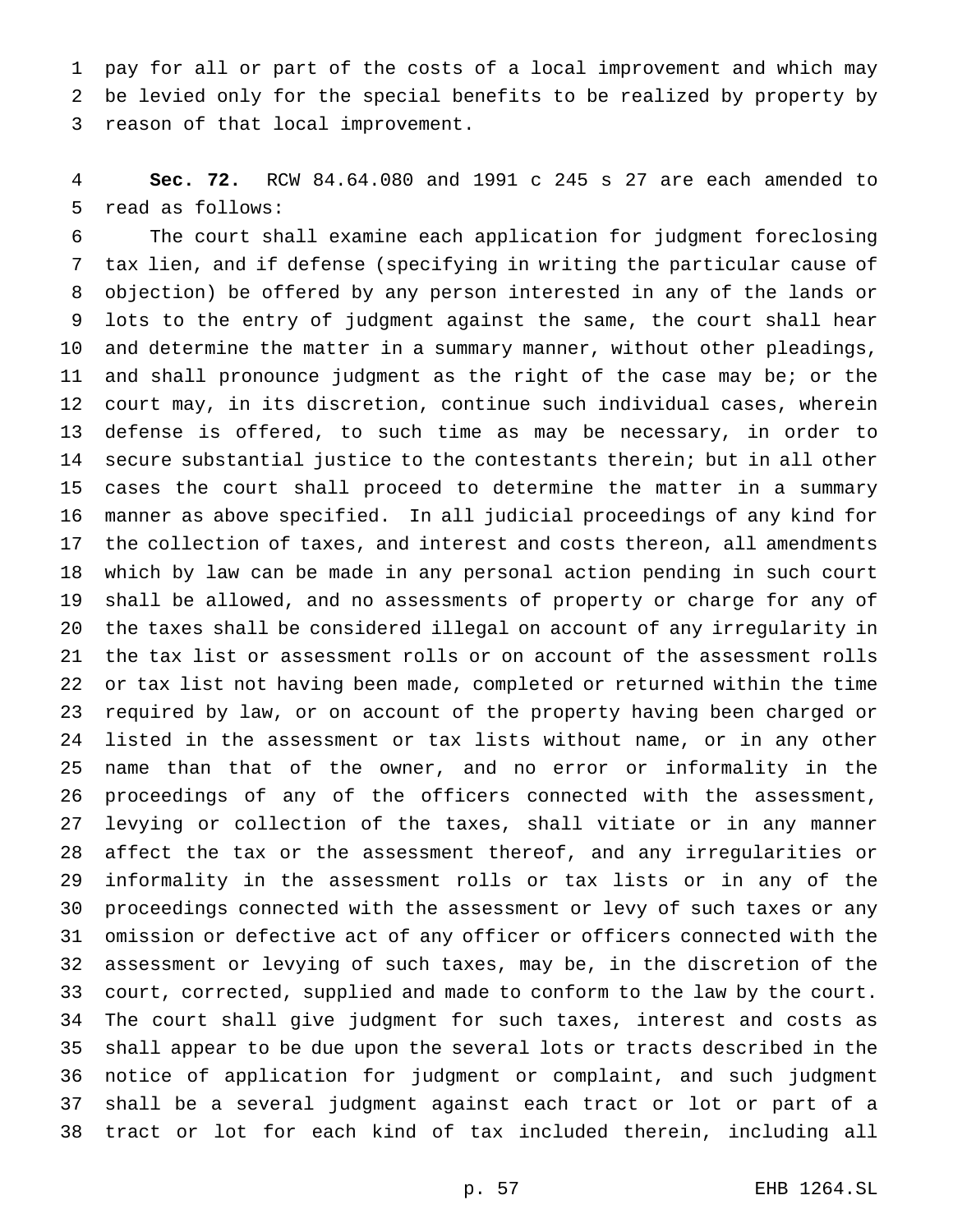interest and costs, and the court shall order and direct the clerk to make and enter an order for the sale of such real property against which judgment is made, or vacate and set aside the certificate of delinquency or make such other order or judgment as in the law or equity may be just. The order shall be signed by the judge of the superior court, shall be delivered to the county treasurer, and shall be full and sufficient authority for him or her to proceed to sell the property for the sum as set forth in the order and to take such further steps in the matter as are provided by law. The county treasurer shall immediately after receiving the order and judgment of the court proceed to sell the property as provided in this chapter to the highest and best bidder for cash. The acceptable minimum bid shall be the total amount of taxes, interest, penalties, and costs. All sales shall be made at a location in the county on a date and time (except Saturdays, Sundays, or legal holidays) as the county treasurer may direct, and shall continue from day to day (Saturdays, Sundays, and legal holidays excepted) during the same hours until all lots or tracts are sold, after first giving notice of the time, and place where such sale is to take place for ten days successively by posting notice thereof in three public places in the county, one of which shall be in the office of the treasurer. The notice shall be substantially in the following form:

# TAX JUDGMENT SALE

 Public notice is hereby given that pursuant to real property tax 24 judgment of the superior court of the county of . . . . . in the state of Washington, and an order of sale duly issued by the court, 26 entered the  $\ldots$  . day of  $\ldots$  . . . . . . . . . . in proceedings for foreclosure of tax liens upon real property, as per provisions of law, 28 I shall on the  $\ldots$  . day of  $\ldots$  . . ., . . ., at . . . . o'clock 29 a.m., at  $\dots$ .  $\dots$  in the city of  $\dots$ . . . ., and county of 30 . . . . . . , state of Washington, sell the real property to the highest and best bidder for cash, to satisfy the full amount of taxes, interest and costs adjudged to be due.

 In witness whereof, I have hereunto affixed my hand and seal this 34 . . . . day of . . . . . . , . . . . .

| 35 | .            |
|----|--------------|
| 36 | Treasurer of |
| 37 | county.      |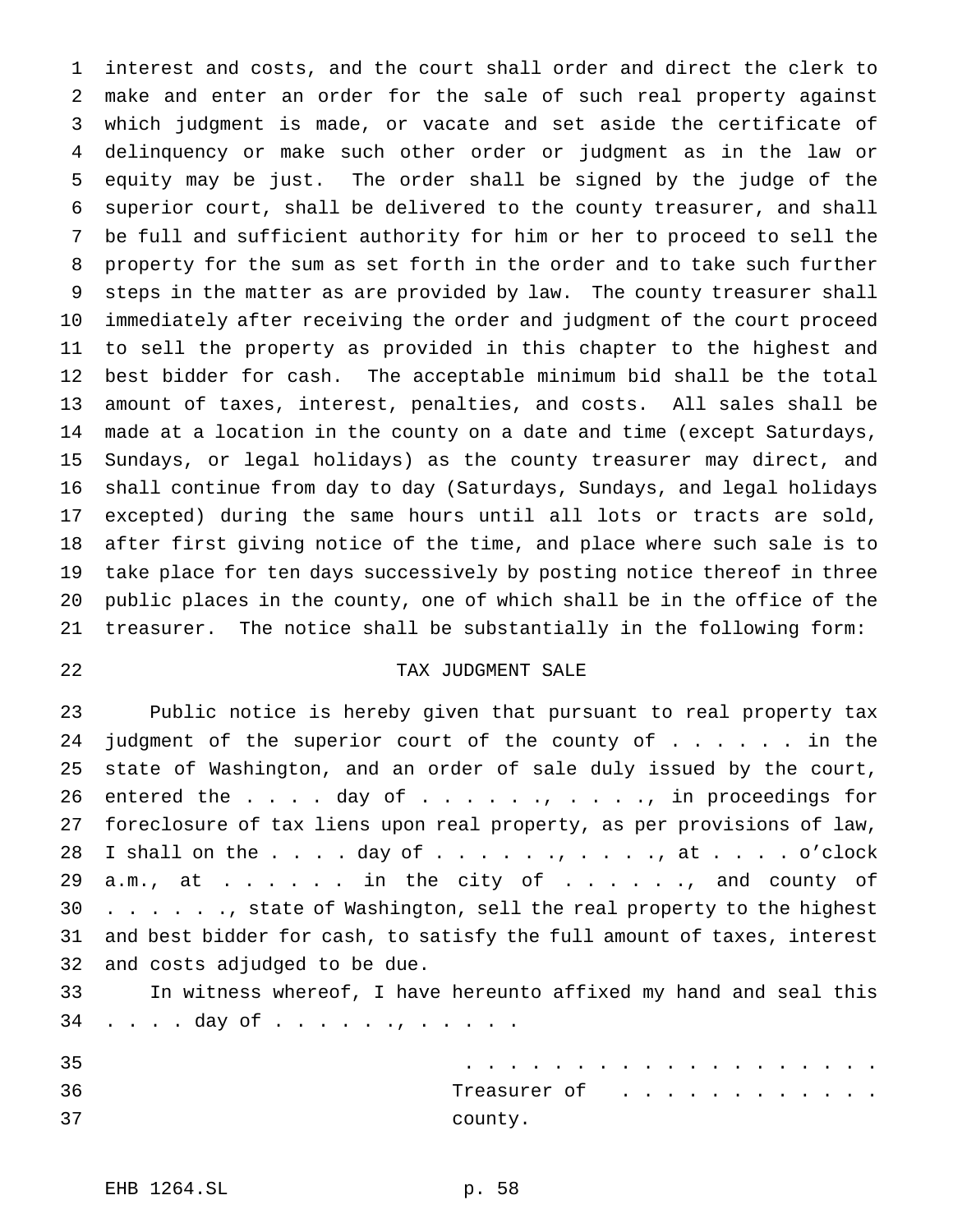No county officer or employee shall directly or indirectly be a purchaser of such property at such sale.

 If any buildings or improvements are upon an area encompassing more than one tract or lot, the same must be advertised and sold as a single unit.

 If the highest amount bid for any such separate unit tract or lot is in excess of the minimum bid due upon the whole property included in the certificate of delinquency, the excess shall be refunded following 9 payment of all water  $((and))_{-}$  sewer district liens, on application therefor, to the record owner of the property. The record owner of the property is the person who held title on the date of issuance of the certificate of delinquency. In the event no claim for the excess is received by the county treasurer within three years after the date of the sale he or she shall at expiration of the three year period deposit such excess in the current expense fund of the county. The county treasurer shall execute to the purchaser of any piece or parcel of land a tax deed. The deed so made by the county treasurer, under the official seal of his or her office, shall be recorded in the same manner as other conveyances of real property, and shall vest in the grantee, his or her heirs and assigns the title to the property therein described, without further acknowledgment or evidence of such conveyance, and shall be substantially in the following form:

 State of Washington ss. 25 County of . . . .

26 This indenture, made this . . . . day of . . . . . , . . . . . . . . . . . . . 27 between . . . . . , as treasurer of . . . . . . county, state of 28 Washington, party of the first part, and . . . . . . party of the second part:

 Witnesseth, that, whereas, at a public sale of real property held 31 on the  $\ldots$  . day of  $\ldots$  . . . . . . . . . , pursuant to a real property 32 tax judgment entered in the superior court in the county of  $\dots$ ... 33 on the  $\ldots$  . day of  $\ldots$  . . . ., . . ., in proceedings to foreclose tax liens upon real property and an order of sale duly issued by the court, ...... duly purchased in compliance with the laws of the state of Washington, the following described real property, to wit: (Here place description of real property conveyed) and that the . . . . . . has complied with the laws of the state of Washington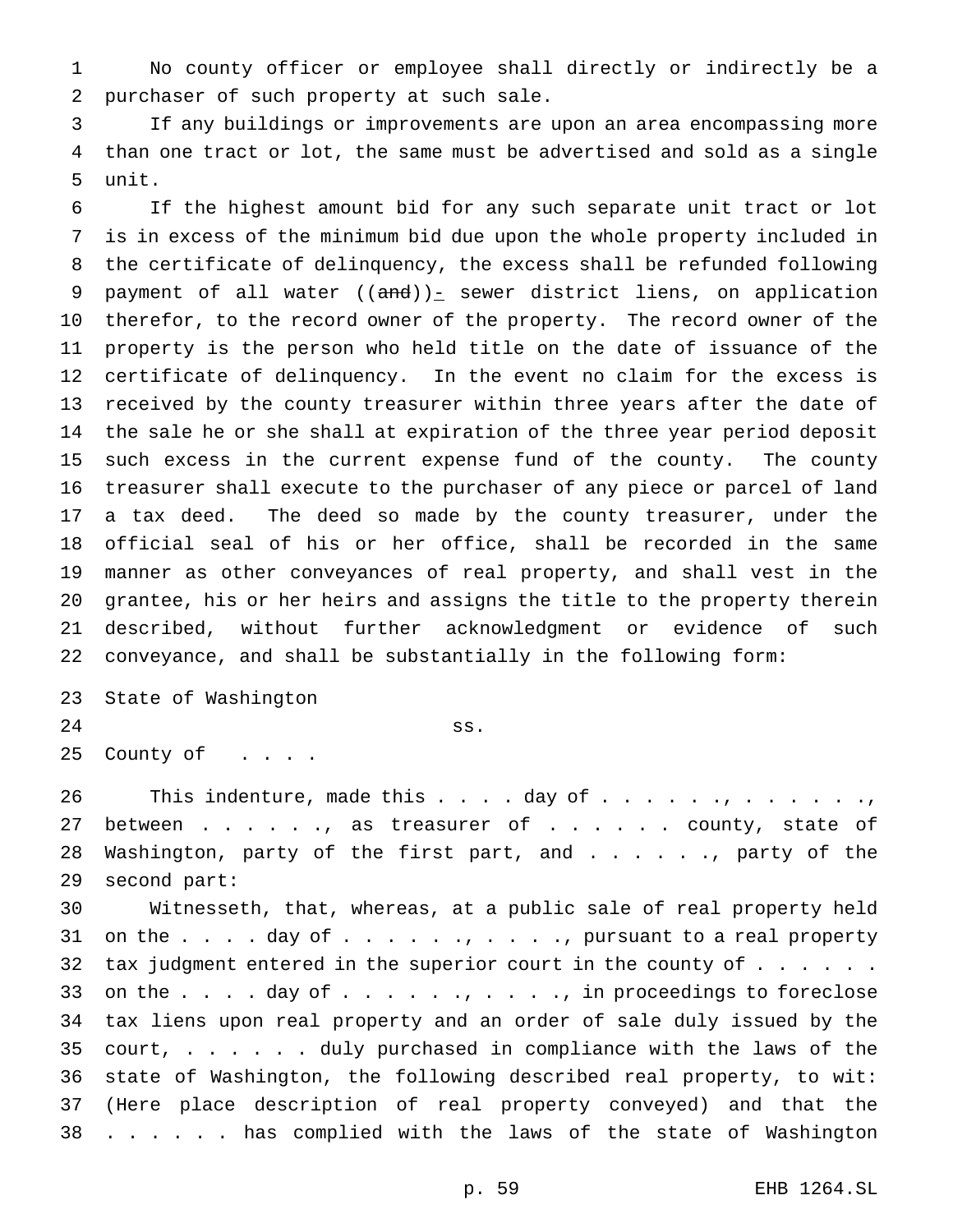necessary to entitle (him, or her or them) to a deed for the real property. Now, therefore, know ye, that, I . . . . . ., county treasurer of the county of . . . . . ., state of Washington, in consideration of the premises and by virtue of the statutes of the state of Washington, in 6 such cases provided, do hereby grant and convey unto  $\ldots$  . . . ., his or her heirs and assigns, forever, the real property hereinbefore described. Given under my hand and seal of office this . . . . day of . . . . . ., A.D. . . . . ................ County Treasurer.

 **Sec. 73.** RCW 84.69.010 and 1961 c 15 s 84.69.010 are each amended to read as follows:

As used in this chapter, unless the context indicates otherwise:

16 (1) "Taxing district" means any county, city, town, ((township,)) port district, school district, road district, metropolitan park 18 district, water-sewer district, or other municipal corporation now or hereafter authorized by law to impose burdens upon property within the district in proportion to the value thereof, for the purpose of obtaining revenue for public purposes, as distinguished from municipal corporations authorized to impose burdens, or for which burdens may be imposed, for such purposes, upon property in proportion to the benefits accruing thereto.

(2) "Tax" includes penalties and interest.

 **Sec. 74.** RCW 87.03.015 and 1979 ex.s. c 185 s 2 are each amended to read as follows:

 Any irrigation district, operating and maintaining an irrigation system, in addition to other powers conferred by law, shall have authority:

 (1) To purchase and sell electric power to the inhabitants of the irrigation district for the purposes of irrigation and domestic use, to acquire, construct, and lease dams, canals, plants, transmission lines, and other power equipment and the necessary property and rights therefor and to operate, improve, repair, and maintain the same, for the generation and transmission of electrical energy for use in the operation of pumping plants and irrigation systems of the district and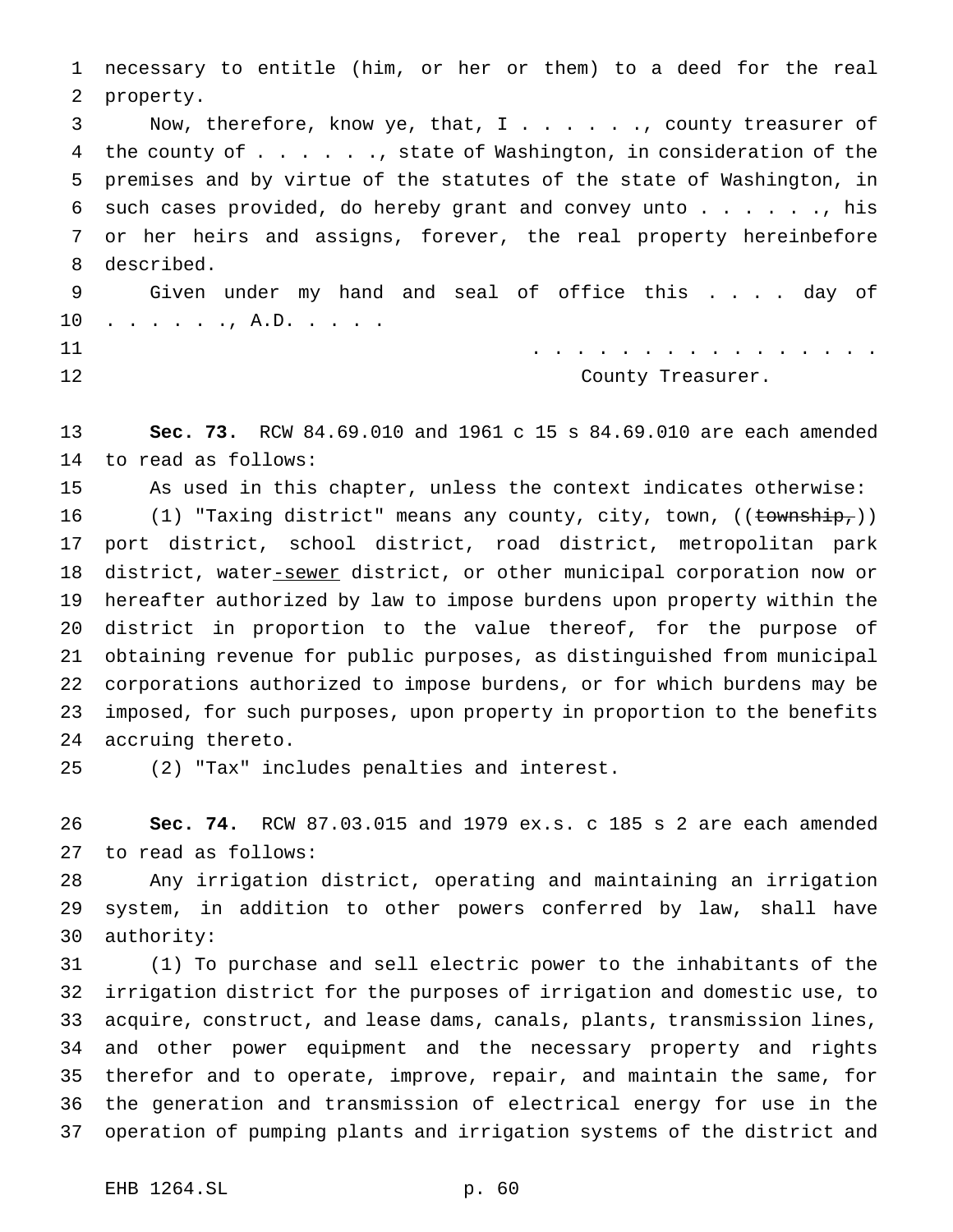for sale to the inhabitants of the irrigation district for the purposes of irrigation and domestic use; and, as a further and separate grant of authority and in furtherance of a state purpose and policy of developing hydroelectric capability in connection with irrigation facilities, to construct, finance, acquire, own, operate, and maintain, alone or jointly with other irrigation districts, boards of control, other municipal or quasi-municipal corporations or cooperatives authorized to engage in the business of distributing electricity, or electrical companies subject to the jurisdiction of the utilities and transportation commission, hydroelectric facilities including but not limited to dams, canals, plants, transmission lines, other power equipment, and the necessary property and rights therefor, located within or outside the district, for the purpose of utilizing for the generation of electricity, water power made available by and as a part of the irrigation water storage, conveyance, and distribution facilities, waste ways, and drainage water facilities which serve irrigation districts, and to sell any and all the electric energy generated at any such hydroelectric facilities or the irrigation district's share of such energy, to municipal or quasi-municipal corporations and cooperatives authorized to engage in the business of distributing electricity, and electrical companies subject to the jurisdiction of the utilities and transportation commission, or to other irrigation districts, and on such terms and conditions as the board of directors shall determine, and to enter into contracts with other irrigation districts, boards of control, other municipal or quasi-municipal corporations and cooperatives authorized to engage in the business of distributing electricity, and electrical companies subject to the jurisdiction of the utilities and transportation commission: PROVIDED, That no contract entered into by the board of directors of any irrigation district for the sale of electrical energy from such hydroelectric facility for a period longer than forty years from the date of commercial operation of such hydroelectric facility shall be binding on the district until ratified by a majority vote of the electors of the district at an election therein, called, held and canvassed for that purpose in the same manner as that provided by law for district bond elections.

 (2) To construct, repair, purchase, maintain or lease a system for the sale or lease of water to the owners of irrigated lands within the district for domestic purposes.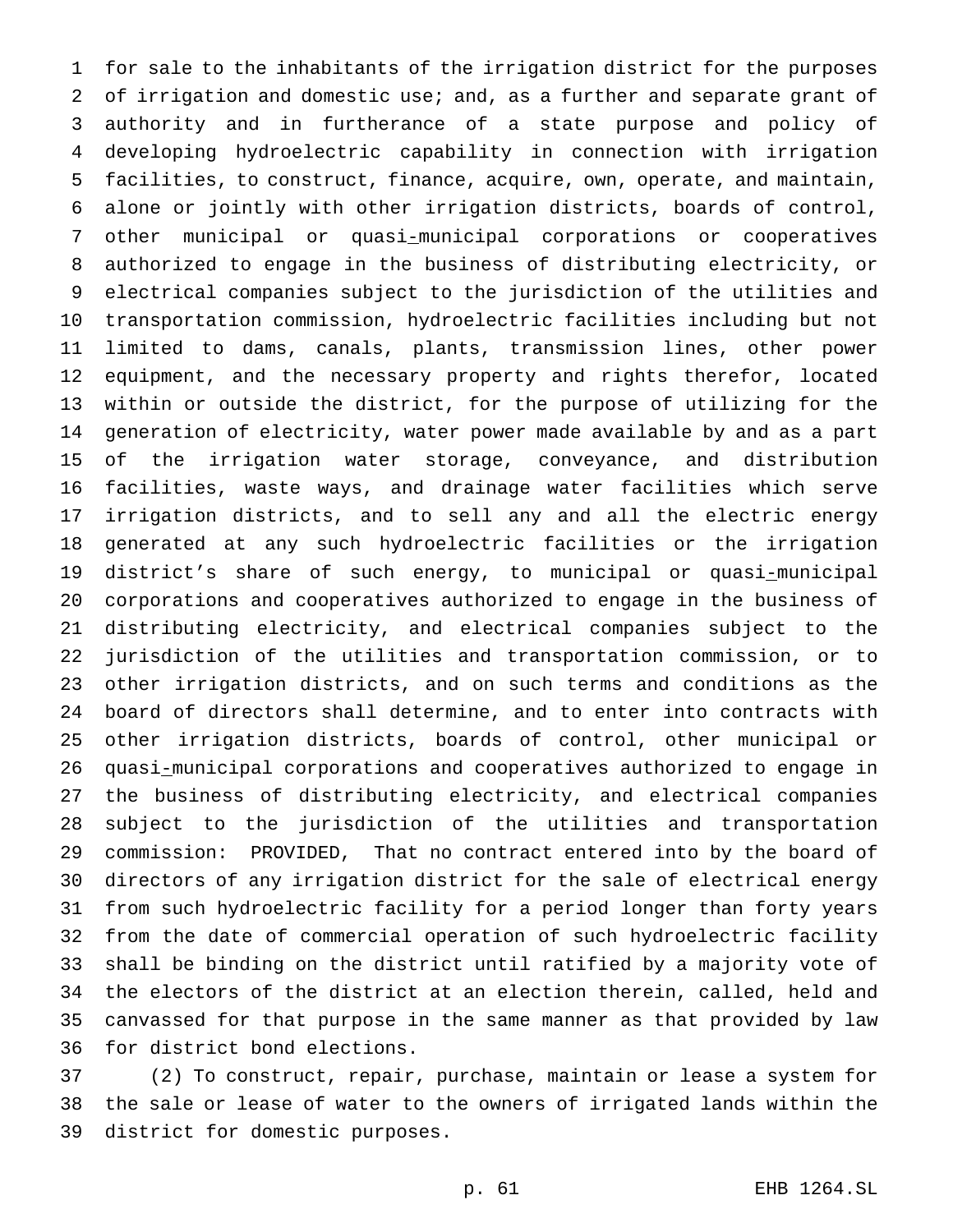(3) To construct, repair, purchase, lease, acquire, operate and maintain a system of drains, sanitary sewers, and sewage disposal or treatment plants as herein provided.

 (4) To assume, as principal or guarantor, any indebtedness to the United States under the federal reclamation laws, on account of district lands.

 (5) To maintain, repair, construct and reconstruct ditches, laterals, pipe lines and other water conduits used or to be used in carrying water for irrigation of lands located within the boundaries of a city or town or for the domestic use of the residents of a city or town where the owners of land within such city or town shall use such works to carry water to the boundaries of such city or town for irrigation, domestic or other purposes within such city or town, and to charge to such city or town the pro rata proportion of the cost of such maintenance, repair, construction and reconstruction work in proportion to the benefits received by the lands served and located within the boundaries of such city or town, and if such cost is not paid, then and in that event said irrigation district shall have the right to prevent further water deliveries through such works to the lands located within the boundaries of such city or town until such charges have been paid.

 (6) To acquire, install and maintain as a part of the irrigation district's water system the necessary water mains and fire hydrants to make water available for fire fighting purposes; and in addition any such irrigation district shall have the authority to repair, operate and maintain such hydrants and mains.

 (7) To enter into contracts with other irrigation districts, boards of control, municipal or quasi-municipal corporations and cooperatives authorized to engage in the business of distributing electricity, and electrical companies subject to the jurisdiction of the utilities and transportation commission to jointly acquire, construct, own, operate, and maintain irrigation water, domestic water, drainage and sewerage works, and electrical power works to the same extent as authorized by subsection (1) of this section, or portions of such works.

34 (8) To acquire from a water-sewer district wholly within the irrigation district's boundaries, by a conveyance without cost, the 36 water-sewer district's water system and to operate the same to provide water for the domestic use of the irrigation district residents. As a part of its acceptance of the conveyance the irrigation district must 39 agree to relieve the water-sewer district of responsibility for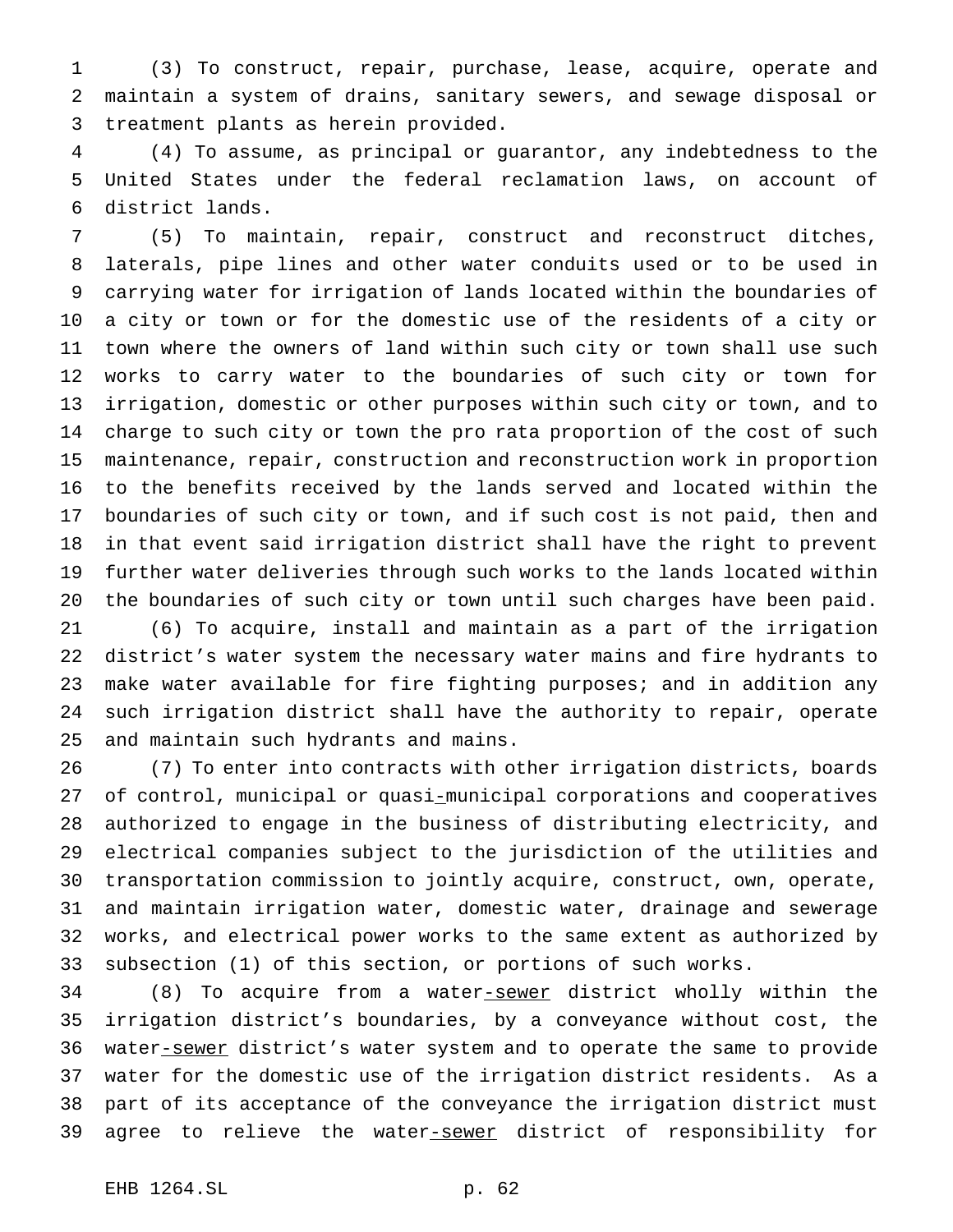1 maintenance and repair of the system. Any such water-sewer district is 2 authorized to make such a conveyance if all indebtedness of the water $<sub>-</sub>$ </sub> 3 sewer district, except local improvement district bonds, has been paid 4 and the conveyance has been approved by a majority of the water-sewer 5 district's ((electors)) voters voting at a general or special election. This section shall not be construed as in any manner abridging any other powers of an irrigation district conferred by law.

 **Sec. 75.** RCW 87.03.720 and 1977 ex.s. c 208 s 1 are each amended to read as follows:

 The board of directors of an irrigation district shall, after being notified by the legislative authority of the county or counties within which the irrigation district lies of the filing of the petition therefor, have the power to assent to the proposed merger with the irrigation district of that portion of a drainage improvement district, joint drainage improvement district, consolidated drainage improvement 16 district, or water-sewer district within its boundaries at a hearing duly called by the board to consider the proposed merger if sufficient objections thereto have not been presented, as hereinafter provided.

 **Sec. 76.** RCW 87.03.725 and 1977 ex.s. c 208 s 2 are each amended to read as follows:

 The secretary of the board of directors shall cause a notice of the proposed merger to be posted and published in the same manner and for the same time as notice of a special election for the issue of bonds. The notice shall state that a petition has been filed with the legislative authority of the county or counties within which the irrigation districts lies by the board of supervisors of the drainage improvement district, joint drainage improvement district, or consolidated drainage improvement district or by the board of 29 commissioners of a water-sewer district requesting that the drainage improvement district, joint drainage improvement district, consolidated 31 drainage improvement district, or water-sewer district be merged with the irrigation district or irrigation districts, the names of the petitioners and the prayer thereof, and it shall notify all persons interested in the irrigation district to appear at the office of the board at the time named in the notice, and show cause in writing why the proposed merger should not take place. The time to show cause shall be the regular meeting of the board of directors of the